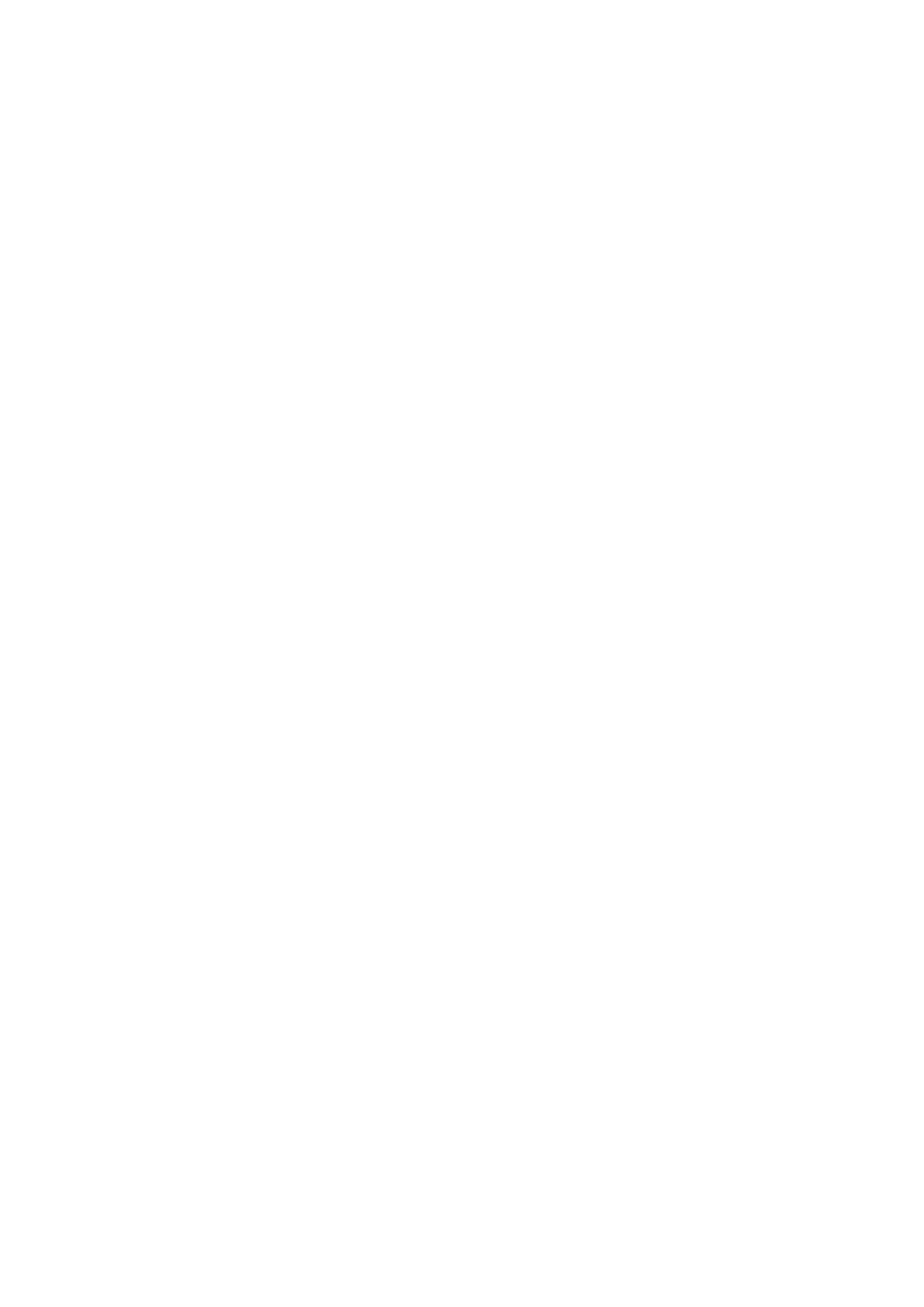# TABLE OF CONTENTS

|     | Item                                                                        | Page |
|-----|-----------------------------------------------------------------------------|------|
|     | PART I                                                                      |      |
| 1.  |                                                                             |      |
| 2.  |                                                                             |      |
| 3.  |                                                                             |      |
| 4.  | Submission of Matters to a Vote of Security Holders _____________________ 9 |      |
|     | PART II                                                                     |      |
| 5.  | Market for the Registrant's Common Equity and Related                       |      |
| 6.  |                                                                             |      |
| 7.  | Management's Discussion and Analysis of Financial Condition                 |      |
| 8.  |                                                                             |      |
| 9.  | Changes in and Disagreements with Accountants on Accounting                 | 29   |
|     | PART III                                                                    |      |
| 10. | Directors and Executive Officers of the Reqistrant 29                       |      |
| 11. | Executive Compensation 29                                                   |      |
| 12. | Security Ownership of Certain Beneficial Owners and Management ______ 29    |      |
|     |                                                                             |      |

 14. Exhibits, Financial Statement Schedules, and Reports on Form 8-K \_\_\_30 Signatures \_\_\_\_\_\_\_\_\_\_\_\_\_\_\_\_\_\_\_\_\_\_\_\_\_\_\_\_\_\_\_\_\_\_\_\_\_\_\_\_\_\_\_\_\_\_\_\_\_\_\_\_\_\_\_\_\_32

ii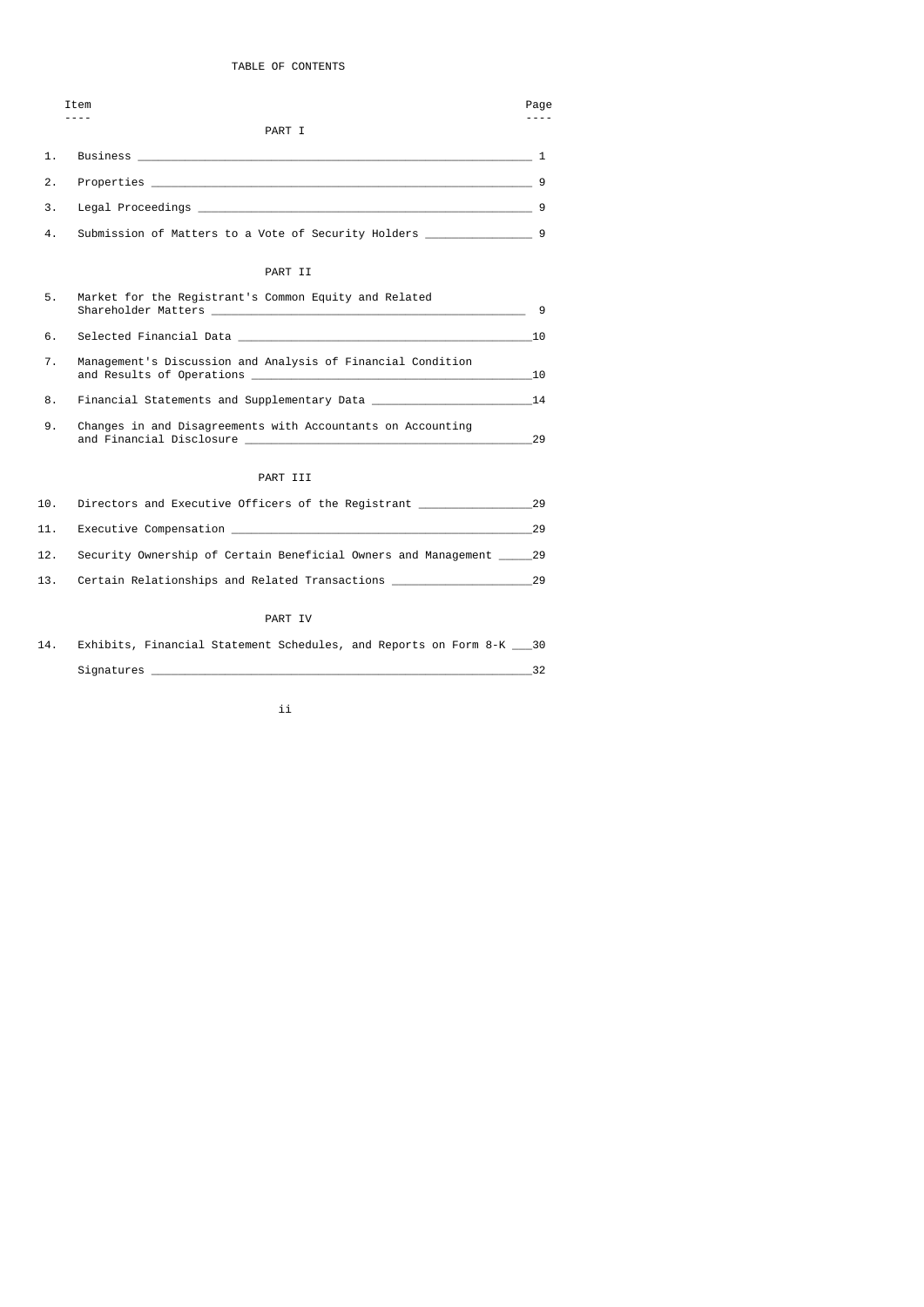# PART I

# Item 1. BUSINESS

# INTRODUCTION-FORWARD LOOKING STATEMENTS

To the extent that this report discusses future financial projections, information or expectations about our products or markets, or otherwise makes statements about future events, such statements are forward-looking and are subject to a number of risks and uncertainties that could cause actual results to differ materially from the statements made. These include, among others, uncertainty associated with timely approval, launch and acceptance of new products, the costs associated with new product introductions, as well as other factors described below under the headings "APS Technology", "Products", "Manufacturing", "Marketing", "Government Regulation", "Patents and Trade Secrets" and "Competition". In addition, such risks and uncertainties also include the matters discussed under Management's Discussion and Analysis of Financial Condition and Results of Operations in Item 7 below.

# THE COMPANY

Advanced Polymer Systems, Inc. and subsidiaries ("APS" or the "Company") is using its patented Microsponge(R) delivery systems and related proprietary technologies to enhance the safety, effectiveness and aesthetic quality of topical prescription, over-the-counter ("OTC") and personal care products. The Company is currently manufacturing and selling Microsponge systems for use by corporate customers in almost 100 different cosmetic and personal care products sold worldwide. APS holds 188 issued U.S. and foreign patents on its technology and has over 68 other patent applications pending.

The Company, founded in February 1983 as a California corporation under the name AMCO Polymerics, Inc., changed its name to Advanced Polymer Systems, Inc. in 1984 and was reincorporated in Delaware in 1987.

Products under development or in the marketplace utilize the Company's Microsponge systems in three primary ways: 1) as reservoirs releasing active ingredients over an extended period of time, 2) as receptacles for absorbing undesirable substances, such as excess skin oils, or 3) as closed containers holding ingredients away from the skin for superficial action. The resulting benefits include extended efficacy, reduced skin irritation, cosmetic elegance, formulation flexibility and improved product stability.

In February 1997, the Company received FDA approval for the first ethical pharmaceutical product based on its patented Microsponge technology - Retin<br>A(R)-Micro(TM) - which has been licensed to Ortho-McNeil Pharmaceutical - which has been licensed to Ortho-McNeil Pharmaceutical Corporation, a member of the Johnson & Johnson ("J&J") family of companies. This product was launched in March 1997. In September 1994, the Company submitted a New Drug Application (NDA) for a melanin-Microsponge sunscreen. The NDA was found to be non-approvable pending additional information which the Company is continuing to provide.

APS has established several alliances with multinational corporations including J&J and Rhone-Poulenc Rorer to develop products which incorporate Microsponge systems. In general, these alliances provide for the client companies to pay the costs of product development, clinical testing, regulatory approval and commercialization. In return, the clients receive certain marketing rights to the products developed. APS typically receives an initial cash infusion in the form of license fees, future payments contingent on the achievement of certain milestones, revenues from the manufacture of Microsponge systems, and royalty payments based on third party product sales. J&J and Rhone-Poulenc Rorer also have made equity investments in the Company. APS and Dow Corning Corporation formed a joint venture alliance in 1992 to develop and commercialize Polytrap(R) and Microsponge systems for use in the manufacture of cosmetics and personal care products. In the first quarter of 1996, APS acquired all rights to the Polytrap technology from Dow Corning in exchange for 200,000 shares of APS common stock.

Effective January 1997, the Company licensed its consumer products to Lander Company in the United States and Canada in return for guaranteed minimum royalties, revenues from the sale of Microsponge systems and research and development funding for new consumer products. Lander will be responsible for all aspects of commercialization including selling, marketing, manufacturing, distribution and customer service. Also as part of its long-term strategic plan to move away from the direct marketing of consumer products, the Company plans to discontinue the marketing of its in-licensed suncare products.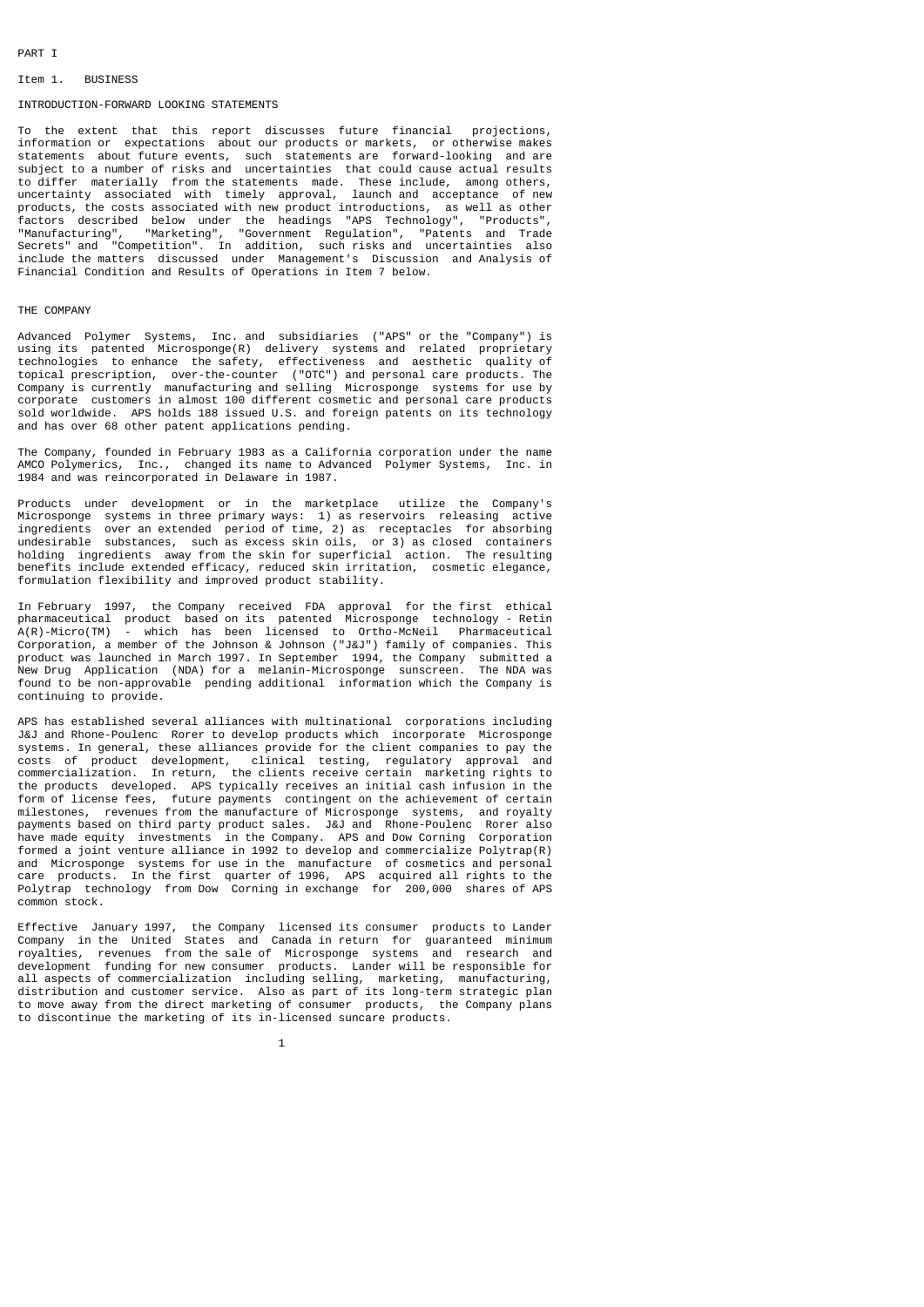To maintain quality control over manufacturing, APS has committed significant resources to its production processes and polymer systems development programs. The Company's manufacturing facility in Lafayette, Louisiana, is responsible for large-scale production of Microsponge systems and related technologies. All products are manufactured according to Current Good Manufacturing Practices guidelines ("CGMPs") established by the FDA. In addition, APS has a process development pilot plant in its Louisiana facility. APS also has established relationships with contract manufacturers, which provide second-source production capabilities to handle growing product demand. The Company's objective is to utilize these third parties selectively, so that it can maintain its flexibility and direct the bulk of APS' capital resources to other areas such as product and technology development.

# APS TECHNOLOGY

The fundamental appeal of the Company's Microsponge technology stems from the difficulty experienced with conventional formulations in releasing active ingredients over an extended period of time. Cosmetics and skin care preparations are intended to work only on the outer layers of the skin. Yet, the typical active ingredient in conventional products is present in a relatively high concentration and, when applied to the skin, may be rapidly absorbed. The common result is over-medication, followed by a period of under-medication until the next application. Rashes and more serious side effects can occur when the active ingredients rapidly penetrate below the skin's surface. APS' Microsponge technology is designed to allow a prolonged rate of release of the active ingredients, thereby offering potential reduction in the side effects while maintaining the therapeutic efficacy.

Microsponge Systems. The Company's Microsponge systems are based on microscopic, polymer-based microspheres that can bind, suspend or entrap a wide variety of substances and then be incorporated into a formulated product, such as a gel, cream, liquid or powder. A single Microsponge is as tiny as a particle of talcum powder, measuring less than one-thousandth of an inch in diameter. Like a true sponge, each microsphere consists of a myriad of interconnecting voids within a non-collapsible structure that can accept a wide variety of substances. The outer surface is typically porous, allowing the controlled flow of substances into and out of the sphere. Several primary characteristics, or parameters, of the Microsponge system can be defined during the production phase to obtain spheres that are tailored to specific product applications and vehicle compatibility.

Polymeric (R) Systems. In January 1996, the Company signed a definitive agreement with Dow Corning Corporation, one of the world's largest suppliers of ingredients used in cosmetics and personal care products, to acquire full rights to Dow Corning's Polytrap(R) technology and full responsibility for the continuing commercialization of Polytrap systems in exchange for 200,000 shares of APS common stock. Polytrap systems are designed to: 1) absorb skin oils and eliminate shine, 2) provide a smooth and silky feel to product formulations, 3) entrap and deliver various ingredients in personal care products and 4) convert liquids into powders.

Microsponge and Polytrap systems are made of biologically inert polymers. Extensive safety studies have demonstrated that the polymers are non-irritating, non-mutagenic, non-allergenic, non-toxic and non-biodegradable. As a result, the human body cannot convert them into other substances or break them down. Furthermore, although they are microscopic in size, these systems are too large to pass through the stratum corneum (skin surface) when incorporated into topical products.

Colon-specific Systems. A Microsponge system offers the potential to hold active ingredients in a protected environment and provide controlled delivery of oral medication to the lower gastrointestinal (GI) tract, where it will be released upon exposure to specific enzymes in the colon. This approach if successful, should open up entirely new opportunities for APS.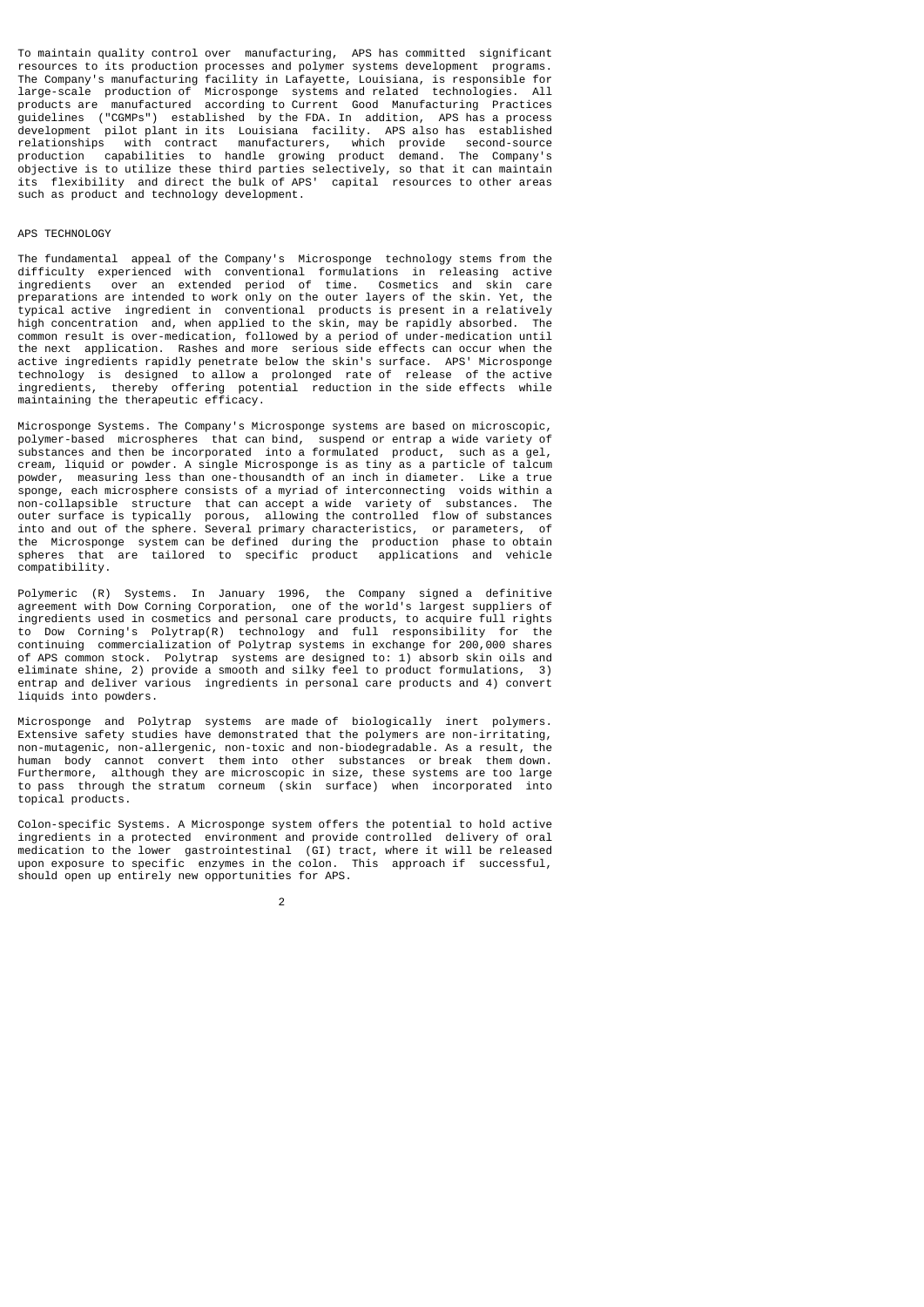Bioerodible Systems. The Company is also developing systems based on new bioerodible polymers for the delivery of small and large molecule drugs, including proteins and peptides, which, if successful, should open up new fields of opportunity in systemic drug delivery arenas.

#### **PRODUCTS**

APS is focusing its efforts primarily on the ethical dermatology, OTC skin care and personal care markets in which Microsponge systems can provide substantial advantages. Certain additional applications for the Company's technology are also under development, as noted below.

# Ethical Dermatology

APS defines "ethical dermatology" products as prescription and non-prescription drugs that are promoted primarily through the medical profession for the prevention and treatment of skin problems or diseases. The Company is developing several ethical dermatology products which will require approval of the FDA before they can be sold in the United States. Although these pharmaceuticals are likely to take longer to reach the marketplace than OTC and personal care products, due to the regulatory approval process, the Company believes that the benefits offered by Microsponge delivery systems will allow valuable product differentiation in this large and potentially profitable market. Results from various human clinical studies reaffirm that this technology offers the potential to reduce the drug side effects, maintain the therapeutic efficacy and potentially increase patient compliance with the treatment regimen. The following ethical dermatology products have been developed or are under development by APS:

Tretinoin Acne Medication. In February 1997, the Company received FDA approval for Microsponge-entrapped tretinoin for improved acne treatment. This submission to the FDA represented the culmination of an intensive research and clinical development program involving approximately 1,150 patients. Tretinoin has been marketed in the U.S. by Ortho Dermatological, a Johnson & Johnson subsidiary, under the brand name RETIN-A(R) since 1971. It has proven to be a highly effective topical acne medication. However, skin irritation among sensitive individuals can limit patient compliance with the prescribed therapy. The Company believes its patented approach to drug delivery reduces the potentially irritating side effects of tretinoin. Ortho Dermatological began marketing this product in March 1997.

Melanin-Microsponge Sunscreen. Concern about the sun's harmful effects and its role in aging and skin cancer has resulted in heightened awareness of preventative measures in the sunscreen market. APS has developed a sun protectant designed to provide the highest-available protection against the sun's UVA rays as well as protection from the burning UVB rays. This unique APS<br>product candidate incorporates the Company's melanin-Microsponge system product candidate incorporates the Company's melanin-Microsponge containing genetically engineered melanin, a natural pigment found in skin.

The Company filed its NDA in September 1994 for marketing clearance. Since it involves an entirely new ethical pharmaceutical ingredient and application, the regulatory review process is lengthier and more complex. The NDA was found to be non-approvable pending additional information which the Company is continuing to provide. There can be no assurance that FDA approval will be received. If approval is received, the Company plans to market this product through a strategic partner.

5-Fluorouracil. Another ethical dermatology product candidate, Microsponge-entrapped 5-Fluorouracil (5-FU), was the subject of an Investigational New Drug ("IND") filing in early 1995. 5-FU is an effective chemotherapeutic agent for treating actinic keratosis, a pre-cancerous, hardened-skin condition caused by excessive exposure to sunlight. However,

 $\sim$  3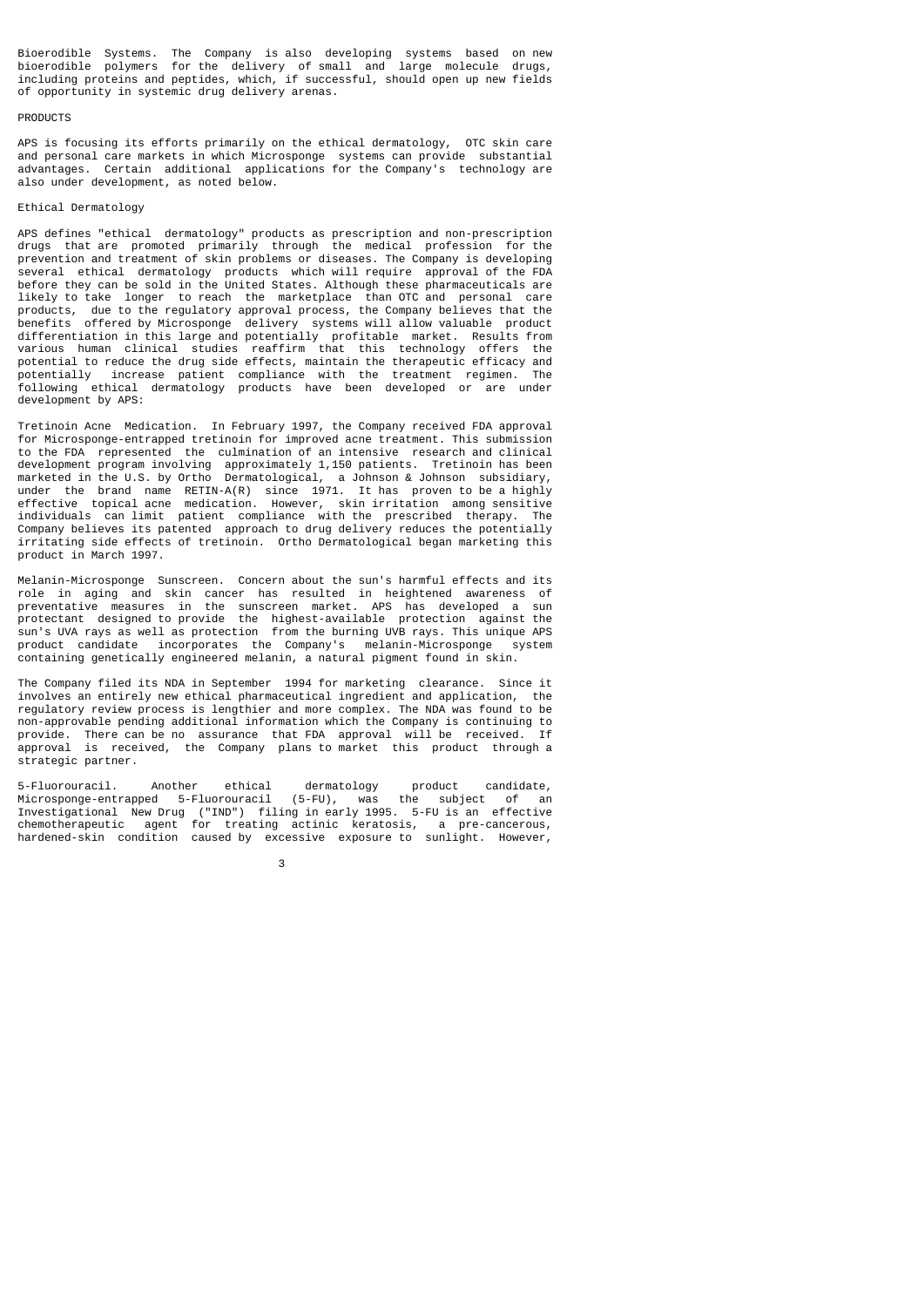patient compliance with the treatment regimen is poor, due to significant, adverse side effects. Through a joint agreement with Rhone-Poulenc Rorer, the Company is developing a Microsponge-enhanced topical formulation that potentially offers a less irritating solution for treating actinic keratosis. Phase II clinical studies have been completed and Phase III clinical studies are scheduled to commence in mid-1997.

Tretinoin Photodamage Treatment. Initial product development was undertaken in 1994 to develop a Microsponge system product for the treatment of photodamage, which contributes to the premature aging of skin and has been implicated in skin cancer. Should an IND be filed for this product, funding for this second tretinoin treatment indication will be provided by J&J's Ortho-McNeil Pharmaceutical subsidiary.

#### Cosmeceutical Products

Retinol. Retinol is a highly pure form of vitamin A which has demonstrated a remarkable ability for maintaining the skin's youthful appearance. However, it has been available only on a limited basis because it becomes unstable when mixed with other ingredients. APS has been able to stabilize retinol in a formulation which is cosmetically elegant and which has a low potential for skin irritation. The Company has executed agreements with three companies, each of which have marketing strength in a particular channel of distribution. The channels for which the Company has licensed retinol are direct marketing (Avon), dermatologists (Medicis) and salons and spas (Sothys). The Company retains full rights to alternate channels of distribution, including department stores and other mass merchandisers.

# Personal Care and OTC Products

APS technologies are ideal for skin and personal care products. They can retain several times their weight in liquids, respond to a variety of release stimuli, and absorb large amounts of excess skin oil, all while retaining an elegant feel on the skin's surface. In fact, APS technologies are currently employed in almost 100 products sold by major cosmetic and toiletry companies worldwide. Among these products are skin cleansers, conditioners, oil control lotions, moisturizers, deodorants, razors, lipstick, makeup, powders, and eye shadows.

Entrapping cosmetic ingredients in APS' proprietary Microsponge delivery systems offers several advantages, including improved physical and chemical stability, greater available concentrations, controlled release of the active ingredients, reduced skin irritation and sensitization, and unique tactile qualities.

# Other Product Applications

While not the principal focus of APS development efforts, other products could benefit from the value-added application of the Company's polymer technology. To date, the Company has chosen to apply its technology to the following non-skin-care field:

Analytical Standards. APS initially developed microsphere precursors to the Microsponge for use as a testing standard for gauging the purity of municipal drinking water. Marketed by APS nationwide, these microspheres are suspended in pure water to form an accurate, stable, reproducible turbidity standard for the calibration of turbidimeters used to test water purity.

APS believes its Analytical Standards technology has much broader applications than testing the turbidity of water. The Company has begun to develop standards for industrial use for the calibration of spectrophotometers and colorimeters.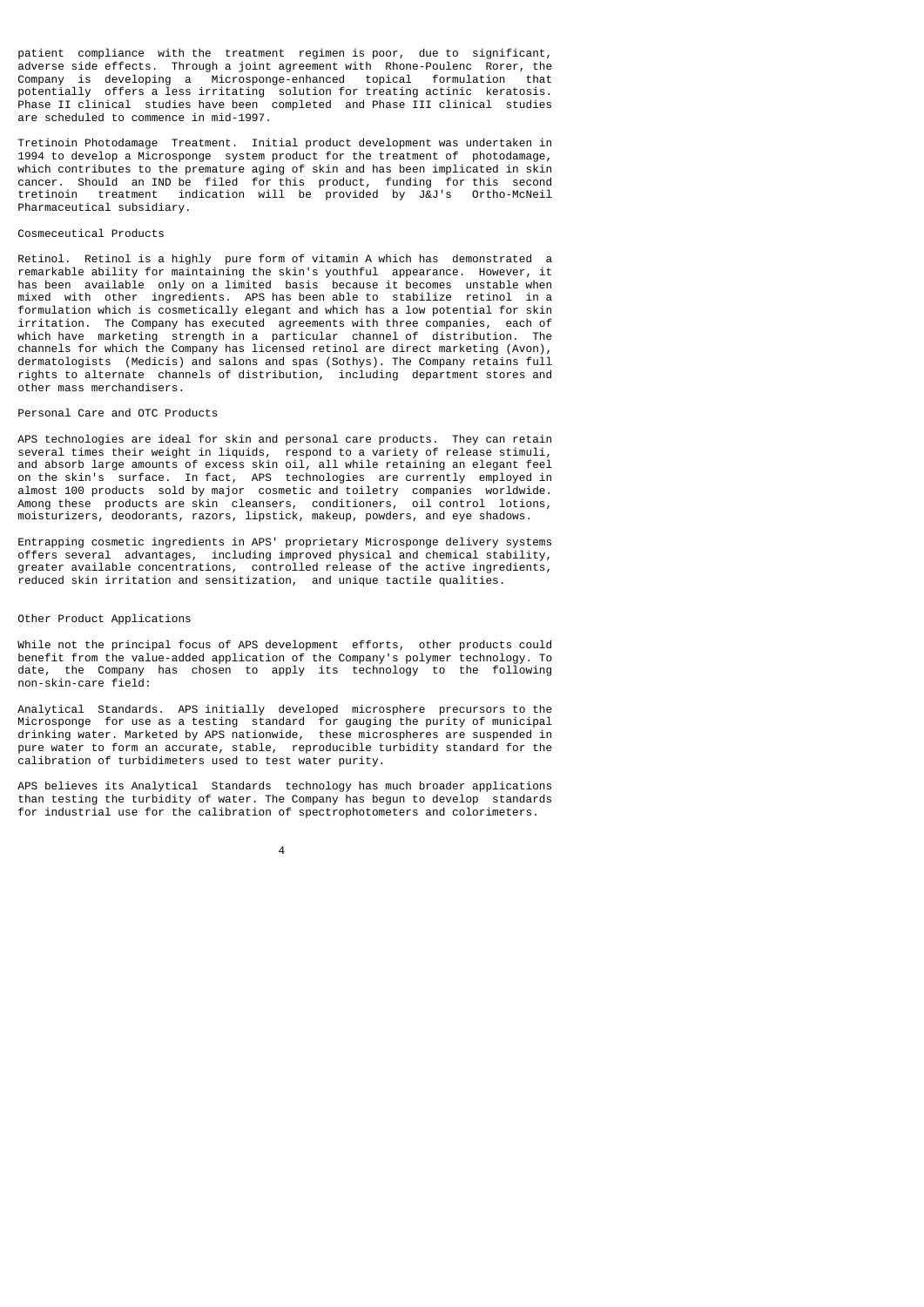#### MANUFACTURING

Polymer Raw Material. Raw materials for the Company's polymers are petroleum-based monomers which are widely available at low cost. The monomers have not been subject to unavailability or significant price fluctuations. Raw material costs generally account for less than a third of the total cost of the Company's products.

Process Engineering and Development. The Company employs chemical engineers and operates a pilot-plant facility for developing production processes. The equipment used for manufacturing and process development is commercially available in industrial sizes and is installed in the Company's production facility in Lafayette, Louisiana.

Microsponge Production. APS has committed significant resources to the production process and polymer systems development required to commercialize its products. The Company has to date manufactured most Microsponge systems in company-owned and operated facilities.

The Company's manufacturing facility in Lafayette, Louisiana, is responsible for large-scale production of Microsponge systems and related technologies. APS also has established relationships with contract manufacturers which provide second-source production capabilities. The Company's objective is to utilize these third parties selectively, so that it can maintain its flexibility and direct the bulk of APS' capital resources to other areas, such as product development and marketing. All products are manufactured according to CGMP. In addition, APS has a process development pilot plant in its Louisiana facility.

#### MARKETING

A key part of APS' business strategy is to ally the Company with major marketing partners. The Company has therefore negotiated several agreements for the development of Microsponge delivery systems, the supply of entrapped development of Microsponge delivery systems, ingredients, and the marketing of formulated products. To create an incentive for APS to develop products as quickly as possible, these development and license agreements provide, in some cases, for substantial payments by the client companies during the period of product development and test marketing. Additionally, some agreements provide for non-refundable payments on the achievement of certain key milestones, royalties on sales of formulated products, and minimum annual payments to maintain exclusivity. APS has, in some product areas, retained co-marketing rights.

In general, APS grants limited marketing exclusivity in defined markets to client companies, while retaining the right to manufacture the Microsponge delivery systems it develops for these clients. However, after development is completed and a client commercializes a formulated product utilizing the Company's delivery systems, APS can exert only limited influence

the contract of the contract of the contract of the contract of the contract of the contract of the contract o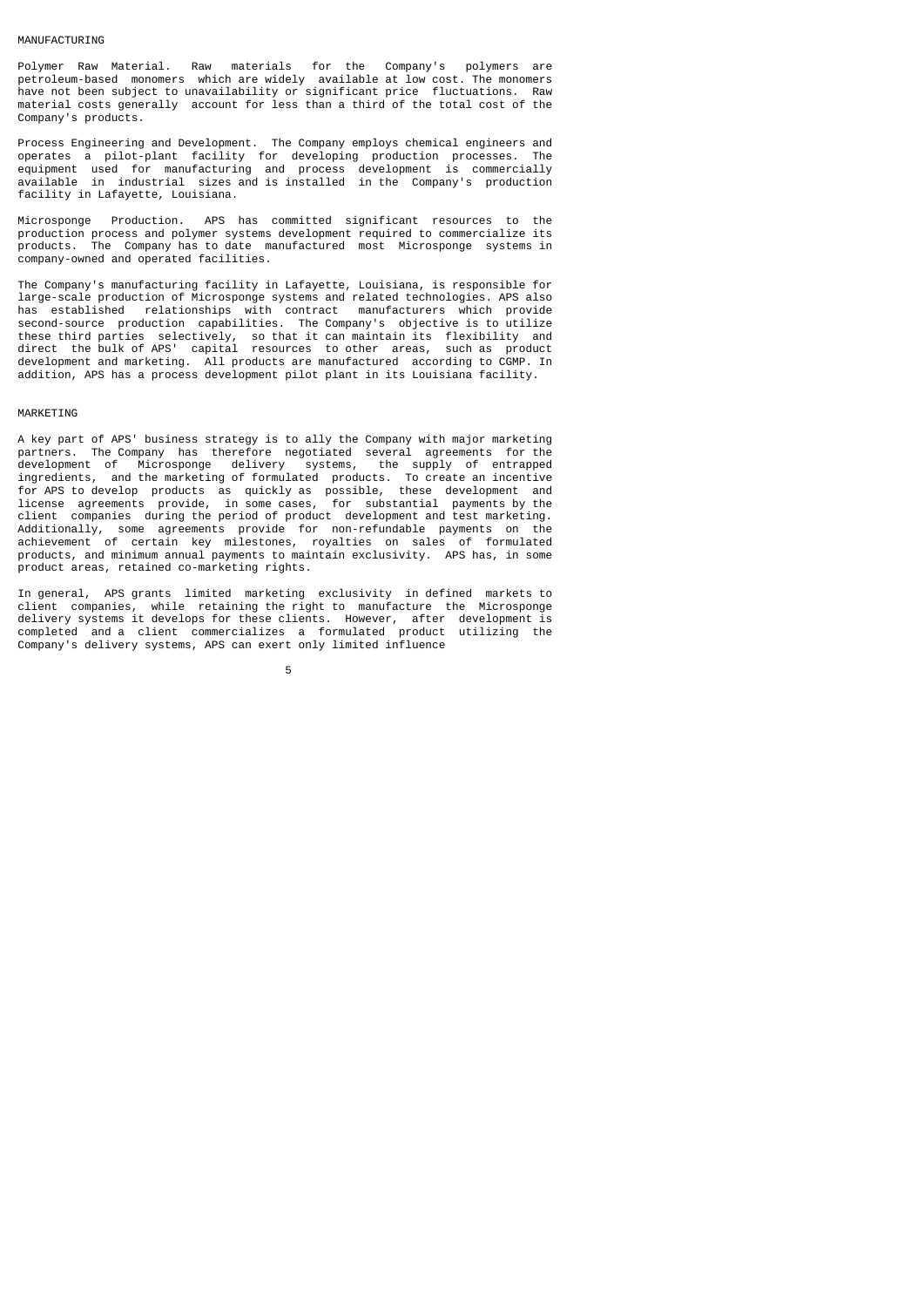over the manner and extent of the client's marketing efforts. APS' client companies may cancel their agreements without penalty.

The Company's material agreements and relationships are set forth below:

Johnson & Johnson Inc. In May 1992, APS and Ortho-McNeil Pharmaceutical Corporation ("Ortho"), a subsidiary of J&J, entered into a licensing agreement related to tretinoin-based products incorporating APS' Microsponge technology. As part of the agreement, in 1992, license fees of \$6,000,000 were paid to APS. In addition, Johnson & Johnson purchased 723,006 shares of newly issued APS common stock for \$8,000,000. In 1994, J&J purchased 1,000,000 additional shares of newly issued common stock for \$5,000,000. J&J also received 200,000 warrants that expired in 1996. The number of shares issuable to J&J was increased by 432,101 pursuant to an agreed upon formula tied to the trading price of APS stock prior to January 1996. The license fee provides Ortho with exclusive distribution or license rights for all Ortho tretinoin products utilizing the APS Microsponge system. Ortho's exclusivity will continue as long as certain annual minimum payments are made. In addition, Ortho will pay license fees and milestone payments over time to APS. APS will also receive royalty payments on net product sales worldwide.

In February 1997, APS received FDA approval for the first product covered by this agreement, Microsponge-entrapped tretinoin. This product will be marketed by Ortho Dermatological beginning March 1997. APS received a milestone payment of \$3,000,000 from Ortho upon receipt of the approval.

In December 1996, the Company purchased the Take-Off(R) trademark from Johnson & Johnson Consumer Products, Inc. for a royalty of 3% on net sales of Take-Off products with annual minimums for five years. Effective January, 1997, this product was licensed to Lander Company.

Rhone-Poulenc Rorer. In March 1992, APS and Rhone-Poulenc Rorer ("RPR") restructured their 1989 joint venture agreement to give APS more freedom in developing products. Under the new terms, APS has regained from RPR worldwide marketing rights to products in the prescription dermatology field, including the melanin-based sunscreen product in which RPR had invested approximately<br>\$4,000,000 in development costs. APS also gained ownership of a \$4,000,000 in development costs. APS also gained ownership of a partially-completed manufacturing facility in Vacaville, California, which the Company sold in December 1995. Also under the new terms, RPR invested \$2,000,000 in cash in APS and relieved APS of the obligation to repay a \$1,500,000 advance. In return, RPR received 705,041 shares of APS stock and maintains a minority share in the potential net profits of the melanin-based sunscreen product. Furthermore, RPR has agreed to continue funding the exploration and development of certain dermatology applications of APS' technology in which APS shares marketing rights. Product applications include a 5-FU treatment for pre-cancerous actinic keratosis. In 1995, RPR filed an IND application to begin human clinical testing of 5-FU. Phase II clinical trials for 5-FU have been completed and Phase III clinical trials are scheduled to commence in mid 1997.

Dow Corning. In July 1991, APS and Dow Corning Corporation formed a collaborative alliance to manufacture and sell both APS' Microsponge and Dow Corning's Polytrap technologies worldwide in the cosmetics and toiletries field. Under the agreement, Dow Corning provided financial assistance in this venture, as well as worldwide sales and support services; APS contributed its technology, research and development, technical support and manufacturing capability for both the Microsponge and Polytrap products. In the first quarter of 1996, APS acquired full rights to the Polytrap technology and full responsibility for the continuing commercialization in exchange for 200,000 shares of APS common stock.

Lander Company. In March 1996, the Company formed a collaboration with Lander Company, Inc. to develop and provide premium quality, store-brand personal care products based on the Company's patented delivery system technology. Under terms of the agreement, the Company received a \$3 million equity investment and license fees and will receive additional licensing fees, royalties on product sales and research and development funding for new consumer products. APS and Lander will collaborate on product formulations and marketing preparations and Lander will be responsible for sales, manufacturing and distribution to retailers.

Effective January 1997, APS established a new strategic alliance with Lander under which Lander was granted full marketing rights in the United States and Canada to Microsponge-based Exact(R) acne medications, Take-Off(R) facial

 $\sim$  6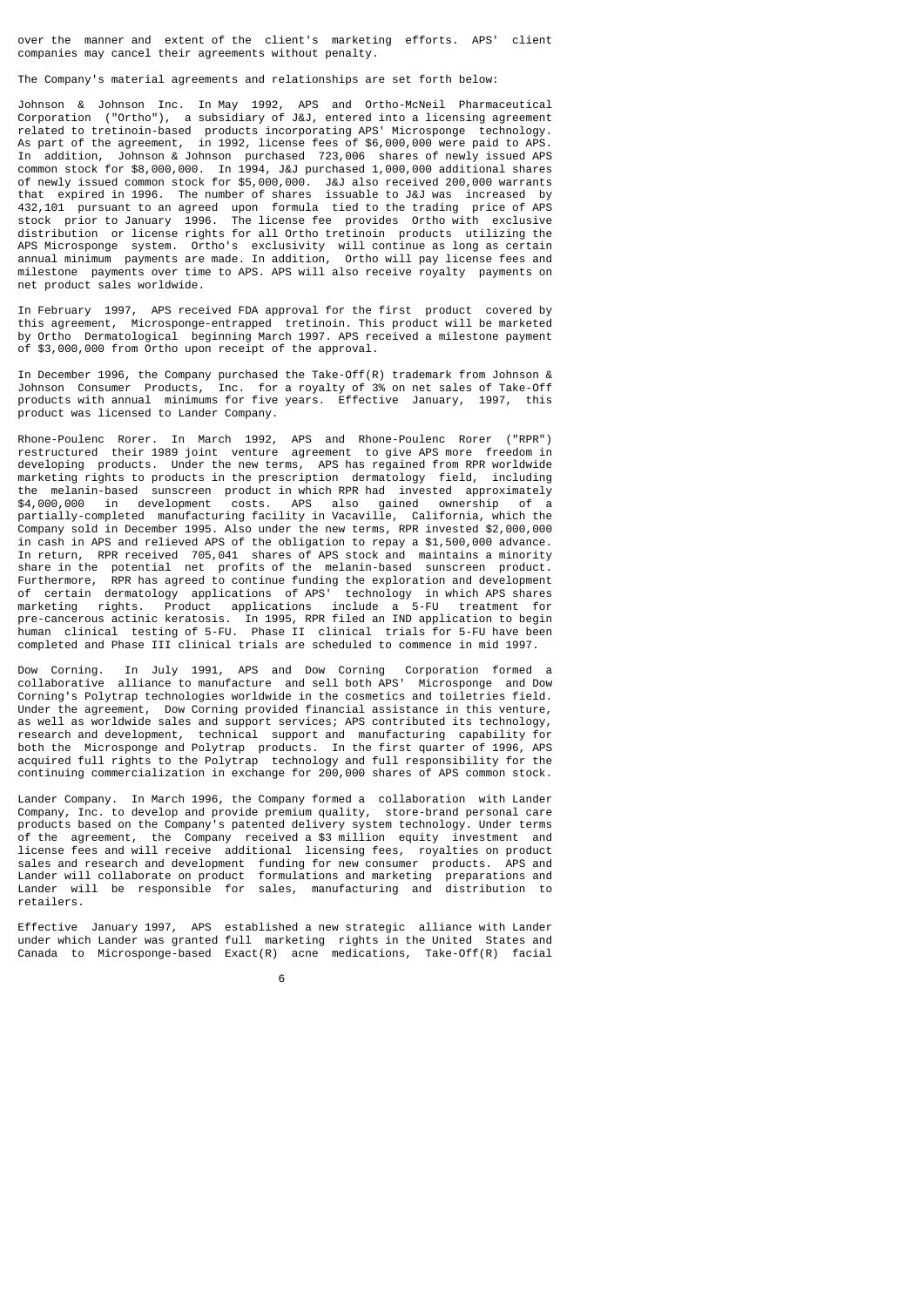cleansers, Everystep(R) Foot Powder, as well as in-licensed consumer products. Under terms of the agreement, Lander will be responsible for all aspects of commercialization including selling, marketing, manufacturing, distribution and customer service. APS will receive guaranteed minimum royalties, revenues from the sale of Microsponge systems and research and development funding for new branded consumer products.

Avon. In August 1996, APS signed a license and supply agreement with Avon under which APS is providing Avon with a formulation incorporating Microsponge delivery systems and retinol, an ingredient developed to improve the appearance of aging skin. Under terms of the agreement, APS received upfront licensing fees and will receive manufacturing revenues on supply of product.

Medicis. In October 1996, APS entered into an agreement with Medicis Pharmaceutical Corporation for the commercialization of dermatology products. Medicis will initially be responsible for marketing two newly developed APS products in the United States. In return, APS received an upfront licensing fee, and will receive an additional licensing fee and a share of revenues, with guaranteed minimums.

Procter & Gamble. In the first quarter of 1992, after having been one of APS' original licensees in 1987, Scott Paper Company began the regional U.S. launch of Baby Fresh with Ultra Guard baby wipes. Ultra Guard is Scott's trademark for an APS Microsponge system that contains dimethicone to help protect a baby's skin from diaper rash. In early 1993, Scott achieved national distribution for Baby Fresh with Ultra Guard. In the first quarter of 1996, Kimberly-Clark completed its acquisition of Scott Paper Company. One of the conditions of the acquisition imposed by the Federal Trade Commission was that Kimberly-Clark divest the acquired baby wipe business. Procter & Gamble bought the baby wipe business in 1996 and now markets the product under the Pampers brand name.

#### GOVERNMENT REGULATION

#### Ethical Products

In order to clinically test, produce and sell products for human therapeutic use, mandatory procedures and safety evaluations established by the FDA and comparable agencies in foreign countries must be followed. The procedure for seeking and obtaining the required governmental clearances for a new therapeutic product includes pre-clinical animal testing to determine safety and efficacy, followed by human clinical testing, and can take many years and require substantial expenditures. In the case of third-party agreements, APS expects that the corporate client will fund the testing and the approval process with guidance from APS. The Company intends to seek the necessary regulatory approvals for its proprietary dermatology products as they are being developed.

APS' facilities, where the Company manufactures pharmaceutical raw materials, are subject to periodic governmental inspections. If violations of applicable regulations are noted during these inspections, significant problems may arise affecting the continued marketing of any products manufactured by the Company.

The Company's plant in Lafayette, Louisiana operates according to CGMP prescribed by the FDA. This compliance has entailed modifying certain manufacturing equipment, as well as implementing certain record keeping and other practices and procedures which are required of all pharmaceutical manufacturers. The Company believes it is in compliance with federal and state laws regarding occupational safety, laboratory practices, environmental protection and hazardous substance control.

# Personal Care Products

Under current regulations, the market introduction of non-medicated cosmetics, toiletries and skin care products does not require prior formal registration or approval by the FDA or regulatory agencies in foreign countries, although this situation could change in the future. The cosmetics industry has established could change in the future. The cosmetics industry has established self-regulating procedures and most companies perform their own toxicity and consumer tests.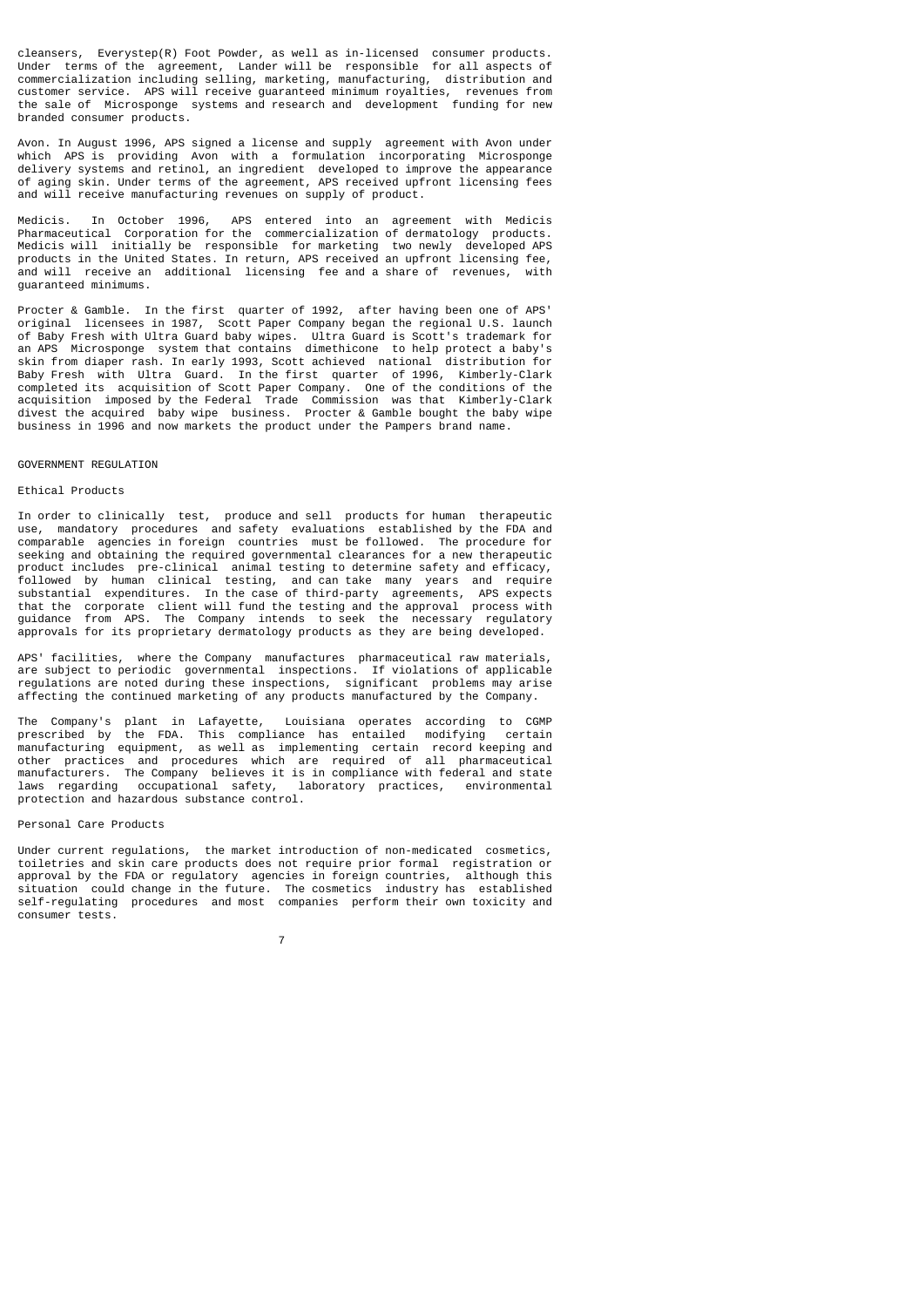# PATENTS AND TRADE SECRETS

As part of the Company's strategy to protect its current products and to provide a foundation for future products, APS has filed a number of United States patent applications on inventions relating to specific products, product groups, and processing technology. The Company also has filed foreign patent applications on its polymer technology with the European Union, Japan, Australia, South Africa, Korea and Taiwan. The Company received U.S. patent protection for its basic Microsponge system in 1987 and now has a total of 40 issued U.S. patents and an additional 148 issued foreign patents. The Company has over 68 pending patent applications worldwide.

Although the Company believes the bases for these patents and patent applications are sound, they are untested, and there is no assurance that they will not be successfully challenged. There can be no assurance that any patent already issued will be of commercial value, or that any patent applications will result in issued patents of commercial value, or that APS' technology will not be held to infringe on patents held by others.

APS relies on unpatented trade secrets and know-how to protect certain aspects of its production technologies. APS' employees, consultants, advisors and corporate clients have entered into confidentiality agreements with the Company. These agreements, however, may not necessarily provide meaningful protection for the Company's trade secrets or proprietary know-how in the event of unauthorized use or disclosure. In addition, others may obtain access to, or independently develop, these trade secrets or know-how.

#### **COMPETITION**

Although Microsponge and Polytrap systems, by virtue of their highly porous structure, are unique delivery systems, there are many alternate delivery in the cosmetic and cosmeceutical Microsponge and Polytrap systems are particularly versatile at allowing the entrapment of active agents and controlled release by simple changes in vehicles.

Other delivery systems based on microparticulate materials could compete with Microsponge and Polytrap systems. Among these are liposomes, microcapsules and microspheres. Liposomes are small phospholipid vesicles capable of entrapping and releasing active agents. However, they are significantly more expensive to manufacture, less versatile and their stability is a concern. While they are primarily used in systemic applications, they are also used in the cosmetic arena.

The most closely related systems are microcapsules and microspheres. Microcapsules are spherical particles containing an active agent in the core, surrounded by a polymeric membrane. Microspheres are spherical particles containing the active agent dispersed in a polymeric matrix. The major distinguishing feature between Microsponge and Polytrap systems and microcapsules, or microspheres is that the structure of Microsponge and Polytrap systems is highly porous, while microspheres or microcapsules are solid particles with no internal voids.

Thus, while only one type if Microsponge system can be used to entrap a variety of active agents and release these at desired rates by vehicle changes, different active agents and different release profiles can only be achieved with microcapsules or microspheres by a complete change in polymer and fabrication methods.

# HUMAN RESOURCES

As of February 28, 1997, the Company had 84 full-time employees, 3 of whom hold<br>PhDs There were 15 employees engaged in research and development 34 in There were 15  $employees$  engaged in research and development, manufacturing and production activities, 8 in quality control, and 27 working in sales, finance, marketing, human resources and administration.

The Company considers its relations with employees to be satisfactory. None of the Company's employees is covered by a collective bargaining agreement.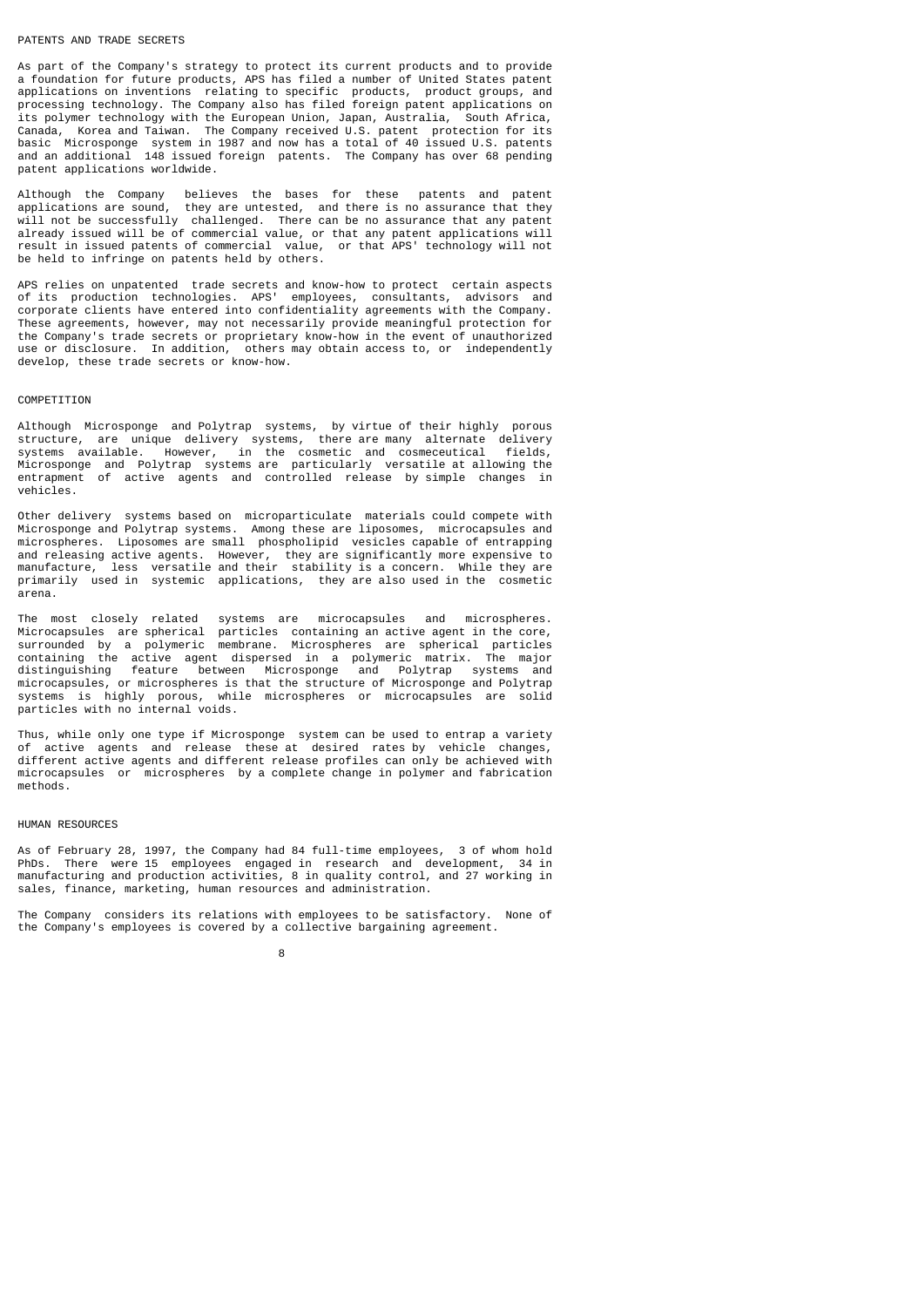#### Item 2. PROPERTIES

The Company currently occupies 23,040 square feet of laboratory, office and warehouse space in Redwood City, California and 4,800 square feet of office space in Greenwich, Connecticut. Rent expense for these facilities in 1996 was \$254,184 and \$109,936, respectively.

The Company occupies a production facility and warehouse in Lafayette,<br>Louisiana, with a current annual capacity, depending upon the application, to with a current annual capacity, depending upon the application, to produce 500,000 to 750,000 pounds of entrapped materials. The existing plant, with contiguous acreage, has been designed to allow significant expansion. In 1995 the Company sold this facility and warehouse along with certain other assets and subsequently leased them back for a certain fixed monthly rent over a period of forty-eight months. The Company reported this transaction as a financing transaction.

The construction of the facility in 1986 was financed primarily by 15-year tax-exempt industrial development bonds. In 1990, the bonds were refinanced. The maturity date of the bonds occurs in installments beginning June 30, 1993, and ending December 31, 2000. The bonds bear a fixed interest rate of 10%. In 1995, the Company extinguished the bond liability through an "insubstance defeasance" transaction by placing U.S. government securities in an irrevocable trust to fund all future interest and principal payments.

The Company's existing research and development and administrative facilities are not yet being used at full capacity and management believes that such facilities are adequate and suitable for its current and anticipated needs. Additional manufacturing capacity could be required as APS expands commercial production. It is anticipated that any additional production facilities would be built on land the Company presently occupies in Lafayette, Louisiana.

Item 3. LEGAL PROCEEDINGS

None.

Item 4. SUBMISSION OF MATTERS TO A VOTE OF SECURITY HOLDERS

None. PART TT

Item 5. MARKET FOR REGISTRANT'S COMMON EQUITY AND RELATED SHAREHOLDER MATTERS

Shares of the Company's common stock trade on the Nasdaq National Market, under the symbol APOS. As of February 28, 1997, there were 595 holders of record of the Company's common stock.

The Company has never paid cash dividends and does not anticipate paying cash dividends in the foreseeable future. The following table sets forth for the fiscal periods indicated, the range of high and low closing sales prices for the Company's common stock on the NASDAQ National Market System.

| 1996                                                               | Hiah                                           | Low                                                           | 1995                                                               | Hiah                            | Low                                         |
|--------------------------------------------------------------------|------------------------------------------------|---------------------------------------------------------------|--------------------------------------------------------------------|---------------------------------|---------------------------------------------|
| First Quarter<br>Second Quarter<br>Third Quarter<br>Fourth Quarter | $9 \frac{1}{4}$<br>$11 \t1/4$<br>9.5/8<br>87/8 | $5 \frac{1}{4}$<br>77/8<br>$5 \frac{7}{8}$<br>$6 \frac{3}{8}$ | First Quarter<br>Second Quarter<br>Third Quarter<br>Fourth Quarter | 57/8<br>$8 \frac{3}{8}$<br>71/2 | $4 \frac{1}{16}$<br>$5 \frac{1}{8}$<br>47/8 |
|                                                                    |                                                |                                                               |                                                                    |                                 |                                             |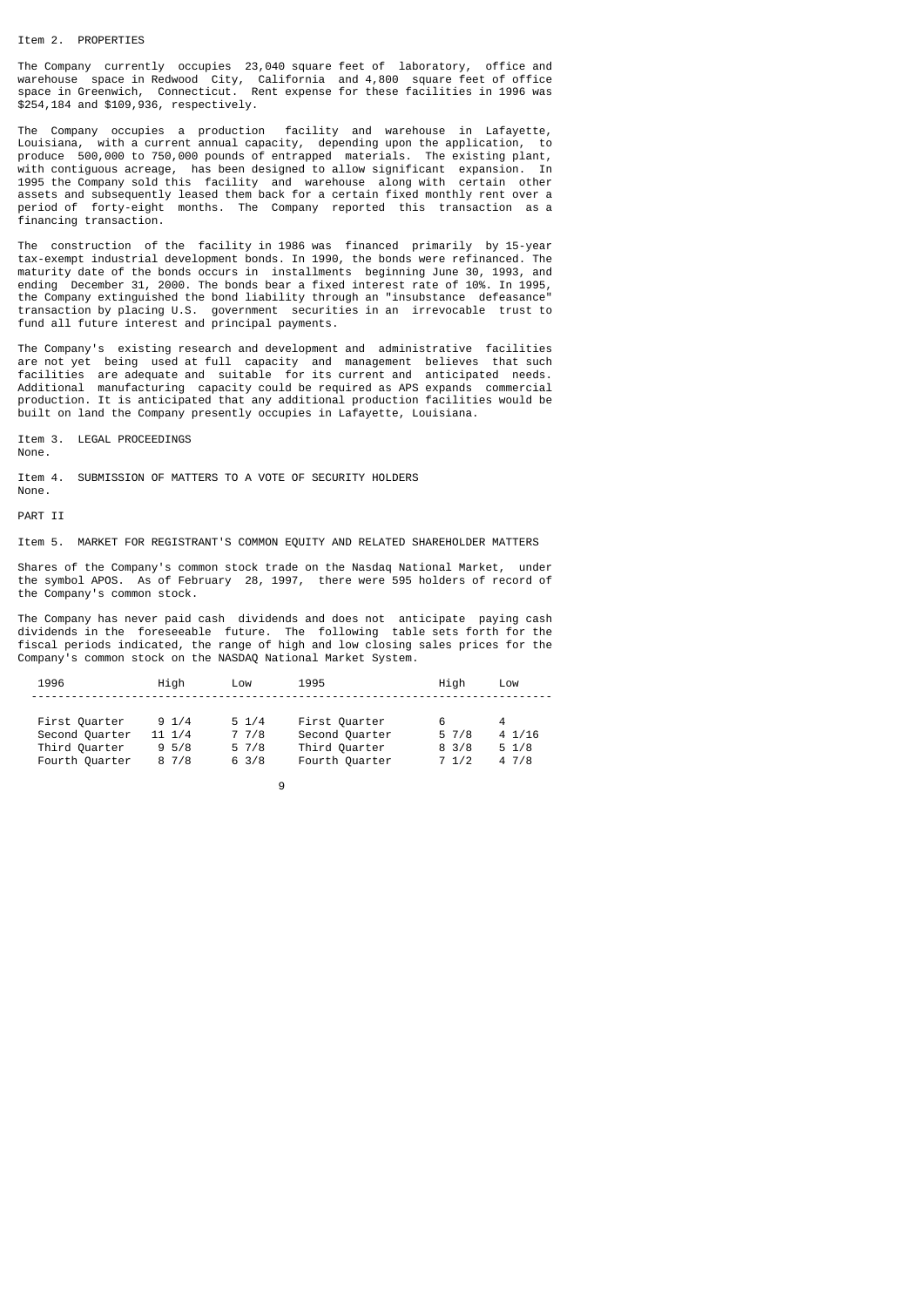# Item 6. SELECTED FINANCIAL DATA

(in thousands, except per share data)

| Years Ended December 31                                      | 1996              | 1995              | 1994              | 1993              | 1992                |
|--------------------------------------------------------------|-------------------|-------------------|-------------------|-------------------|---------------------|
|                                                              |                   |                   |                   |                   |                     |
| Statements of Operations<br>Total revenues<br>Research and   | \$18,665          | \$16,108          | \$15,884          | \$19,932          | \$15,527            |
| development, net<br>Selling, marketing and                   | 3,506             | 4,139             | 6,334             | 7,343             | 3,726               |
| advertising<br>General and administrative                    | 8,455<br>2,984    | 6,560<br>3,082    | 5,669<br>2,844    | 6,237<br>2,988    | 4,013<br>3,468      |
| Loss on purchase commitment,                                 |                   |                   |                   |                   |                     |
| including related inventory<br>Net loss                      | 1,400<br>(9, 378) | 600<br>(9, 359)   | 685<br>(9, 759)   | 950<br>(9, 877)   | (5, 545)            |
| Loss per common share<br>Weighted average common             | \$ (0.52)         | \$ (0.57)         | \$ (0.65)         | \$ (0.73)         | \$ (0.43)           |
| shares outstanding                                           | 17,987            | 16,459            | 15,018            | 13,527            | 12,805              |
| December 31                                                  | 1996              | 1995              | 1994              | 1993              | 1992                |
| Balance Sheets                                               |                   |                   |                   |                   |                     |
| Working capital<br>Total assets<br>Long-term debt, excluding | \$3,800<br>18,444 | \$4,976<br>23,082 | \$5,641<br>23,508 | \$4,555<br>24,378 | \$14,428<br>31, 115 |
| current portion<br>Shareholders' equity                      | 5,579<br>5,010    | 6,355<br>5,233    | 979<br>11,786     | 3,355<br>10,501   | 3,672<br>20,143     |

# Item 7. Management's Discussion and Analysis of Financial Condition and Results of Operations (Dollar amounts are rounded to nearest \$1,000)

To the extent that this report discusses financial projections, information or expectations about our products or markets, or otherwise makes statements about future events, such statements are forward-looking and are subject to a number of risks and uncertainties that could cause actual results to differ materially from the statements made. These include, among others, uncertainty associated with timely approval, launch and acceptance of new products, establishment of new corporate alliances, progress in research and development programs and other risks listed from time to time in the Company's Securities and Exchange Commission filings.

The Company's revenues are derived principally from product sales, license fees and royalties. The Company is currently manufacturing and selling Microsponge(R) delivery systems for use by customers in almost 100 different cosmetic and personal care products. Under strategic alliance arrangements entered into with certain multinational corporations, APS generally receives an initial cash infusion, future milestone payments, royalties based on third party product sales and revenues from the supply of Microsponge systems.

As of January 1, 1997, the Company licensed its over the counter consumer products to the Lander Company in return for royalties on future product sales. Also as part of its long-term strategic plan to move away from the direct marketing of consumer products, the Company plans to discontinue the marketing of its in-licensed suncare products.

Past results are not indicative of future results.

The following tables summarize highlights from the statements of operations expressed as a percentage change from the prior year and as a percentage of product revenues.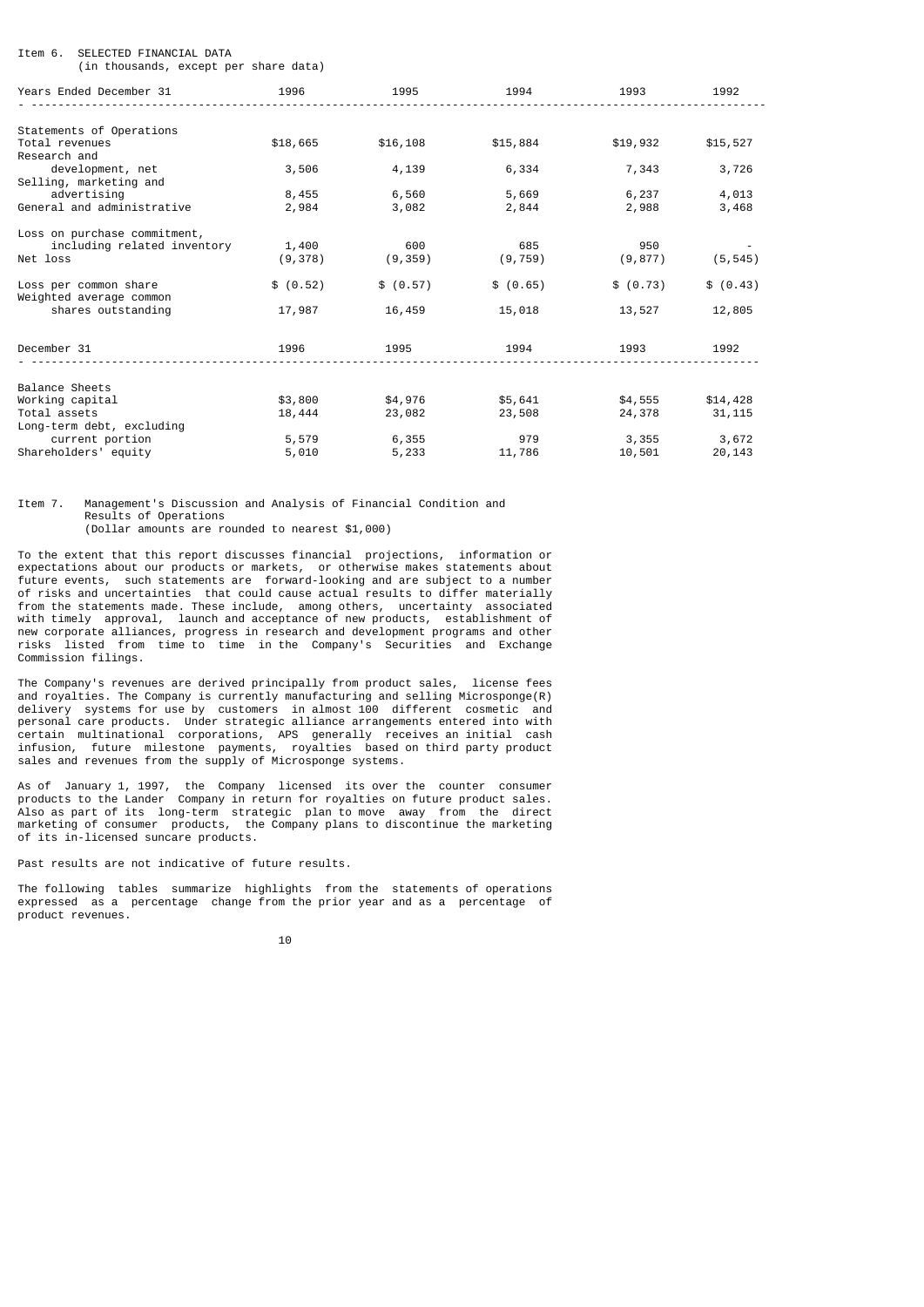|                                                         |          | Years Ended December 31, |          | Annual % Change |        |
|---------------------------------------------------------|----------|--------------------------|----------|-----------------|--------|
| STATEMENTS OF OPERATIONS HIGHLIGHTS                     | 1996     | 1995                     | 1994     | 96/95           | 95/94  |
|                                                         | \$000    | \$000                    | \$000    |                 |        |
| Product revenues                                        | \$17,490 | \$15,203                 | \$14,787 | 15%             | 3%     |
| Licensing revenues                                      | 1,175    | 905                      | 1,097    | 30%             | -18%   |
| Total revenues                                          | 18,665   | 16,108                   | 15,884   | 16%             | 1%     |
| Cost of sales                                           | 10,772   | 11,047                   | 10,149   | $-2%$           | 9%     |
| Research and development, net                           | 3,506    | 4,139                    | 6,334    | -15%            | -35%   |
| Selling and marketing                                   | 5,405    | 4,756                    | 4,012    | 14%             | 19%    |
| Advertising and promotion                               | 3,050    | 1,805                    | 1,657    | 69%             | 9%     |
| General and administrative                              | 2,984    | 3,082                    | 2,844    | -3%             | 8%     |
| Loss on purchase commitments, including                 |          |                          |          |                 |        |
| related inventory                                       | 1,400    | 600                      | 685      | 133%            | $-12%$ |
| STATEMENTS OF OPERATIONS HIGHLIGHTS                     |          | 1996                     | 1995     | 1994            |        |
|                                                         |          |                          |          |                 |        |
| Expenses expressed as a percentage of product revenues: |          |                          |          |                 |        |
| Cost of sales                                           |          | 62%                      | 73%      | 69%             |        |
| Research and development, net                           |          | 20%                      | 27%      | 43%             |        |
| Selling and marketing                                   |          | 31%                      | 31%      | 27%             |        |
| Advertising and promotion                               |          | 17%                      | 12%      | 11%             |        |
| General and administrative                              |          | 17%                      | 20%      | 19%             |        |
| Loss on purchase commitments, including                 |          |                          |          |                 |        |
| related inventory                                       |          | 8%                       | 4%       | 5%              |        |

Results of Operations for the years ended December 31, 1996 and 1995

Total revenues for 1996 totalled \$18,665,000 compared to \$16,108,000 in the prior year, an increase of \$2,557,000 or 16%. Product sales amounted to \$17,490,000, an increase of \$2,287,000 or 15% over the prior year, and licensing revenues amounted to \$1,175,000, an increase of \$270,000 or 30% over the prior Revenues derived from products which incorporate the Microsponge technology totalled \$11,682,000, an increase of \$559,000 or 5% over the prior year.

The increase in product revenues over 1995 was due primarily to increased shipments of Microsponge systems to manufacturers of cosmetics and personal care products of \$856,000 or 18% and increased sales of consumer products of \$1,363,000 or 15%. The Company anticipates an increase in sales of Microsponge systems in 1997 as a result of agreements signed with major corporate customers who are launching new products during the year. These partners include Ortho Dermatological, Avon, Medicis, Lander and Johnson & Johnson Consumer Products, Inc. These increases will be offset by the absence of sales of consumer products due to the licensing of products to the Lander Company effective January 1, 1997, in return for a royalty stream and the Company's plans to discontinue the marketing of its in-licensed suncare products.

The increase in licensing fee revenue during 1996 relates to the receipt of fees received from the Company's new corporate partners as part of the agreements executed in 1996.

Gross profit on product revenues for the year increased by \$2,562,000 or 62% to \$6,718,000 due to increased manufacturing efficiencies resulting from the higher volume and the sales mix of consumer products.

Research and development expense decreased by \$633,000 or 15% due primarily to a change in estimate. Additionally, there was a continuing reduction in outside services as external costs are being borne principally by corporate partners. Selling and marketing expense increased by \$649,000 or 14% to \$5,405,000 due mainly to an increased focus on opening new markets for Microsponge systems and increased distribution expense attributable to higher sales volume.

Advertising and promotion expense increased by \$1,245,000 or 69% due to a consumer products sampling program and expenditures relating to a full year's advertising for the Neet(R) depilatory product line which was licensed from Reckitt and Colman in September, 1995. These costs, together with selling expenses, will decrease significantly in 1997 as a result of the licensing arrangement for the Company's consumer product lines.

General and administrative expense decreased by \$98,000 or 3% to \$2,984,000 due mainly to reduced spending on external services.

The loss on purchase commitment relates to a contractual commitment for the purchase of melanin in excess of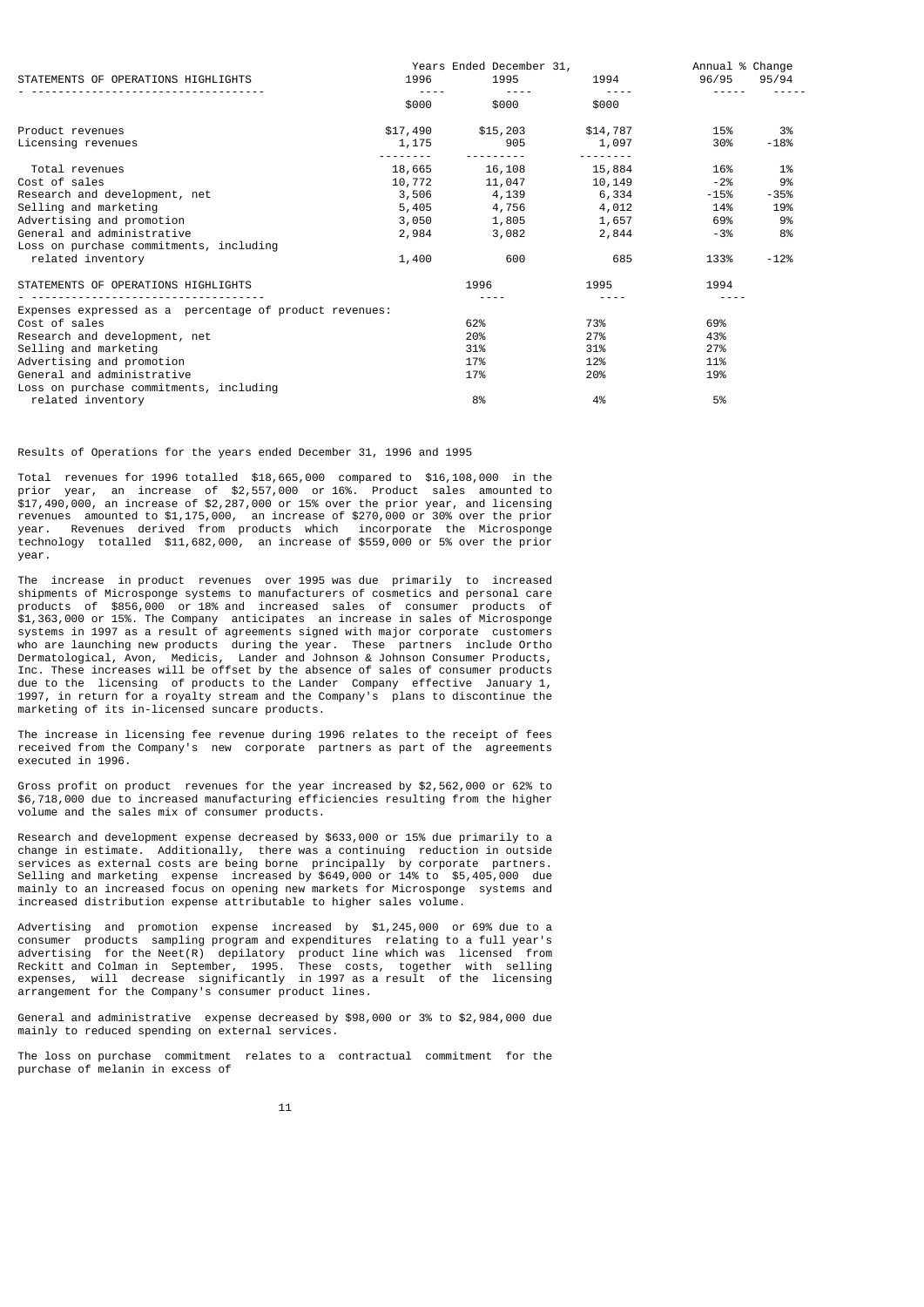current estimated requirements. Melanin is the key ingredient in the manufacture of the APS-developed UVA/UVB sun protection cream for which an NDA was filed. This amount includes the final amount due under the contractual commitment.

The Company's operating loss decreased by \$869,000 or 9% to \$8,452,000 as a result of the factors discussed above.

Interest income was essentially flat between 1996 and 1995, but interest expense increased by \$778,000 to \$1,223,000 in 1996 as a result of the debt financing arranged in the second half of 1995.

The net loss for the year of \$9,378,000 was essentially flat with the loss in the prior year, with the increased gross profit being offset by increases in selling and promotional expense, interest expense and the increased loss on the purchase commitment.

Results of Operations for the years ended December 31, 1995 and 1994

Total revenues for 1995 amounted to \$16,108,000 compared to \$15,884,000 in the prior year, an increase of \$224,000 or 1%. This consisted of product sales of \$15,203,000, an increase of \$416,000 or 3% over the prior year, and licensing revenues of \$905,000, a decrease of \$192,000 or 18% from the prior year.

Revenues from products which incorporate the Microsponge technology totalled \$10,458,000, an increase of \$3,787,000 or 57% over the prior year.

The increase in product revenues over 1994 resulted from increased shipments of Microsponge systems to a variety of personal care and specialty customers, primarily manufacturers of cosmetics and toiletries through the alliance with Dow Corning Corporation. This increase was offset by a slight decrease in sales of consumer products. While sales of the  $Exact(R)$  acne line increased by 71% over the prior year and the addition of the line of Neet(R) products under a licensing agreement with Reckitt & Colman also contributed to sales of consumer products, this was offset by an anticipated decrease in sales of in-licensed this was offset by an anticipated decrease in sales of in-licensed suncare products which do not incorporate the Company's technology.

The decrease in licensing fees was due mainly to the fact that the prior year included \$894,000 of revenues recognized under the percentage-of-completion method on now-completed clinical trials, offset by a milestone payment of \$1,500,000 paid to the Company by Ortho-McNeil Pharmaceutical Corporation upon the filing of the New Drug Application for Microsponge-enhanced tretinoin acne cream in February 1995, of which \$750,000 was recognized as revenues.

The gross profit on product revenues for the year decreased to 27% from 31% due to a higher percentage of close-out sales of suncare products, partially offset by improved gross profit on the supply of Microsponge systems.

Research and development expense decreased significantly from \$6,334,000 to \$4,139,000, or by 35%, due to the fact that the prior year included significant external expenses associated with clinical trials for NDAs which have now been filed.

Selling and marketing expense increased by \$744,000 or 19% to \$4,756,000 due mainly to the Company's investment in the initiation of its ethical pharmaceutical marketing effort. Advertising and promotion expense increased by \$148,000 or 9% to \$1,805,000 largely due to a sampling program related to the Company's consumer products, the benefits of which should be realized in 1996, partially offset by reduced spending on print media.

General and administrative expense increased by \$238,000 or 8% to \$3,082,000 due mainly to increased spending on a variety of outside services.

The loss on purchase commitment primarily relates to a contractual commitment for the purchase of melanin in excess of current estimated requirements. Melanin is the key ingredient in the manufacture of the APS-developed UVA/UVB sun protection cream for which an NDA was filed in the third quarter of 1994.

Interest income decreased by \$38,000 or 11% to \$318,000 due mainly to lower average cash balances. Interest expense increased by \$167,000 or 60% to \$446,000 due to the debt financing arranged by the Company in the third quarter.

The net loss for the year of \$9,359,000 was lower by \$400,000 or 4% than the prior year, with reduced research and development expense being offset by increased selling and marketing expense and reduced gross profit.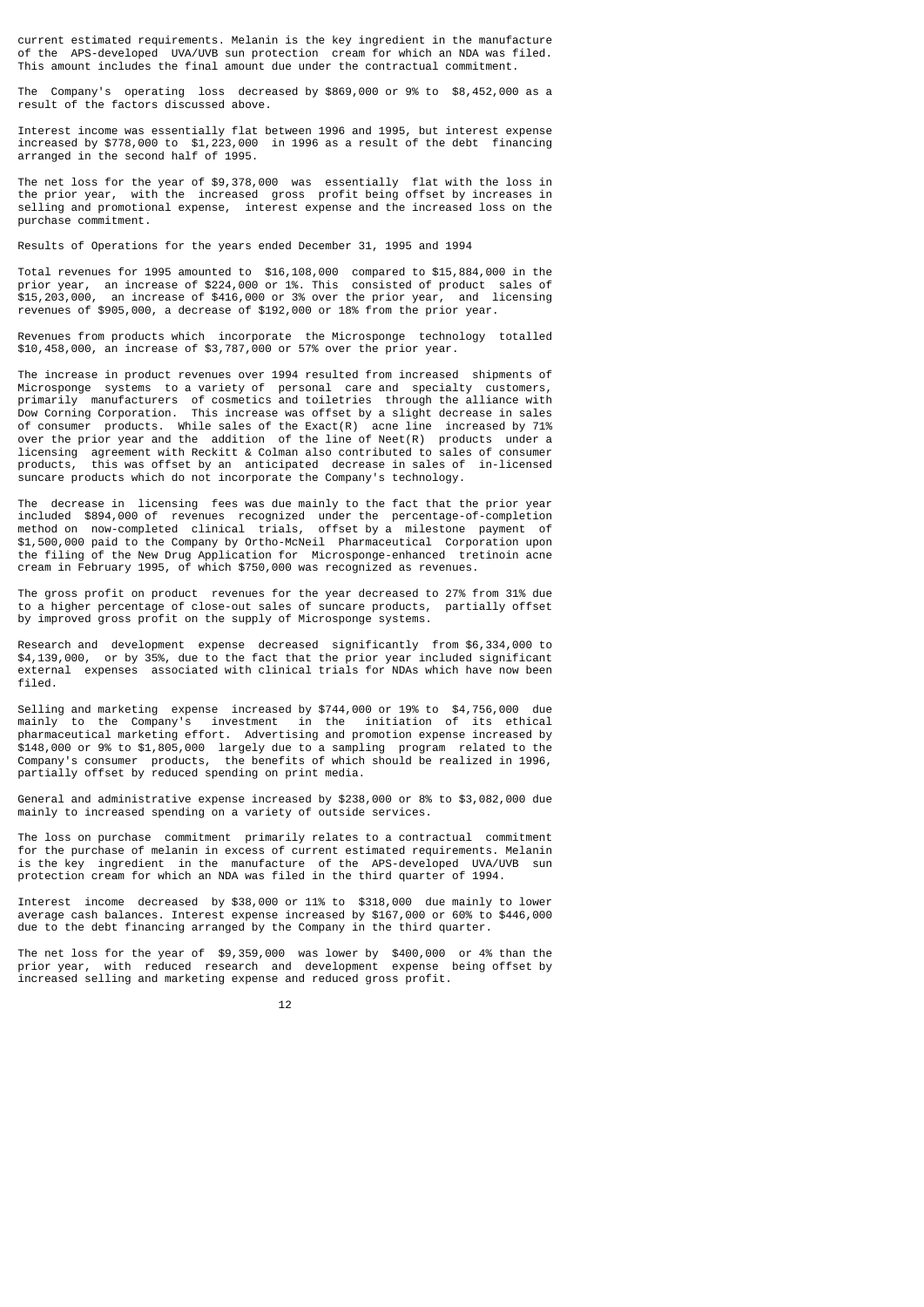#### Capital Resources and Liquidity

Total assets as of December 31, 1996 were \$18,444,000 compared with \$23,082,000 at December 31, 1995. Cash and cash equivalents at December 31, 1996 increased to \$5,395,000 from \$5,173,000 at December 31, 1995. The Company's primary investment objectives for those assets are the preservation of capital and the maintenance of a high degree of liquidity. In the same period, working capital decreased to \$3,800,000 from \$4,976,000, primarily due to the discontinuation of the direct marketing of consumer products which resulted in reduced inventory.

The Company has financed its operations, including product research and development, from amounts raised in debt and equity financings; the sale of consumer products, Microsponge delivery systems and Analytical Standard products; payments received under licensing agreements; and interest earned on short-term investments.

In prior years, cash was expended on Phase III clinical tests of tretinoin entrapped in a Microsponge delivery system for the treatment of acne which have now been completed, and of APS' melanin-Microsponge sun protectant product, together with related research and development costs. Additionally, the Company is contractually obligated to purchase minimum annual quantities of melanin. The final amounts due under the contractual commitment are included in current liabilities.

In the first quarter of 1996, the Company formed a collaborative agreement with the Lander Company under which the Company received \$2,961,000 in net proceeds from the sale of 356,761 shares of common stock. In addition, the Company will receive license fees, royalties on product sales and research and development funding.

In the second quarter of 1996, the Company entered into an agreement for the sale of up to \$5,000,000 of its common stock and warrants, which can be initiated at the Company's sole discretion. In May 1996, the Company exercised its right to sell common stock and warrants totalling \$2,000,000 under this agreement.

During 1996, Company operations used approximately \$6,117,000 of cash. Approximately \$3,506,000 was invested in product research and development and \$3,050,000 was invested in advertising and promoting products.

In February 1997, upon receipt of approval from the FDA to market Retin-A(R) Micro(TM) (tretinoin gel) microsphere for the treatment of acne, APS received \$3,000,000 from J&J as a milestone payment and prepaid royalties.

Also in February 1997, the Company received \$653,000 from Lander Company, representing payment for a third of the assets held for sale pursuant to the agreement between the two companies. The final two installments are due on March 31 and April 30, 1997.

The Company's existing cash and cash equivalents, collections of trade accounts receivable, together with interest income and other revenue producing activities including licensing fees and milestone payments, are expected to be sufficient to meet the Company's cash requirements for the foreseeable future, assuming no changes to existing business plans.

13 and 13 and 13 and 13 and 13 and 13 and 13 and 13 and 13 and 13 and 13 and 13 and 13 and 13 and 13 and 13 an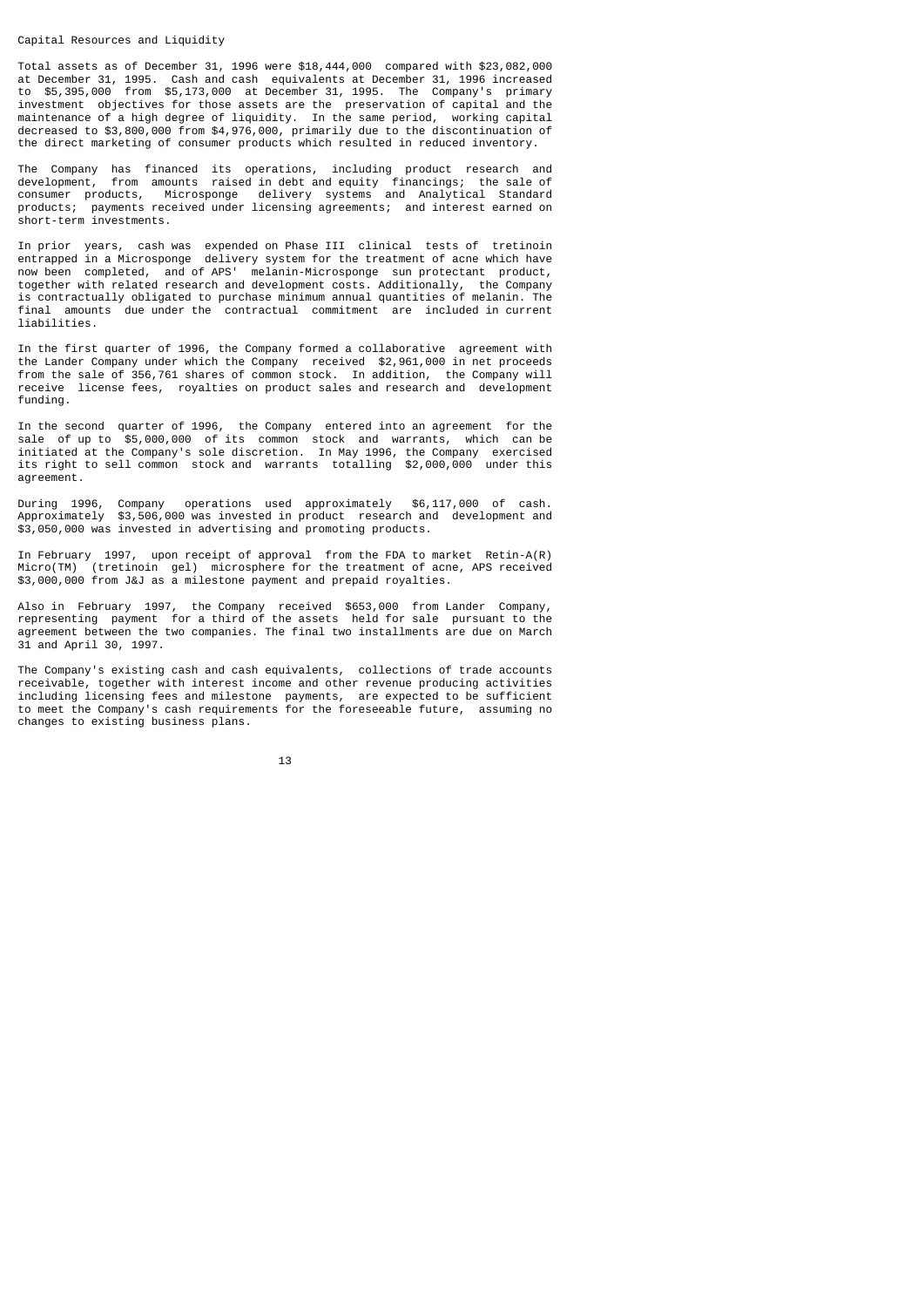| December 31,                                                                                                                                                    | 1996                                                         | 1995                                                                                                                                                                                                                              |
|-----------------------------------------------------------------------------------------------------------------------------------------------------------------|--------------------------------------------------------------|-----------------------------------------------------------------------------------------------------------------------------------------------------------------------------------------------------------------------------------|
| Assets                                                                                                                                                          |                                                              |                                                                                                                                                                                                                                   |
| Current Assets:<br>Cash and cash equivalents                                                                                                                    | \$5,394,509                                                  | \$5,172,809                                                                                                                                                                                                                       |
| Accounts receivable less allowance for doubtful accounts of<br>\$47,527 and \$68,650 at December 31, 1996 and 1995, respectively<br>Accrued interest receivable | 1,666,148                                                    | 2,436,815<br>16,473                                                                                                                                                                                                               |
| Inventory                                                                                                                                                       | $\begin{array}{r} 3,963 \\ 2,085,073 \\ 324,065 \end{array}$ | 7,858,584                                                                                                                                                                                                                         |
| Prepaid expenses and other                                                                                                                                      |                                                              | 985,199                                                                                                                                                                                                                           |
| Assets held for sale                                                                                                                                            | 2,181,004                                                    | and the state                                                                                                                                                                                                                     |
| Total current assets                                                                                                                                            | <u>.</u>                                                     |                                                                                                                                                                                                                                   |
| Property and equipment, net                                                                                                                                     |                                                              |                                                                                                                                                                                                                                   |
| Deferred loan costs, net                                                                                                                                        |                                                              |                                                                                                                                                                                                                                   |
| Prepaid license fees, net                                                                                                                                       |                                                              | $\begin{array}{llll} \textbf{11},\,654,\,762 & \textbf{16},\,469,\,880 \\ \textbf{4},\,681,\,292 & \textbf{5},\,927,\,934 \\ \textbf{616},\,958 & \textbf{832},\,324 \\ \textbf{165},\,752 & \textbf{303},\,638 \end{array}$      |
| Goodwill and other intangibles, net of accumulated amortization of \$763,424                                                                                    |                                                              |                                                                                                                                                                                                                                   |
| and \$483,668 at December 31, 1996 and 1995, respectively                                                                                                       |                                                              |                                                                                                                                                                                                                                   |
| Other long-term assets                                                                                                                                          |                                                              | $\begin{array}{cccc} 1,265,801 & & 345,557 \\ 59,603 & & 103,809 \\ \text{\ldots}\end{array}$                                                                                                                                     |
| Total Assets                                                                                                                                                    |                                                              | \$18,444,168 \$23,082,242<br>===========================                                                                                                                                                                          |
|                                                                                                                                                                 |                                                              |                                                                                                                                                                                                                                   |
| Liabilities and Shareholders' Equity                                                                                                                            |                                                              |                                                                                                                                                                                                                                   |
| Current Liabilities:                                                                                                                                            |                                                              |                                                                                                                                                                                                                                   |
| Accounts payable                                                                                                                                                | \$1,543,143<br>814,509                                       | \$3,240,807<br>4,229,637                                                                                                                                                                                                          |
| Accounts payable, Johnson & Johnson<br>Accrued expenses                                                                                                         |                                                              |                                                                                                                                                                                                                                   |
| Accrued melanin purchase commitments                                                                                                                            |                                                              |                                                                                                                                                                                                                                   |
| Current portion - long-term debt                                                                                                                                |                                                              |                                                                                                                                                                                                                                   |
| Deferred revenue                                                                                                                                                |                                                              | $1,456,512$<br>$1,819,541$<br>$1,809,000$<br>$1,490,779$<br>$750,000$<br>$750,000$<br>$750,000$<br>$750,000$<br>$750,000$<br>$750,000$<br>$750,000$<br>$750,000$<br>$750,000$<br>$750,000$<br>$750,000$<br>$750,000$<br>$750,000$ |
| Total current liabilities                                                                                                                                       |                                                              |                                                                                                                                                                                                                                   |
| Long-term debt                                                                                                                                                  |                                                              |                                                                                                                                                                                                                                   |
|                                                                                                                                                                 |                                                              |                                                                                                                                                                                                                                   |
| Total Liabilities                                                                                                                                               |                                                              | $13,433,792$ $17,848,941$                                                                                                                                                                                                         |
| Commitments and Contingencies                                                                                                                                   |                                                              |                                                                                                                                                                                                                                   |
| Shareholders' Equity                                                                                                                                            |                                                              |                                                                                                                                                                                                                                   |
| Preferred stock, authorized 2,500,000 shares; none issued or                                                                                                    |                                                              |                                                                                                                                                                                                                                   |
| outstanding at December 31, 1996 and 1995                                                                                                                       | $\sim$ $\sim$                                                |                                                                                                                                                                                                                                   |
| Common stock, \$.01 par value, authorized 50,000,000 shares;<br>issued and outstanding 18,359,744 and 16,594,565 at                                             |                                                              |                                                                                                                                                                                                                                   |
| December 31, 1996 and 1995, respectively                                                                                                                        | 183,597                                                      | 165,946                                                                                                                                                                                                                           |
| Common stock to be issued, \$.01 par value, 432,101 shares                                                                                                      |                                                              |                                                                                                                                                                                                                                   |
| issuable in 1996                                                                                                                                                | www.community.com                                            | 4,321                                                                                                                                                                                                                             |
| Warrants, issued and outstanding: 1,431,974 at December 31, 1996                                                                                                |                                                              |                                                                                                                                                                                                                                   |
| and 1,628,611 at December 31, 1995                                                                                                                              |                                                              |                                                                                                                                                                                                                                   |
| Additional paid-in capital                                                                                                                                      |                                                              |                                                                                                                                                                                                                                   |
| Unrealized gain on securities                                                                                                                                   |                                                              | $\begin{array}{ccc} 2,457,692 & 2,653,076 \\ 73,950,092 & 64,600,516 \\ \textcolor{red}{\textbf{-7}} & 12,348 \\ (71,581,005) & (62,202,906) \end{array}$                                                                         |
| Accumulated deficit                                                                                                                                             | <u>.</u>                                                     | -------------                                                                                                                                                                                                                     |
| Total Shareholders' Equity                                                                                                                                      | 5,010,376                                                    | 5, 233, 301                                                                                                                                                                                                                       |
| Total Liabilities and Shareholders' Equity                                                                                                                      |                                                              | \$18,444,168 \$23,082,242                                                                                                                                                                                                         |
|                                                                                                                                                                 | ===========                                                  | =============                                                                                                                                                                                                                     |

- ------------------------------------------------------------------------------------------------------------------------

See accompanying notes.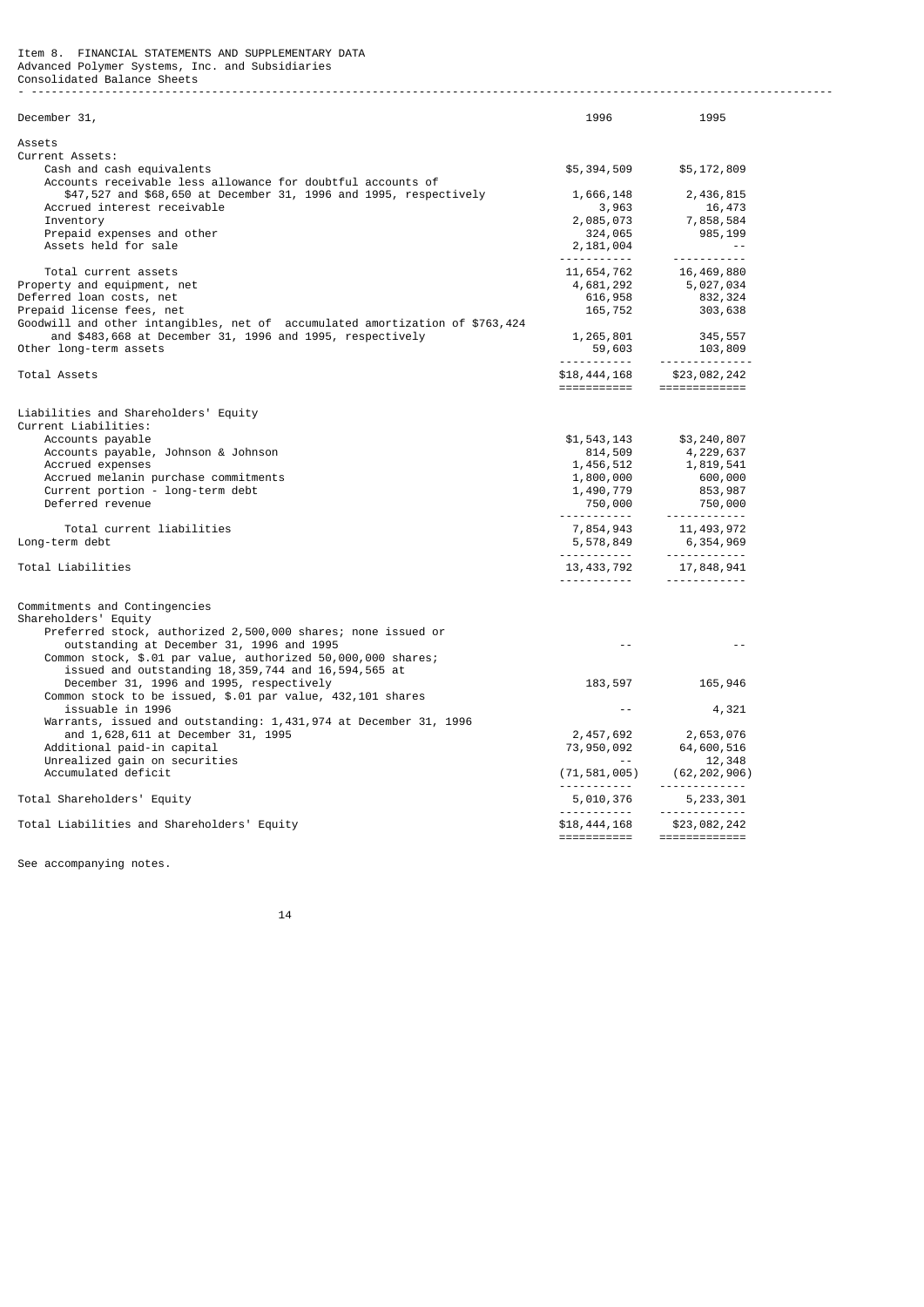Advanced Polymer Systems, Inc. and Subsidiaries Consolidated Statements of Operations - --------------------------------------------------------------------------------------------------------------------------

| For the Years Ended December 31,                         | 1996                        | 1995                        | 1994                       |
|----------------------------------------------------------|-----------------------------|-----------------------------|----------------------------|
| Revenues:                                                |                             |                             |                            |
| Product revenues                                         | \$17,489,907                | \$15,203,196                | \$14,787,048               |
| Licensing revenues                                       | 1,175,000                   | 905,000                     | 1,097,402                  |
| Total revenues                                           | 18,664,907                  | 16, 108, 196                | 15,884,450                 |
| Expenses:                                                |                             |                             |                            |
| Cost of sales                                            | 10,771,766                  | 11,047,399                  | 10, 149, 302               |
| Research and development, net                            | 3,506,161                   | 4,139,441                   | 6,334,168                  |
| Selling and marketing                                    | 5,404,774                   | 4,755,788                   | 4,011,752                  |
| Advertising and promotion                                | 3,050,180                   | 1,804,540                   | 1,657,178                  |
| General and administrative                               | 2,984,213                   | 3,081,900                   | 2,844,282                  |
| Loss on purchase commitment, including related inventory | 1,400,000                   | 600,000                     | 685,000                    |
| Operating loss                                           | (8, 452, 187)               | (9, 320, 872)               | (9, 797, 232)              |
| Interest expense                                         | (1, 223, 303)               | (445,501)                   | (278, 988)                 |
| Interest income                                          | 322,986                     | 317,948 355,837             |                            |
| Other income (expense), net                              | (25, 595)                   | 89,895                      | (38, 593)                  |
| Net loss                                                 | \$(9,378,099)               | \$(9,358,530)               | \$(9, 758, 976)            |
| Loss per common share                                    | \$(0.52)<br>=============   | \$ (0.57)<br>=============  | \$(0.65)<br>============   |
| Weighted average common shares outstanding               | 17,987,153<br>============= | 16,459,446<br>============= | 15,017,753<br>============ |

See accompanying notes.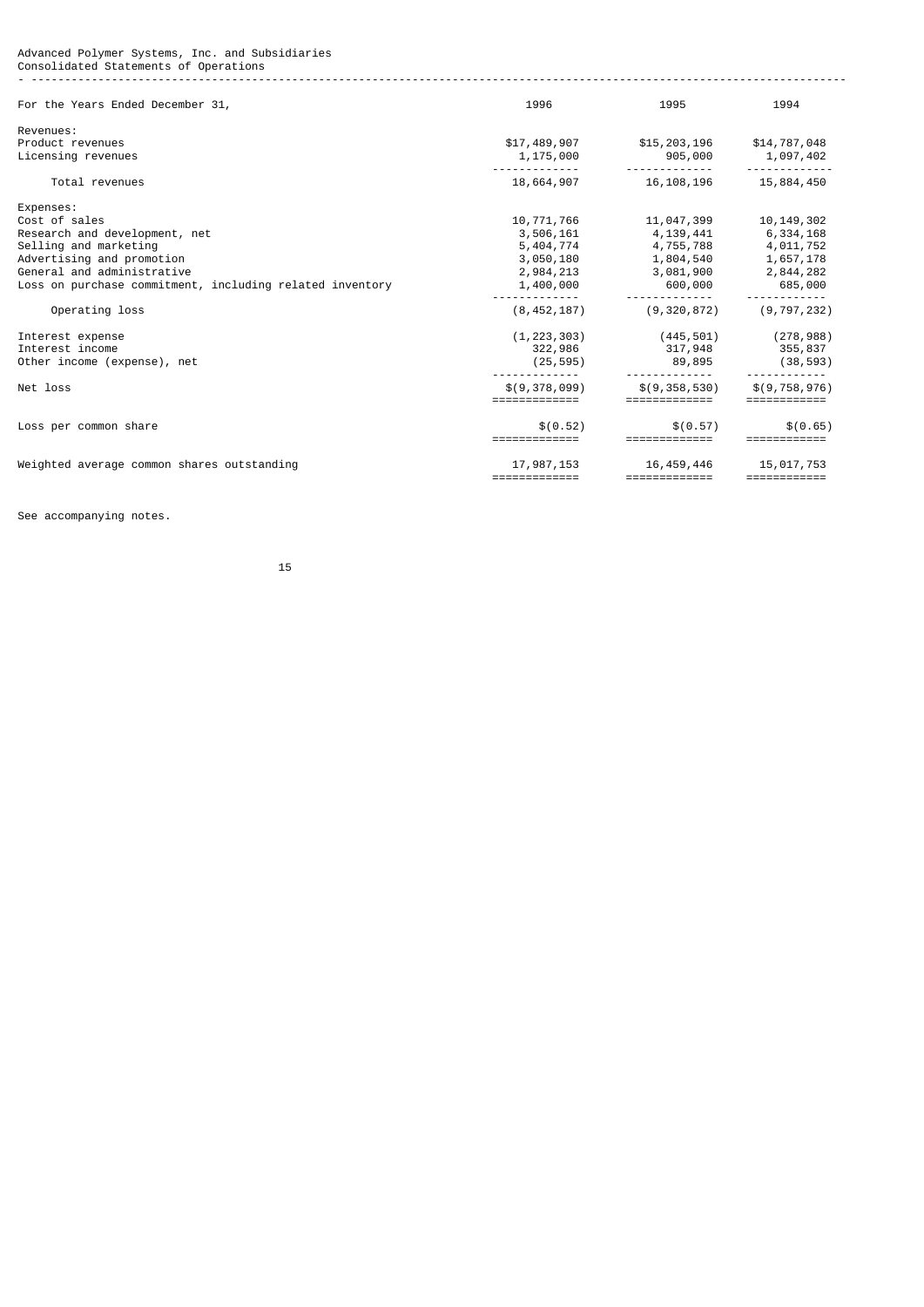# - ------------------------------------------------------------------------------------------------------------------------------------

# For the Years Ended

December 31, 1996, 1995 and 1994

| $1000$ and $100 -$                                                                                                                                            | Shares                                 | Common Stock<br>Amount                 | Shares                                       | Common Stock<br>Warrants<br>Amount       | Additional<br>Paid-In<br>Capital          | Unrealized<br>Holding<br>Gain                   |
|---------------------------------------------------------------------------------------------------------------------------------------------------------------|----------------------------------------|----------------------------------------|----------------------------------------------|------------------------------------------|-------------------------------------------|-------------------------------------------------|
| Balance December 31, 1993                                                                                                                                     | 13,646,657                             | \$136,467                              | 1, 161, 500                                  | \$2,300,000                              | \$51,077,341                              | \$--                                            |
| Options exercised<br>Agreement with Johnson &                                                                                                                 | 471,306                                | 4,713                                  |                                              |                                          | 1,881,821                                 |                                                 |
| Johnson, net of \$30,201<br>in offering costs<br>Private placement,                                                                                           | 1,000,000                              | 10,000                                 | 200,000                                      | 285,000                                  | 4,674,799                                 | $\sim$ $\sim$                                   |
| net of \$353,183 in<br>offering costs                                                                                                                         | 925, 158                               | 9,251                                  | 925, 158                                     | 1,474,500                                | 2,663,066                                 | $\sim$ $\sim$                                   |
| Unrealized holding gain<br>Net loss                                                                                                                           | $\sim$ $\sim$<br>$\sim$ $\sim$         | $\sim$ $\sim$<br>$\sim$ $\sim$         | $\sim$ $\sim$                                |                                          |                                           | 113, 166<br>$\sim$ $\sim$                       |
| Distributions                                                                                                                                                 | $\sim$ $\sim$                          | $ -$                                   |                                              |                                          |                                           | $\sim$ $\sim$                                   |
| 1994 Total                                                                                                                                                    | 2,396,464                              | 23,964                                 | 1, 125, 158                                  | 1,759,500                                | 9,219,686                                 | 113, 166                                        |
| Balance December 31, 1994                                                                                                                                     | 16,043,121                             | \$160,431                              | 2, 286, 658                                  | \$4,059,500                              | \$60, 297, 027                            | 113, 166                                        |
| Options exercised<br>Private placement,<br>net of \$112,383 in                                                                                                | 236,992                                | 2,370                                  |                                              | $\sim$ $\sim$                            | 1,078,929                                 | $\sim$ $\sim$                                   |
| offering costs<br>Securities issued in debt                                                                                                                   | 310,278                                | 3,103                                  | 310,278                                      | 485,591                                  | 898,923                                   |                                                 |
| financing arrangements<br>Common stock to be issued in<br>connection with the agreement                                                                       | 4,174                                  | 42                                     | 193, 175                                     | 407,985                                  | 29,958                                    |                                                 |
| with Johnson & Johnson                                                                                                                                        | 432,101                                | 4,321                                  |                                              |                                          | (4, 321)                                  | $ -$                                            |
| Warrants expired<br>Change in unrealized holding gain                                                                                                         | $\sim$ $\sim$<br>$\sim$ $\sim$         | $\sim$ $\sim$<br>$\sim$ $\sim$         | (1, 161, 500)                                | (2, 300, 000)                            | 2,300,000                                 | $ -$<br>(100, 818)                              |
| Net loss                                                                                                                                                      |                                        |                                        |                                              |                                          |                                           |                                                 |
| 1995 Total                                                                                                                                                    | 983, 545                               | 9,836                                  | (658, 047)                                   | (1, 406, 424)                            | 4,303,489                                 | (100, 818)                                      |
| Balance December 31, 1995                                                                                                                                     | 17,026,666                             | \$170,267                              | 1,628,611                                    | \$ 2,653,076                             | \$64,600,516                              | 12,348<br>\$                                    |
| Options exercised                                                                                                                                             | 416,219                                | 4,162                                  |                                              |                                          | 1,993,017                                 | $ -$                                            |
| Shares retired<br>Private Placement,<br>net of \$62,149 in                                                                                                    | (12, 836)                              | (128)                                  | $\sim$ $\sim$                                | $\sim$ $-$                               | (97, 747)                                 | $\sim$ $\sim$                                   |
| offering costs<br>Common stock to be issued in                                                                                                                | 201,922                                | 2,019                                  | 86,538                                       | 295,751                                  | 1,640,081                                 | $ -$                                            |
| connection with the agreement<br>with Johnson & Johnson<br>Common stock issued in                                                                             | (432, 101)                             | (4, 321)                               |                                              |                                          | 4,321                                     |                                                 |
| connection with the agreement<br>with Johnson & Johnson<br>Common stock issued in connection<br>with the agreement with Lander<br>Company, net of \$39,547 in | 432,101                                | 4,321                                  |                                              |                                          | (4, 321)                                  |                                                 |
| offering costs<br>Common stock issued to Dow Corning,                                                                                                         | 356,761                                | 3,567                                  |                                              |                                          | 2,956,976                                 | $ -$                                            |
| net of \$4,000 in offering costs<br>Common stock issued to Biosource                                                                                          | 200,000<br>94,000                      | 2,000<br>940                           | $\sim$ $\sim$                                | $\sim$ $\sim$                            | 1,194,000<br>599,060                      | $ -$                                            |
| Securities issued in debt financing<br>arrangements                                                                                                           | 10,675                                 | 107                                    | 4,325                                        | (50, 935)                                | 78,353                                    | $ -$                                            |
| Fair value of stock options<br>issued to non-employees                                                                                                        | $\sim$ $\sim$                          | $\sim$ $\sim$                          | $\sim$ $\sim$                                | $\sim$ $\sim$                            | 161,299                                   | $ -$                                            |
| Warrants exercised                                                                                                                                            | 66,337                                 | 663                                    | (87, 500)                                    | (155, 200)                               | 539,537                                   | $ -$                                            |
| Warrants expired<br>Change in unrealized holding gain<br>Net loss                                                                                             | $\sim$ $\sim$<br>$\sim$ $\sim$<br>$ -$ | $\sim$ $\sim$<br>$\sim$ $\sim$<br>$ -$ | (200, 000)<br>$\sim$ $\sim$<br>$\sim$ $\sim$ | (285,000)<br>$\sim$ $-$<br>$\sim$ $\sim$ | 285,000<br>$\sim$ $\sim$<br>$\sim$ $\sim$ | $\sim$ $\sim$<br>(12, 348)<br>$\qquad \qquad -$ |
| 1996 Total                                                                                                                                                    | 1,333,078                              | 13,330                                 | (196,637)                                    | (195, 384)                               | 9,349,576                                 | (12, 348)                                       |
| Balance December 31, 1996                                                                                                                                     | 18, 359, 744                           | \$183,597                              |                                              |                                          |                                           |                                                 |

See accompanying notes.

For the Years Ended December 31, 1996, 1995 and 1994

 Total Accumulated Shareholders' Deficit Equity - ------------------------------------------------------------------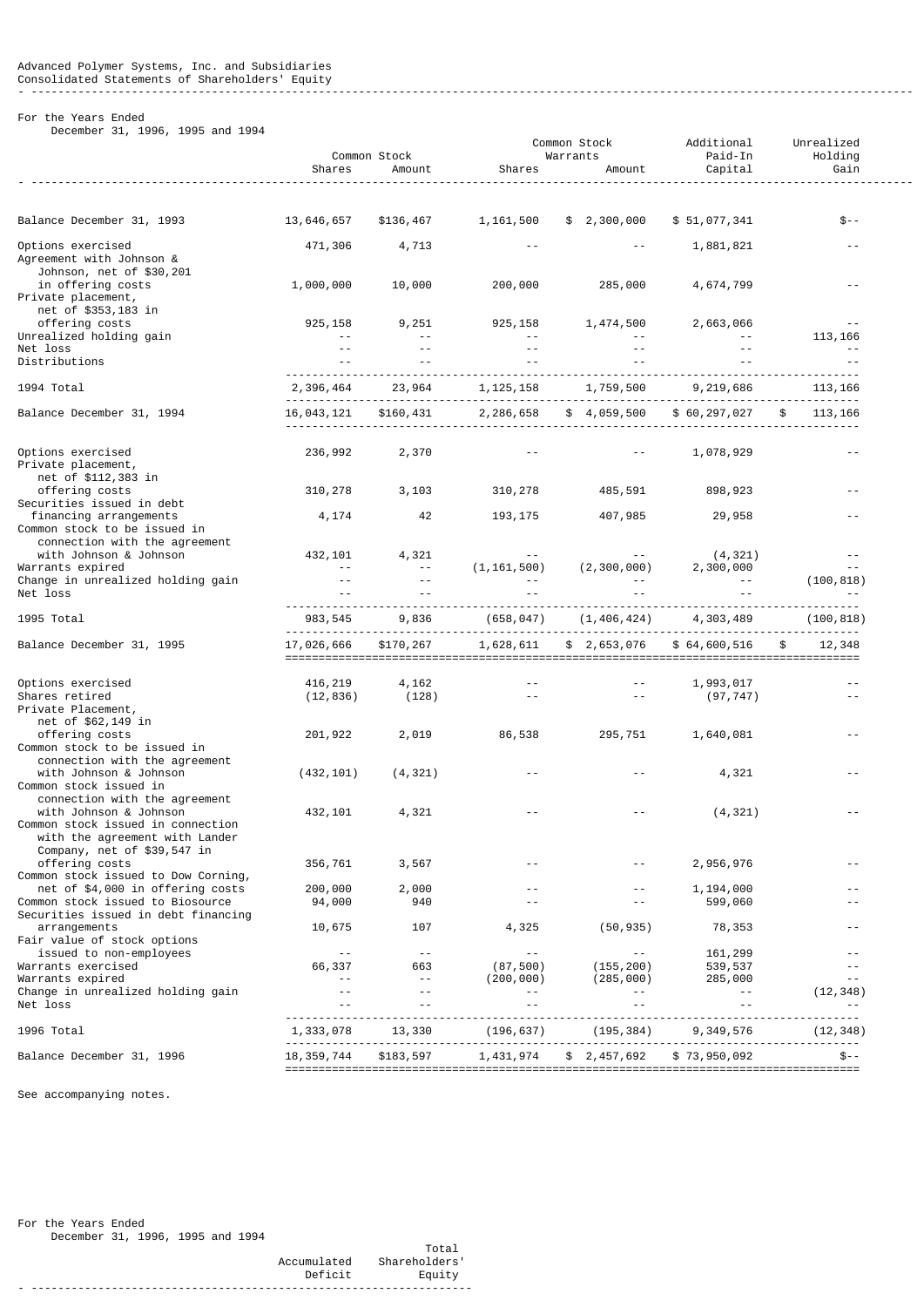| Balance December 31, 1993                                                 | $$(43, 012, 400)$ $$10, 501, 408$                                                                                                                                                                                                                                                                                                                                                                                                                                                                          |                                 |
|---------------------------------------------------------------------------|------------------------------------------------------------------------------------------------------------------------------------------------------------------------------------------------------------------------------------------------------------------------------------------------------------------------------------------------------------------------------------------------------------------------------------------------------------------------------------------------------------|---------------------------------|
| Options exercised<br>Agreement with Johnson &<br>Johnson, net of \$30,201 |                                                                                                                                                                                                                                                                                                                                                                                                                                                                                                            | 1,886,534                       |
| in offering costs<br>Private placement,<br>net of \$353,183 in            | - -                                                                                                                                                                                                                                                                                                                                                                                                                                                                                                        | 4,969,799                       |
| offering costs                                                            | $\frac{1}{2}$                                                                                                                                                                                                                                                                                                                                                                                                                                                                                              | 4,146,817                       |
| Unrealized holding gain<br>Net loss                                       | $\sim$ $-$<br>(9,758,976)                                                                                                                                                                                                                                                                                                                                                                                                                                                                                  | 113,166<br>(9, 758, 976)        |
| Distributions                                                             | (73,000)                                                                                                                                                                                                                                                                                                                                                                                                                                                                                                   | (73,000)                        |
| 1994 Total                                                                | ------------<br>(9,831,976)<br>. <u>.</u> .                                                                                                                                                                                                                                                                                                                                                                                                                                                                | -----------<br>1,284,340<br>.   |
| Balance December 31, 1994                                                 | \$(52, 844, 376)<br>============                                                                                                                                                                                                                                                                                                                                                                                                                                                                           | \$11,785,748<br>============    |
| Options exercised<br>Private placement,                                   |                                                                                                                                                                                                                                                                                                                                                                                                                                                                                                            | 1,081,299                       |
| net of \$112,383 in<br>offering costs                                     | $- -$                                                                                                                                                                                                                                                                                                                                                                                                                                                                                                      | 1,387,617                       |
| Securities issued in debt                                                 |                                                                                                                                                                                                                                                                                                                                                                                                                                                                                                            |                                 |
| financing arrangements<br>Common stock to be issued in                    | - -                                                                                                                                                                                                                                                                                                                                                                                                                                                                                                        | 437,985                         |
| connection with the agreement                                             |                                                                                                                                                                                                                                                                                                                                                                                                                                                                                                            |                                 |
| with Johnson & Johnson<br>Warrants expired                                | - -<br>- -                                                                                                                                                                                                                                                                                                                                                                                                                                                                                                 | - -<br>$ -$                     |
| Change in unrealized holding gain                                         | $\sim$ $-$                                                                                                                                                                                                                                                                                                                                                                                                                                                                                                 | (100, 818)                      |
| Net loss                                                                  | (9,358,530)                                                                                                                                                                                                                                                                                                                                                                                                                                                                                                | (9, 358, 530)<br>------------   |
| 1995 Total                                                                | (9, 358, 530)                                                                                                                                                                                                                                                                                                                                                                                                                                                                                              | (6, 552, 447)                   |
| Balance December 31, 1995                                                 | . <b>.</b> .<br>\$(62,202,906)                                                                                                                                                                                                                                                                                                                                                                                                                                                                             | ------------<br>\$5,233,301     |
|                                                                           | ============                                                                                                                                                                                                                                                                                                                                                                                                                                                                                               | $=$ ============                |
| Options exercised                                                         |                                                                                                                                                                                                                                                                                                                                                                                                                                                                                                            | 1,997,179                       |
| Shares retired                                                            | - -                                                                                                                                                                                                                                                                                                                                                                                                                                                                                                        | (97, 875)                       |
| Private Placement,<br>net of \$62,149 in                                  |                                                                                                                                                                                                                                                                                                                                                                                                                                                                                                            |                                 |
| offering costs                                                            | - -                                                                                                                                                                                                                                                                                                                                                                                                                                                                                                        | 1,937,851                       |
| Common stock to be issued in                                              |                                                                                                                                                                                                                                                                                                                                                                                                                                                                                                            |                                 |
| connection with the agreement<br>with Johnson & Johnson                   | ۰.                                                                                                                                                                                                                                                                                                                                                                                                                                                                                                         |                                 |
| Common stock issued in                                                    |                                                                                                                                                                                                                                                                                                                                                                                                                                                                                                            |                                 |
| connection with the agreement<br>with Johnson & Johnson                   | - -                                                                                                                                                                                                                                                                                                                                                                                                                                                                                                        | ۰.                              |
| Common stock issued in connection                                         |                                                                                                                                                                                                                                                                                                                                                                                                                                                                                                            |                                 |
| with the agreement with Lander<br>Company, net of \$39,547 in             |                                                                                                                                                                                                                                                                                                                                                                                                                                                                                                            |                                 |
| offering costs                                                            | - -                                                                                                                                                                                                                                                                                                                                                                                                                                                                                                        | 2,960,543                       |
| Common stock issued to Dow Corning                                        |                                                                                                                                                                                                                                                                                                                                                                                                                                                                                                            |                                 |
| net of \$4,000 in offering costs<br>Common stock issued to Biosource      | - -<br>- -                                                                                                                                                                                                                                                                                                                                                                                                                                                                                                 | 1,196,000<br>600,000            |
| Securities issued in debt financing                                       |                                                                                                                                                                                                                                                                                                                                                                                                                                                                                                            |                                 |
| arrangements<br>Fair value of stock options                               |                                                                                                                                                                                                                                                                                                                                                                                                                                                                                                            | 27,525                          |
| issued to non-employees                                                   |                                                                                                                                                                                                                                                                                                                                                                                                                                                                                                            | 161,299                         |
| Warrants exercised<br>Warrants expired                                    | - -<br>- -                                                                                                                                                                                                                                                                                                                                                                                                                                                                                                 | 385,000<br>- -                  |
| Change in unrealized holding gain                                         | $ -$                                                                                                                                                                                                                                                                                                                                                                                                                                                                                                       | (12,348)                        |
| Net loss                                                                  | (9,378,099)<br>.                                                                                                                                                                                                                                                                                                                                                                                                                                                                                           | (9,378,099)<br>---------        |
| 1996 Total                                                                | (9,378,099)<br>.                                                                                                                                                                                                                                                                                                                                                                                                                                                                                           | (222, 925)<br>------------      |
| Balance December 31, 1996                                                 | \$(71, 581, 005)<br>$\begin{array}{cccccccccc} \multicolumn{2}{c}{} & \multicolumn{2}{c}{} & \multicolumn{2}{c}{} & \multicolumn{2}{c}{} & \multicolumn{2}{c}{} & \multicolumn{2}{c}{} & \multicolumn{2}{c}{} & \multicolumn{2}{c}{} & \multicolumn{2}{c}{} & \multicolumn{2}{c}{} & \multicolumn{2}{c}{} & \multicolumn{2}{c}{} & \multicolumn{2}{c}{} & \multicolumn{2}{c}{} & \multicolumn{2}{c}{} & \multicolumn{2}{c}{} & \multicolumn{2}{c}{} & \multicolumn{2}{c}{} & \multicolumn{2}{c}{} & \mult$ | 5,010,376<br>\$<br>============ |
| See accompanying notes.                                                   |                                                                                                                                                                                                                                                                                                                                                                                                                                                                                                            |                                 |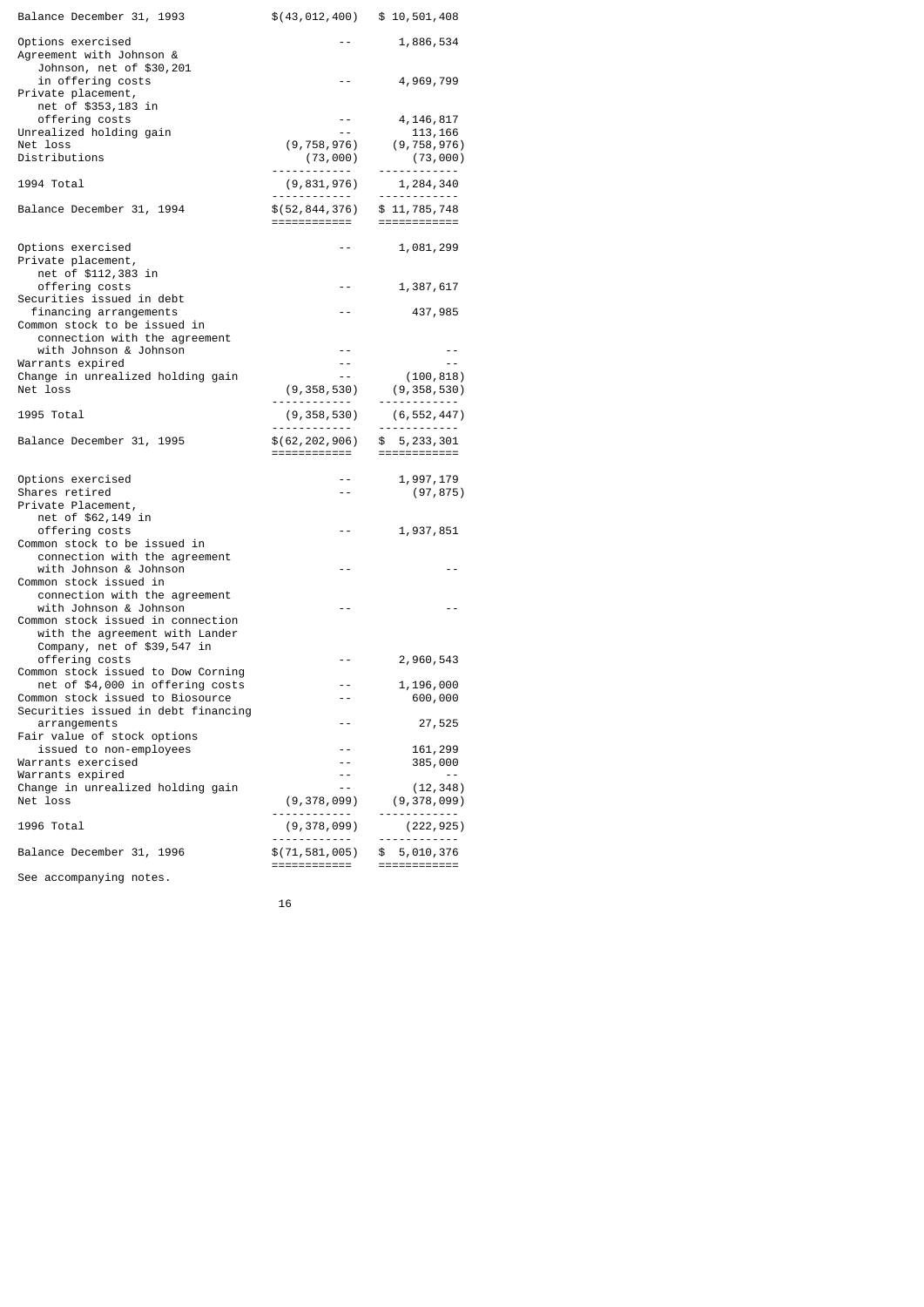#### Advanced Polymer Systems, Inc. and Subsidiaries Consolidated Statements of Cash Flows - ------------------------------------------------------------------------------------------------------------------------------------

| For the Years Ended December 31,                                    | 1996                 | 1995                                                                                                                                                                                                                                                   | 1994            |
|---------------------------------------------------------------------|----------------------|--------------------------------------------------------------------------------------------------------------------------------------------------------------------------------------------------------------------------------------------------------|-----------------|
| Cash flows from operating activities:                               |                      |                                                                                                                                                                                                                                                        |                 |
| Net loss                                                            | \$(9,378,099)        | \$(9, 358, 530)                                                                                                                                                                                                                                        | \$(9, 758, 976) |
| Adjustments to reconcile net loss to net cash                       |                      |                                                                                                                                                                                                                                                        |                 |
| used in operating activities:                                       |                      |                                                                                                                                                                                                                                                        |                 |
| Depreciation and amortization                                       | 1,393,805            | 1,377,614                                                                                                                                                                                                                                              | 1,243,906       |
| Provision for loss on purchase commitments, including inventory     | 1,400,000            | 600,000                                                                                                                                                                                                                                                | 685,000         |
| Change in allowance for doubtful accounts                           | (21, 123)            | 2,086                                                                                                                                                                                                                                                  | (69,456)        |
| Accretion of pledged long-term marketable securities                | $\sim 10^{-1}$       | (121, 572)                                                                                                                                                                                                                                             | (150, 498)      |
| (Gain) loss on sale of equipment and assets held for sale           | $\sim$ $\sim$        | 125,764                                                                                                                                                                                                                                                | (868)           |
| Gain on sale of pledged marketable securities                       | $\sim$ $\sim$        | (234, 319)                                                                                                                                                                                                                                             |                 |
| Provision for deferred compensation                                 | 161,299              | $\sim 100$ m $^{-1}$                                                                                                                                                                                                                                   | $\sim$ $\sim$   |
| Changes in operating assets and liabilities:                        |                      |                                                                                                                                                                                                                                                        |                 |
| Accounts receivable                                                 | 791,790              | (1, 130, 448)                                                                                                                                                                                                                                          | 908,738         |
| Accrued interest receivable                                         | 12,510               | 9,570                                                                                                                                                                                                                                                  | 6,981           |
| Inventory                                                           | 5,573,511            | (856,558)                                                                                                                                                                                                                                              | 1,291,126       |
| Prepaid expenses and other                                          | 661,134              | 20,931                                                                                                                                                                                                                                                 | (575,003)       |
| Assets held for sale                                                | (2, 181, 004)        | $\sim 100$ $\mu$                                                                                                                                                                                                                                       |                 |
| Deferred loan costs                                                 | 215,366              | (439, 824)                                                                                                                                                                                                                                             | $\sim 10$ $\mu$ |
| Other long-term assets                                              |                      |                                                                                                                                                                                                                                                        | 17,895          |
| Accounts payable and accrued expenses                               |                      |                                                                                                                                                                                                                                                        |                 |
| Accounts payable, Johnson & Johnson                                 |                      |                                                                                                                                                                                                                                                        |                 |
| Deferred revenue                                                    |                      |                                                                                                                                                                                                                                                        |                 |
|                                                                     |                      | $(1,460,693)$<br>$(3,415,128)$<br>$(-1,460,693)$<br>$(-1,460,693)$<br>$(-1,460,693)$<br>$(-1,460,693)$<br>$(-1,852,753)$<br>$(-1,852,753)$<br>$(-1,852,753)$<br>$(-1,852,753)$<br>$(-1,852,753)$<br>$(-1,852,753)$<br>$(-1,852,753)$<br>$(-1,852,753)$ |                 |
| Net cash used in operating activities                               |                      | $(6, 117, 207)$ $(8, 519, 636)$ $(8, 630, 903)$                                                                                                                                                                                                        |                 |
|                                                                     |                      |                                                                                                                                                                                                                                                        |                 |
| Cash flows from investing activities:                               |                      |                                                                                                                                                                                                                                                        |                 |
| Purchase of property and equipment                                  | (719, 640)           | (901, 288)                                                                                                                                                                                                                                             | (645, 899)      |
| Proceeds from sale of equipment and assets held for sale            | $\sim 100$ m $^{-1}$ | 797,672                                                                                                                                                                                                                                                | 2,290           |
| Purchases of marketable securities                                  |                      |                                                                                                                                                                                                                                                        |                 |
| Maturities and sales of marketable securities                       |                      | $(512,513)$<br>$(500,165$<br>$(500,165$<br>$(5,500,165)$<br>$(5,500,165)$<br>$(5,500,165)$<br>$(5,500,165)$<br>$(5,500,165)$<br>$(5,500,165)$<br>$(5,500,165)$<br>$(5,500,165)$<br>$(5,500,165)$<br>$(5,500,165)$<br>$(5,500,165)$                     |                 |
| Net cash provided from (used in) investing activities               |                      | $(731, 988)$ $1, 372, 580$ $(875, 682)$                                                                                                                                                                                                                |                 |
|                                                                     |                      |                                                                                                                                                                                                                                                        |                 |
| Cash flows from financing activities:                               |                      |                                                                                                                                                                                                                                                        |                 |
| Repayment to Dow Corning                                            |                      |                                                                                                                                                                                                                                                        | (274, 208)      |
| Repayment of long-term debt                                         | (870, 598)           | (258, 304)                                                                                                                                                                                                                                             | (200, 000)      |
| Proceeds from long-term debt and warrants                           |                      | $758, 795$<br>$1,937, 851$<br>$1,387, 617$                                                                                                                                                                                                             |                 |
| Proceeds from private placements, net of offering costs             | 1,937,851            |                                                                                                                                                                                                                                                        | 4, 146, 817     |
| Proceeds from stock issued to Lander Company, net of offering costs | 2,960,543            | an an Salaman.<br>Tagairtí                                                                                                                                                                                                                             |                 |
| Proceeds from agreement with Johnson & Johnson                      | $\sim 100$           | $\Delta\Delta\sim 10^{-11}$                                                                                                                                                                                                                            | 4,969,799       |
| Distributions                                                       | $\sim$ $\sim$        | $\sim$ $\sim$                                                                                                                                                                                                                                          | (73,000)        |
| Proceeds from the exercise of common stock options and warrants,    |                      |                                                                                                                                                                                                                                                        |                 |
| net of common stock retired                                         |                      | $2,284,304$ $1,081,299$ $1,886,534$                                                                                                                                                                                                                    |                 |
| Net cash provided from financing activities                         |                      |                                                                                                                                                                                                                                                        | 10, 455, 942    |
|                                                                     |                      | $7,070,895$ 9,577,871 1                                                                                                                                                                                                                                |                 |
| Net increase in cash and cash equivalents                           |                      |                                                                                                                                                                                                                                                        |                 |
| Cash and cash equivalents at the beginning of the year              |                      |                                                                                                                                                                                                                                                        |                 |
|                                                                     |                      |                                                                                                                                                                                                                                                        |                 |
| Cash and cash equivalents at the end of the year                    |                      | \$5,394,509 \$5,172,809 \$2,741,994                                                                                                                                                                                                                    |                 |
|                                                                     |                      |                                                                                                                                                                                                                                                        |                 |

Supplemental disclosure of non-cash financing transactions:

 During the first quarter of 1996, the Company acquired all rights to the Polytrap technology from Dow Corning Corporation ("DCC") in exchange for 200,000 shares of common stock valued at \$1,200,000.

 During the first quarter of 1996, the Company paid Biosource for the 1995 purchase commitment totalling \$600,000 by issuing 94,000 shares of common stock.

 The Company offset a deposit of approximately \$188,000 and \$755,000 for 1996 and 1995, respectively, with a creditor against a loan from the same creditor (Note 8).

 In September, 1995, the Company offset its note payable to Dow Corning Corporation against its receivable from DCC. This resulted in a decrease in long-term debt, short-term debt and accounts receivable of \$478,935, \$100,000 and \$578,935, respectively.

 In 1995, the Company extinguished a debt through an insubstance defeasance transaction by placing U.S. government securities in an irrevocable trust to fund all future scheduled payments on the debt.

See accompanying notes.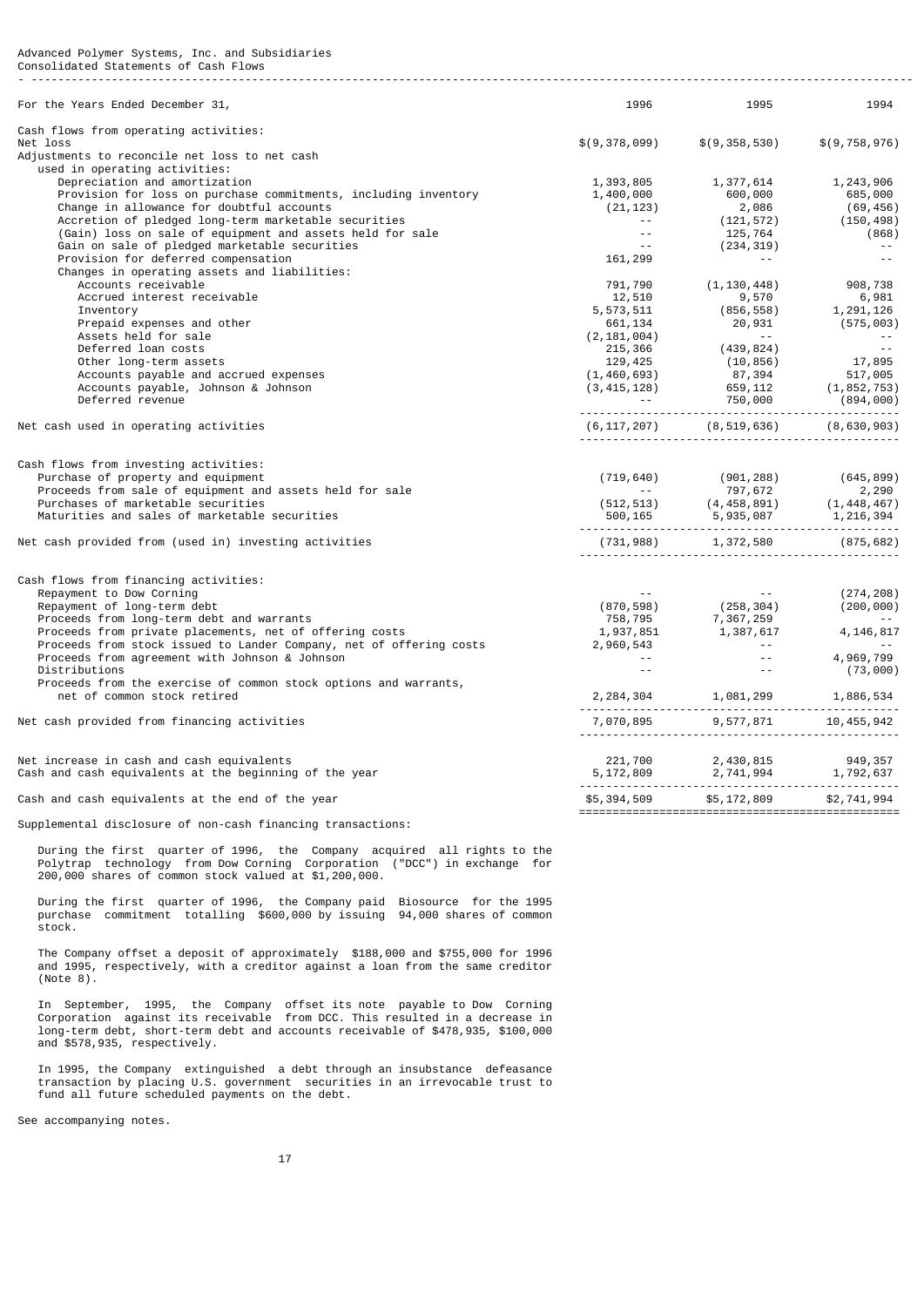# ADVANCED POLYMER SYSTEMS, INC. AND SUBSIDIARIES Notes to Consolidated Financial Statements December 31, 1996, 1995 and 1994

# Note 1 Business

Advanced Polymer Systems, Inc. ("APS" or the "Company") develops, manufactures and sells patented delivery systems that allow for the controlled release of active ingredients which have benefits in the ethical dermatology, cosmetic and personal care areas. Certain projects are conducted under development and licensing arrangements with large companies, others are part of joint ventures in which APS is a major participant, and a number of projects are exclusive to APS. APS also marketed and distributed a range of consumer products for personal care through its subsidiary, Premier, Inc. ("Premier"). Effective January 1997, APS licensed the consumer products to a third party (Note 6).

# Note 2 Summary of Significant Accounting Policies

Principles of Consolidation: The consolidated financial statements include the financial statements of the Company and its wholly owned subsidiaries, Premier, Advanced Consumer Products, Inc. ("ACP") and APS Analytical Standards. All significant intercompany balances and transactions have been eliminated in consolidation.

Cash Equivalents and Marketable Securities: For purposes of the Consolidated Statements of Cash Flows and Consolidated Balance Sheets, the Company considers all short-term investments that have original maturities of less than three months to be cash equivalents. Short-term investments consist primarily of certificates of deposit, commercial paper, master notes and repurchase agreements. Investments which have original maturities longer than three months are classified as marketable securities in the accompanying Consolidated Balance Sheets. The Company has classified its investments in certain debt and equity securities as "available-for-sale". Such investments are recorded at fair value with unrealized holding gains and losses reported as a separate component of stockholders' equity.

Inventory: Inventory is stated at the lower of cost or market value, utilizing the average cost method (Note 5).

Property and Equipment: Property and equipment are carried at cost. Depreciation is computed using the straight-line method over the estimated useful lives of the assets, not exceeding twenty years (Note 7).

Prepaid License Fees: The fee paid to Biosource Technologies, Inc. ("Biosource") in 1992 is being amortized over a seven-year period consistent with the term of the agreement (Note 3). Amortization of prepaid license fees totalled \$137,880, \$137,868 and \$124,057 in 1996, 1995 and 1994, respectively.

Deferred Loan Costs: Deferred charges relate to costs incurred in obtaining certain loans. These charges are being amortized over the life of the loans using the effective interest method (Note 8).

Long-Lived Assets, Including Goodwill and Other Intangibles: In accordance with SFAS No. 121, "Accounting for the Impairment of Long-Lived Assets and for Long-Lived Assets to be Disposed Of", the Company evaluates whether changes have occurred that would require revision of the remaining estimated lives of recorded long-lived assets, including goodwill, or render those assets not recoverable. If such circumstances arise, recoverability is determined by comparing the undiscounted net cash flows of long-lived assets to their respective carrying values. The amount of impairment, if any, is measured based on the projected discounted cash flows using an appropriate discount rate. At this time, the Company believes that no significant impairment of long-lived assets, including goodwill, has occurred and that no reduction of the estimated useful lives of such assets is warranted.

In the first quarter of 1996, APS acquired all patents and rights to the Polytrap technology from Dow Corning Corporation in exchange for 200,000 shares of its common stock. APS recorded intangible assets totalling \$1,200,000 relating to this transaction. The intangible assets are being amortized on a straight line basis over a period of approximately 10 years, which is the remaining life of the main patent acquired.

In 1992, APS acquired for 157,894 shares of its common stock, the outstanding 25% interest in ACP, APS' over-the-counter consumer products subsidiary. The acquisition was accounted for as a purchase. Excess of cost over net assets acquired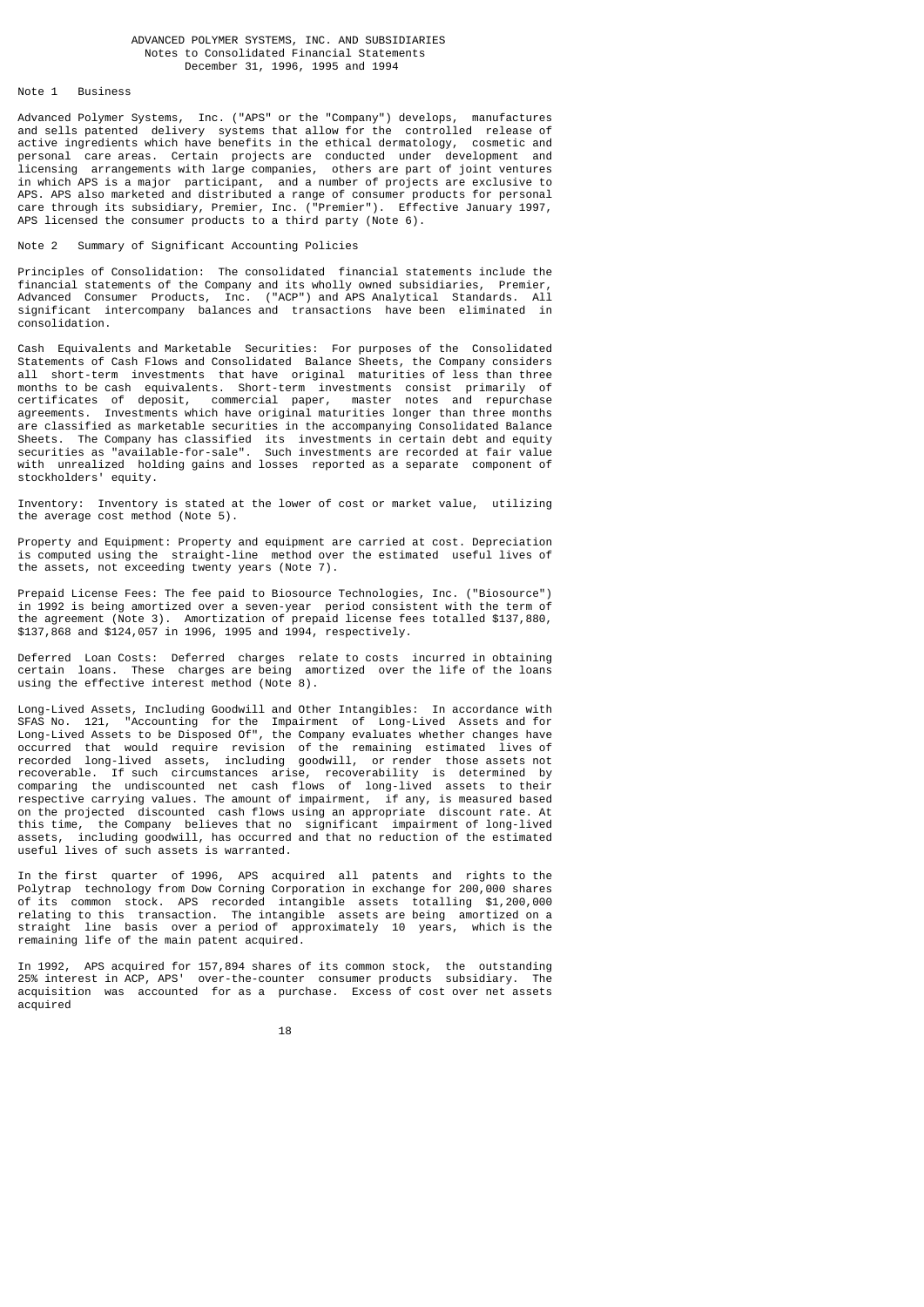arising from the purchase is being amortized over five years on a straight-line basis.

Amortization of intangible assets totalled \$279,756, \$188,875 and \$160,796, in 1996, 1995 and 1994, respectively.

Adoption of Statement of Financial Accounting Standards No. 123: Statement of Financial Accounting Standards No. 123, Compensation," encourages, but does not require companies to record compensation cost for stock-based employee compensation plans at fair value. The Company has chosen to account for stock-based compensation using the intrinsic value method prescribed in Accounting Principles Board Opinion No. 25, Accounting for "Stock Issued to Employees" and related interpretations. Accordingly, except for stock options issued to non-employees, no compensation cost has been recognized for the Company's fixed stock option plans (Note 10).

Use of Estimates: The preparation of financial statements in conformity with generally accepted accounting principles requires management to make estimates and assumptions that affect the amounts reported in the consolidated financial statements and related notes to financial statements. Changes in such estimates may affect amounts in future periods.

Advertising and Promotion Costs: Advertising and promotion costs are expensed as incurred.

Earnings (Loss) Per Share: Earnings (loss) per common share are based on the weighted average number of common shares outstanding during each year. computation assumes that no outstanding stock options and warrants were exercised as they would be anti-dilutive.

Licensing Agreements: The Company has several licensing agreements that generally provide for monthly payments, periodic minimum payments and royalties for exclusivity. Revenue is recorded as services are performed. The agreements do not contain any financial obligations with respect to the Company at the expiration or earlier termination of the agreements. Certain agreements also require the remittance of non-refundable license fees.

Deferred Revenue: Prepaid royalties paid to APS by Ortho-McNeil Pharmaceutical Corporation ("Ortho"), a subsidiary of Johnson & Johnson Inc. ("J&J"), as part of the retinoid licensing agreement are reported as deferred revenues (Note 13).

Concentrations of Credit Risk: Financial instruments which potentially expose the Company to concentrations of credit risk, as defined by Statement of Financial Accounting Standards No. 105, consist primarily of trade accounts receivable. As of December 31, 1996, approximately 53% of the recorded trade receivables were concentrated with two customers in the cosmetic and personal care industries. To reduce credit risk, the Company performs ongoing credit evaluations of its customers' financial conditions. The Company does not generally require collateral.

Reclassifications: Certain reclassifications have been made to the prior year financial statements to conform with the presentation in 1996.

# Note 3 Related Party Transactions

APS has entered into agreements with Biosource. One director serves on the Board of Directors of both Biosource and APS. All agreements between APS and Biosource have been, and will continue to be, considered and approved by a vote of the disinterested directors. The agreements provide APS worldwide rights to use and sell Biosource's biologically-synthesized melanin in Microsponge systems for all sun protection, cosmetic, ethical dermatology and over-the-counter skin care purposes. In return, APS is required to make annual minimum purchases of melanin, pay royalties on sales of APS melanin-Microsponge products and was<br>required to prepay \$500,000 of royalties. For estimated losses on purchase to prepay \$500,000 of royalties. For estimated losses on purchase commitments and related inventory, the Company accrued \$1,400,000, \$600,000 and \$685,000 in 1996, 1995 and 1994, respectively. During 1994, the Company paid Biosource \$263,403 for the supply of melanin. All minimum financial commitments under the current agreements have been expensed by APS.

In 1996, APS paid Biosource the 1995 minimum purchase commitment by issuing Biosource 94,000 shares of APS common stock.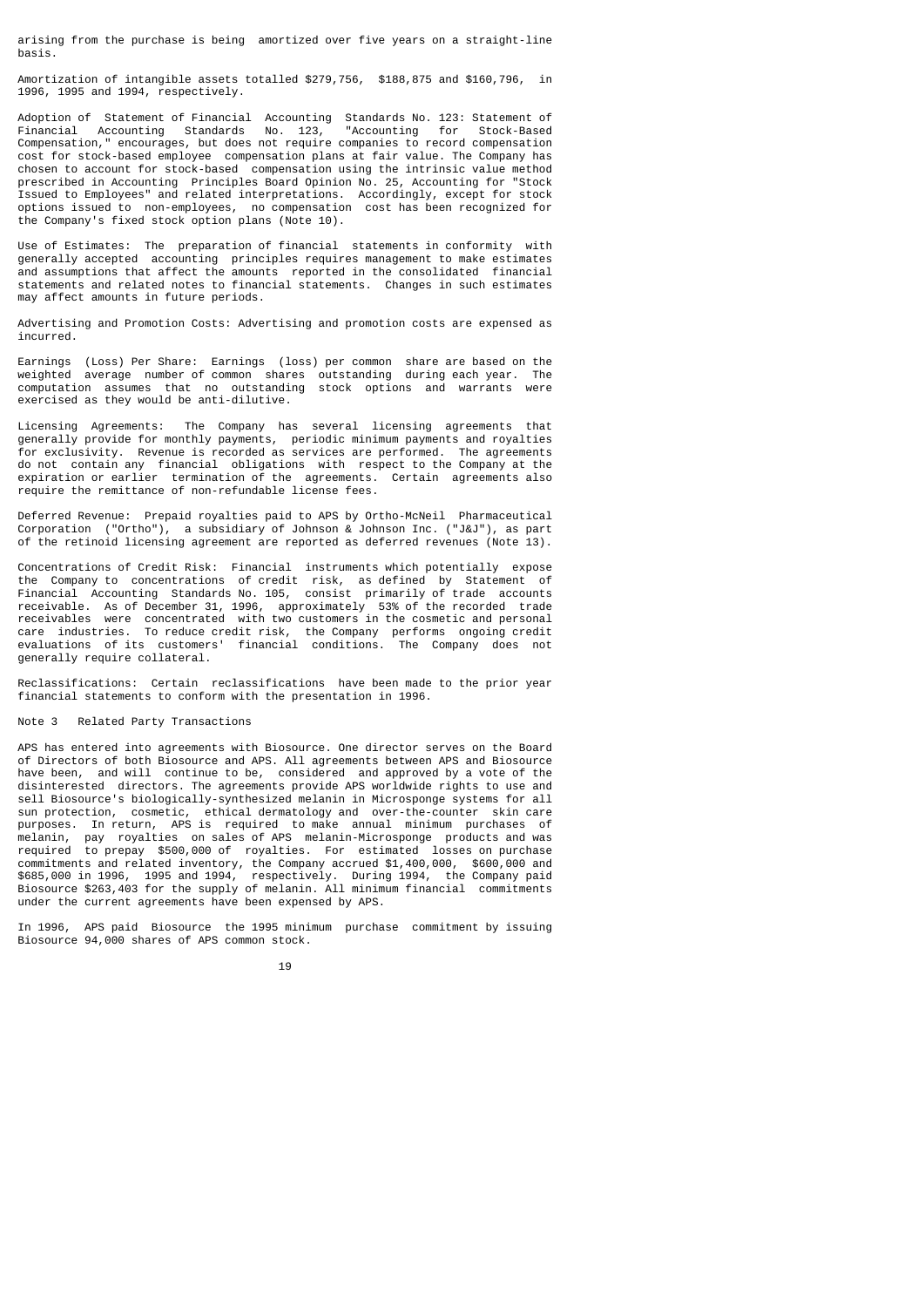# Note 4 Cash Equivalents

All investments in debt securities have been classified as cash equivalents in the accompanying balance sheets as they mature in less than three months.

At December 31, 1996 and 1995, the amortized cost and estimated market value of investments in debt securities are set forth in the tables below:

|                                                                           | December 31, 1996      |                     |                      |                         |  |  |  |
|---------------------------------------------------------------------------|------------------------|---------------------|----------------------|-------------------------|--|--|--|
|                                                                           | Cost                   | Unrealized<br>Gains | Unrealized<br>Losses | Estimated<br>Fair Value |  |  |  |
| Available-for-Sale:<br>Corporate debt securities<br>Other debt securities | \$3,556,052<br>214,790 |                     |                      | \$3,556,052<br>214,790  |  |  |  |
| Totals                                                                    | \$3,770,842            |                     |                      | \$3,770,842             |  |  |  |

# December 31, 1995

|                                                                           | Cost                   | Unrealized<br>Gains | Unrealized<br>Losses                                                                                                                                                                                                                                                                                                                                                                         | Estimated<br>Fair Value |
|---------------------------------------------------------------------------|------------------------|---------------------|----------------------------------------------------------------------------------------------------------------------------------------------------------------------------------------------------------------------------------------------------------------------------------------------------------------------------------------------------------------------------------------------|-------------------------|
| Available-for-Sale:<br>Corporate debt securities<br>Other debt securities | \$3,273,602<br>164,425 | \$12,348            | $\frac{1}{2} \frac{1}{2} \frac{1}{2} \frac{1}{2} \frac{1}{2} \frac{1}{2} \frac{1}{2} \frac{1}{2} \frac{1}{2} \frac{1}{2} \frac{1}{2} \frac{1}{2} \frac{1}{2} \frac{1}{2} \frac{1}{2} \frac{1}{2} \frac{1}{2} \frac{1}{2} \frac{1}{2} \frac{1}{2} \frac{1}{2} \frac{1}{2} \frac{1}{2} \frac{1}{2} \frac{1}{2} \frac{1}{2} \frac{1}{2} \frac{1}{2} \frac{1}{2} \frac{1}{2} \frac{1}{2} \frac{$ | \$3,285,950<br>164,425  |
| Totals                                                                    | \$3,438,027            | \$12,348            |                                                                                                                                                                                                                                                                                                                                                                                              | \$3,450,375             |

# Note 5 Inventory

| The major components of inventory are as follows:   | December 31,<br>1996   | December 31,<br>1995     |
|-----------------------------------------------------|------------------------|--------------------------|
| Raw materials and work-in-process<br>Finished goods | \$604,852<br>1,480,221 | \$1,006,847<br>6,851,737 |
| Total inventory                                     | \$2,085,073            | \$7,858,584              |

Consumer products inventory is classified as Assets Held for Sale in the accompanying December 31, 1996 balance sheet (Note 6). J&J has a security interest in the Company's Sundown(R) and Johnson's Baby Sunblock(R) inventory. Inventory subject to their security interest totalled approximately \$4,400,000 at December 31, 1995 (Note 14).

# Note 6 Assets Held for Sale

As part of the Company's long-term strategic plan to move away from the direct marketing of consumer products, APS entered into an agreement with Lander Company under which Lander will commercialize the APS consumer products. Under the terms of the agreement, certain consumer products inventory, manufacturing equipment and prepaid advertising credits were sold to Lander in January 1997 at the December 31, 1996 book value. In addition, APS will receive revenue from royalties on consumer product sales and the supply of Microsponge systems to Lander. Also, the Company plans to discontinue the marketing of the suncare products licensed from J&J; the related inventory, in which J&J has a security interest, amounted to approximately \$198,000 at December 31, 1996. For financial reporting purposes, these consumer product assets are classified as Assets Held for Sale in the accompanying balance sheet and consist of the following at December 31, 1996:

| Inventory                    | \$1,703,764 |
|------------------------------|-------------|
| Prepaid Asset                | 388,021     |
| Property Plant and Equipment | 89,219      |
|                              | \$2,181,004 |

=============

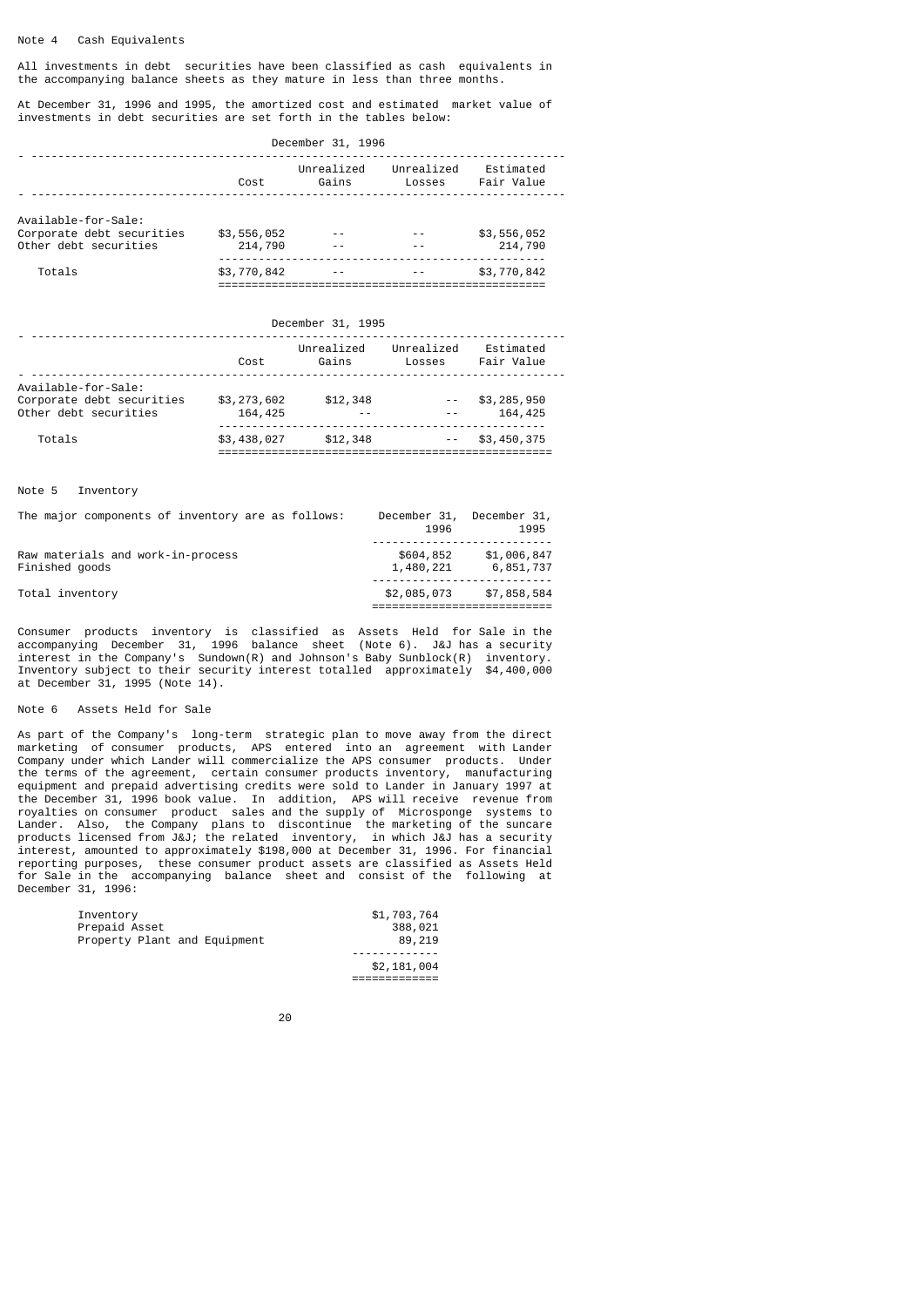# Note 7 Property and Equipment

Property and equipment consist of the following:

|                                                                                        | December 31,<br>1996                              | December 31,<br>1995                            |
|----------------------------------------------------------------------------------------|---------------------------------------------------|-------------------------------------------------|
| Building<br>Land and improvements<br>Leasehold improvements<br>Furniture and equipment | \$1,611,039<br>163,519<br>571,223<br>11, 119, 307 | \$1,610,339<br>163,519<br>571,223<br>10,623,203 |
| Total property and equipment<br>Accumulated depreciation and                           | \$13,465,088                                      | \$12,968,284                                    |
| amortization<br>Property and equipment, net                                            | (8, 783, 796)<br>\$4,681,292                      | (7, 941, 250)<br>\$5,027,034                    |
|                                                                                        |                                                   |                                                 |

Depreciation expense amounted to \$976,163, \$980,779 and \$920,871 for the years ended December 31, 1996, 1995, and 1994, respectively.

Certain consumer products manufacturing equipment is classified as Assets Held for Sale in the accompanying December 31, 1996 balance sheet (Note 6).

Note 8 Long-Term Debt

| Long-term debt consists of the following:                                                                                                                                                                                                                                          | December 31,<br>1996     | December 31,<br>1995   |
|------------------------------------------------------------------------------------------------------------------------------------------------------------------------------------------------------------------------------------------------------------------------------------|--------------------------|------------------------|
| Bank loan,  interest  payable monthly,  principal due in non-equal  installments<br>commencing December 1, 1996 through March 1, 1999, secured by the assets and<br>operating cash flow of a subsidiary of the Company and quaranteed by the Company                               | \$2,950,000              | \$3,000,000            |
| Term loan, subordinated to bank loan, interest payable quarterly,  principal due<br>in non-equal installments commencing December 1, 1996 through March 1, 1999,<br>secured by the assets and operating cash flows of a subsidiary of the Company<br>and quaranteed by the Company | 1,622,500                | 1,500,000              |
| Term loan, principal and interest due in equal monthly  installments  commencing<br>October 1996 through December 1999, secured by certain real and personal property                                                                                                              | 2,497,128                | 2,708,956              |
| Total<br>Less current portion                                                                                                                                                                                                                                                      | \$7,069,628<br>1,490,779 | \$7,208,956<br>853,987 |
| Long-term debt                                                                                                                                                                                                                                                                     | \$5,578,849              | \$6,354,969            |

Maturities of the long-term debt are as follows:

| Years ending December 31: | Amount                                |
|---------------------------|---------------------------------------|
| 1997<br>1998<br>1999      | \$1,490,779<br>2,523,389<br>3,055,460 |
|                           | \$7,069,628                           |

In 1995, the Company received an aggregate amount of \$8,122,334 from three financing arrangements.

The first financing arrangement was a \$3,000,000 bank loan with an interest rate equal to two percentage points above the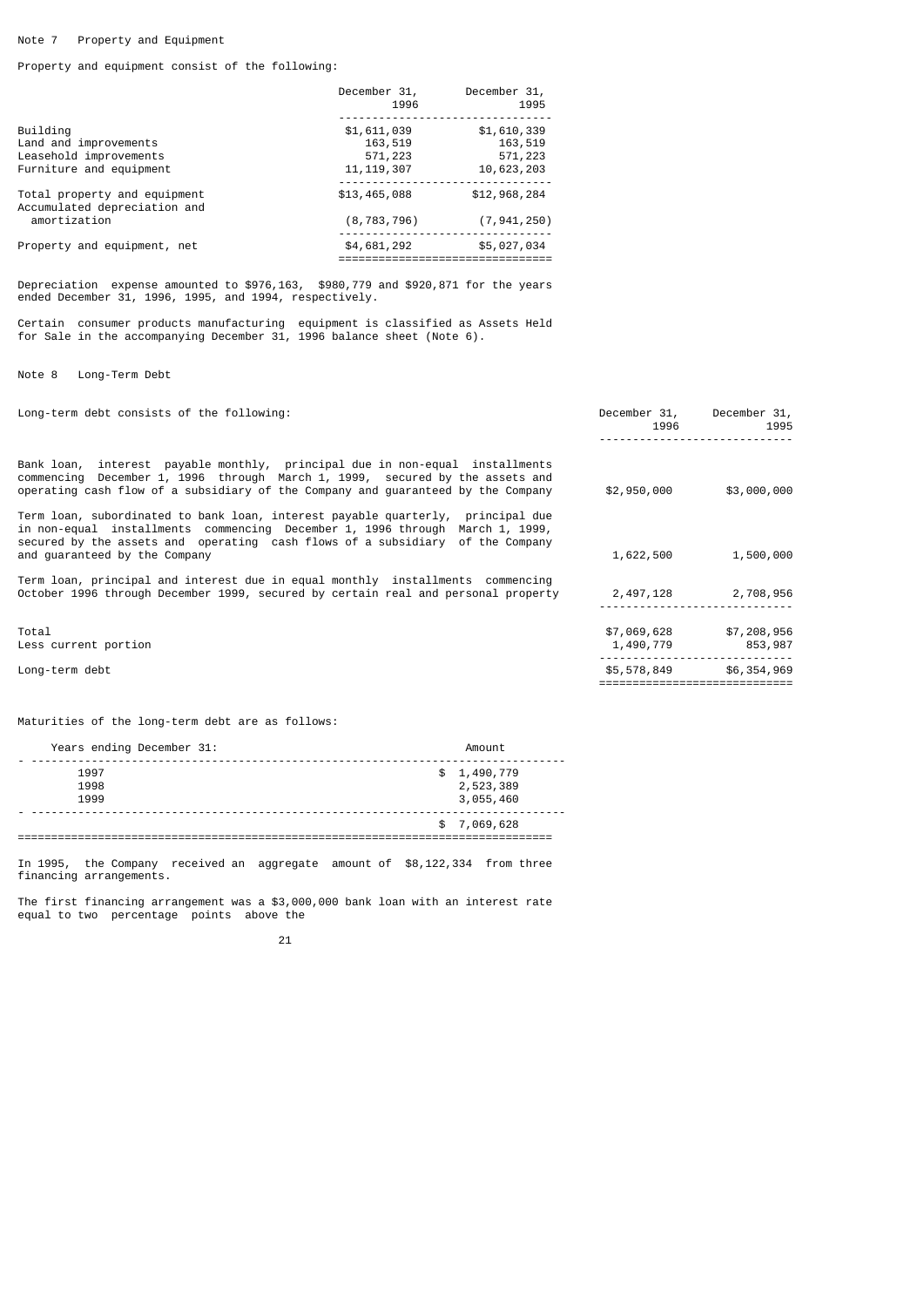Prime Rate (8.25% as of December 31, 1996). The loan is secured by the assets and operating cash flows of a subsidiary of the Company and guaranteed by the Company.

The second financing arrangement was originally a \$1,500,000 term loan with a syndicate of lenders and a fixed interest rate of 14%. In January 1996, an incremental \$150,000 was received under this financing arrangement. The loan is also secured by the assets and operating cash flows of a subsidiary of the Company and guaranteed by the Company. The security interest of the debt holders is subordinated to the bank loan's security interest.

In the third quarter of 1995, the Company consummated a transaction whereby certain real and personal properties were sold to a third party and subsequently leased back for a fixed rental stream over a period of forty-eight months. The Company has the option either to purchase all the properties at the expiration of the term of the lease or extend the term of the lease. The Company reported this transaction as a financing transaction since the requirements for consummation of a sale were not met. A deposit of \$188,000 and \$755,000 with the lender was offset against the loan balance as of December 31, 1996 and 1995 respectively. In 1996, the Company received a refund of \$567,000 of the deposit upon satisfaction of certain conditions identified in the financing agreement. This transaction has been reflected in the table above as a term loan.

The terms of certain financing agreements contain, among other provisions, requirements for a subsidiary of the Company to maintain defined levels of earnings, net worth and various financial ratios, including debt to net worth. In conjunction with the debt financing agreements, APS issued a total of 197,500 warrants with an exercise price of \$7.00 per share of common stock.

All costs incurred in obtaining the financing arrangements have been capitalized as deferred charges, and are being amortized over the life of the loans using the effective interest method. Interest paid in 1996, 1995 and 1994 approximated interest expense reflected in the Consolidated Statements of Operations.

In September 1995, the Company extinguished \$2,500,000 of Industrial Revenue Bonds through an "insubstance defeasance" transaction by placing approximately \$2,500,000 of U.S. government securities in an irrevocable trust to fund all future interest and principal payments. The purchase of the government securities was achieved through the sale of the Company's pledged marketable security. The debt extinguishment did not have a material impact on the Company's earnings. The debt balance outstanding as of December 31, 1996 was  $$2,500,000.$ 

# Note 9 Commitments

Lease Commitments: Total rental expense for property and equipment was \$655,283, \$639,807 and \$558,086 for 1996, 1995 and 1994, respectively.

The Company's future minimum lease payments under noncancellable operating leases for facilities as of December 31, 1996, are as follows:

| Years Ending December 31, | Minimum<br>Payments |
|---------------------------|---------------------|
| 1997                      | \$443,442           |
| 1998                      | 132,186             |
| 1999                      | 100,043             |
| 2000                      | 80,869              |
| 2001                      | 75,600              |
|                           | \$832,140           |
|                           |                     |

Note 10 Shareholders' Equity

Private Placements and Common Stock Warrants: In 1994, the Company raised \$9,116,616 net of offering costs through two private placements. In the first private placement, APS issued 1,000,000 shares of newly issued common stock to Johnson & Johnson ("J&J") in consideration for \$5,000,000. In addition, J&J received 200,000 warrants exercisable for two years at \$12.00 per share. In January 1996, in accordance with the 1994 private placement agreement, APS issued J&J 432,101 shares of common stock as a result of the APS stock price not achieving certain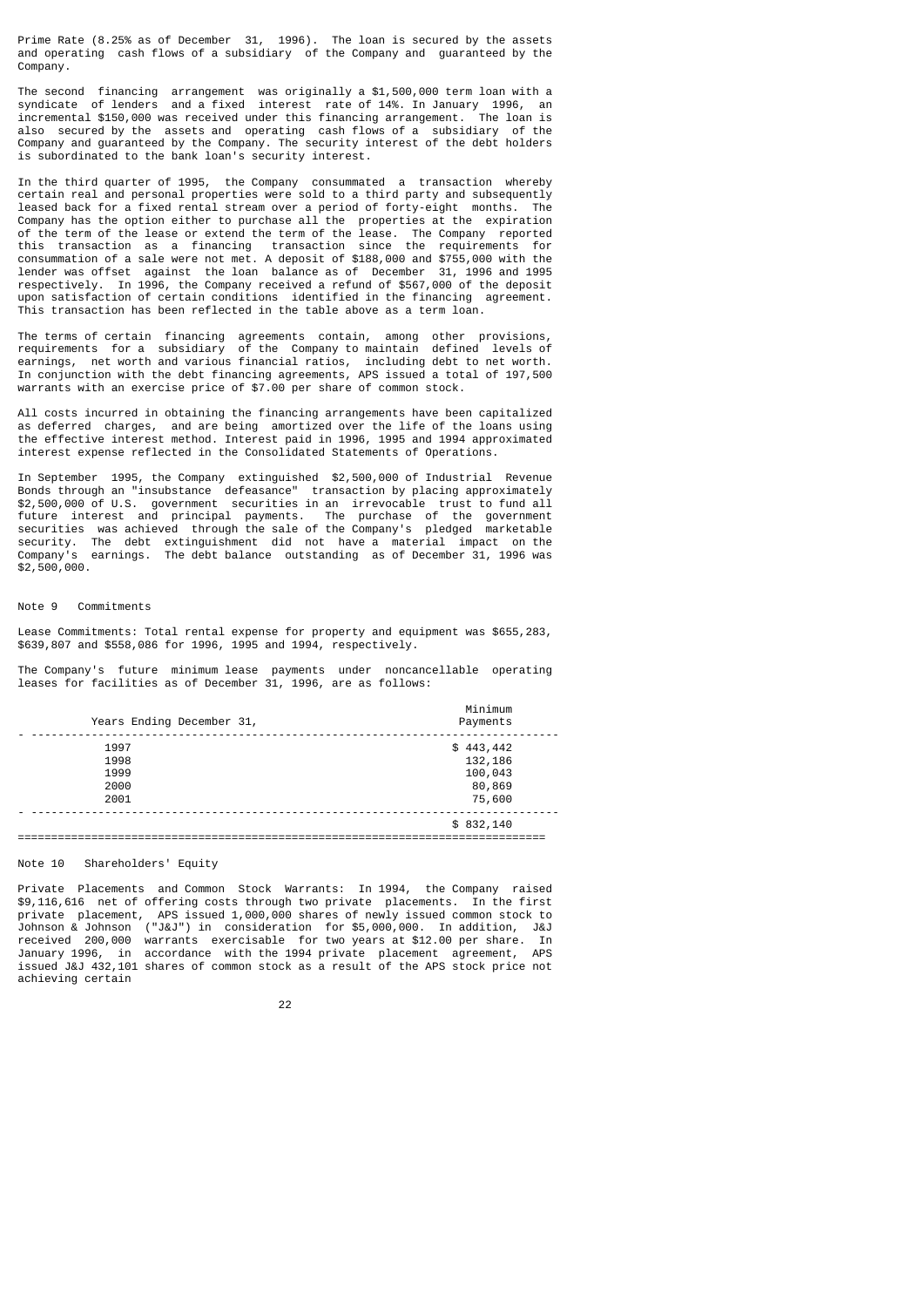predetermined levels. The 200,000 warrants issued to J&J in conjunction with this private placement expired in 1996 (Note 13).

The second private placement was pursuant to an agreement for the sale of up to \$8,000,000 of common stock and warrants in six installments beginning in June, 1994 and ending on September 29, 1995. The Company sold \$6,000,000 of common stock and warrants through March 30, 1995. The remaining two optional installments in June and September 1995 totalling \$2,000,000 of common stock and warrants were not sold by the Company. In accordance with the agreement, the following shares of common stock and warrants were issued:

|             | Number of shares |                        | Number of       | Exercise Price |
|-------------|------------------|------------------------|-----------------|----------------|
| Date Issued |                  | of Common Stock Issued | Warrants Issued | of Warrants    |
|             |                  |                        |                 |                |

| June 30, 1994      | 294,314 | 294, 314 | \$5.61 |
|--------------------|---------|----------|--------|
| September 30, 1994 | 299,066 | 299,066  | \$5.52 |
| December 31, 1994  | 331,778 | 331,778  | \$4.97 |
| March 30, 1995     | 310,278 | 310,278  | \$5.32 |

The warrants issued are exercisable over a three-year period. The value of the warrants was determined using the Black-Scholes model.

In conjunction with certain debt financing agreements made in 1995 (Note 8), APS issued a total of 197,500 warrants with an exercise price of \$7.00 per share of common stock. These warrants expire on March 27, 2000.

In the first quarter of 1995, 1,161,500 warrants issued in a 1992 private placement expired.

In the first quarter of 1996, the Company formed a collaborative agreement with the Lander Company under which the Company received \$2,961,000 in net proceeds from the sale of 356,761 shares of common stock. In addition, the Company will receive licensing fees, research and development funding and royalties on product sales in the future.

In 1996, APS acquired all patents and rights to the Polytrap technology from Dow Corning in exchange for 200,000 shares of APS common stock (Note 2).

During the second quarter of 1996, APS received \$1,937,851 net of offering costs, through a private placement and sale of 201,922 shares of common stock and 86,538 warrants exercisable over a three-year period. The warrants are exercisable at the following prices:

| Number of Shares | Exercise Price |
|------------------|----------------|
|                  |                |
| 28,846           | \$7.43         |
| 28,846           | \$9.90         |
| 28,846           | \$12.38        |

The private placement was pursuant to an agreement for the sale of up to \$5,000,000 of common stock and warrants, which can be initiated at the Company's sole discretion.

Shareholders Rights Plan: On August 19, 1996, the Board of Directors approved a Shareholders Rights Plan under which shareholders of record on September 3, 1996 received a dividend of one Preferred Stock purchase right ("Rights") for each share of common stock outstanding. The Rights are not generally exercisable until 10 business days after a person or group acquires 20% or more of the outstanding shares of common stock or announces a tender offer which could result in a person or group beneficially owning 20% or more of the outstanding shares of common stock (an "Acquisition") of the Company. Each Right, should it become exercisable, will entitle the holder (other than acquirer) to purchase company stock at a discount. The Board of Directors may terminate the Rights plan or, under certain circumstances, redeem the rights.

In the event of an Acquisition without the approval of the Board, each Right will entitle the registered holder, other than an acquirer and certain related parties, to buy at the Right's then current exercise price a number of shares of common stock with a market value equal to twice the exercise price.

<u>23 and 23</u>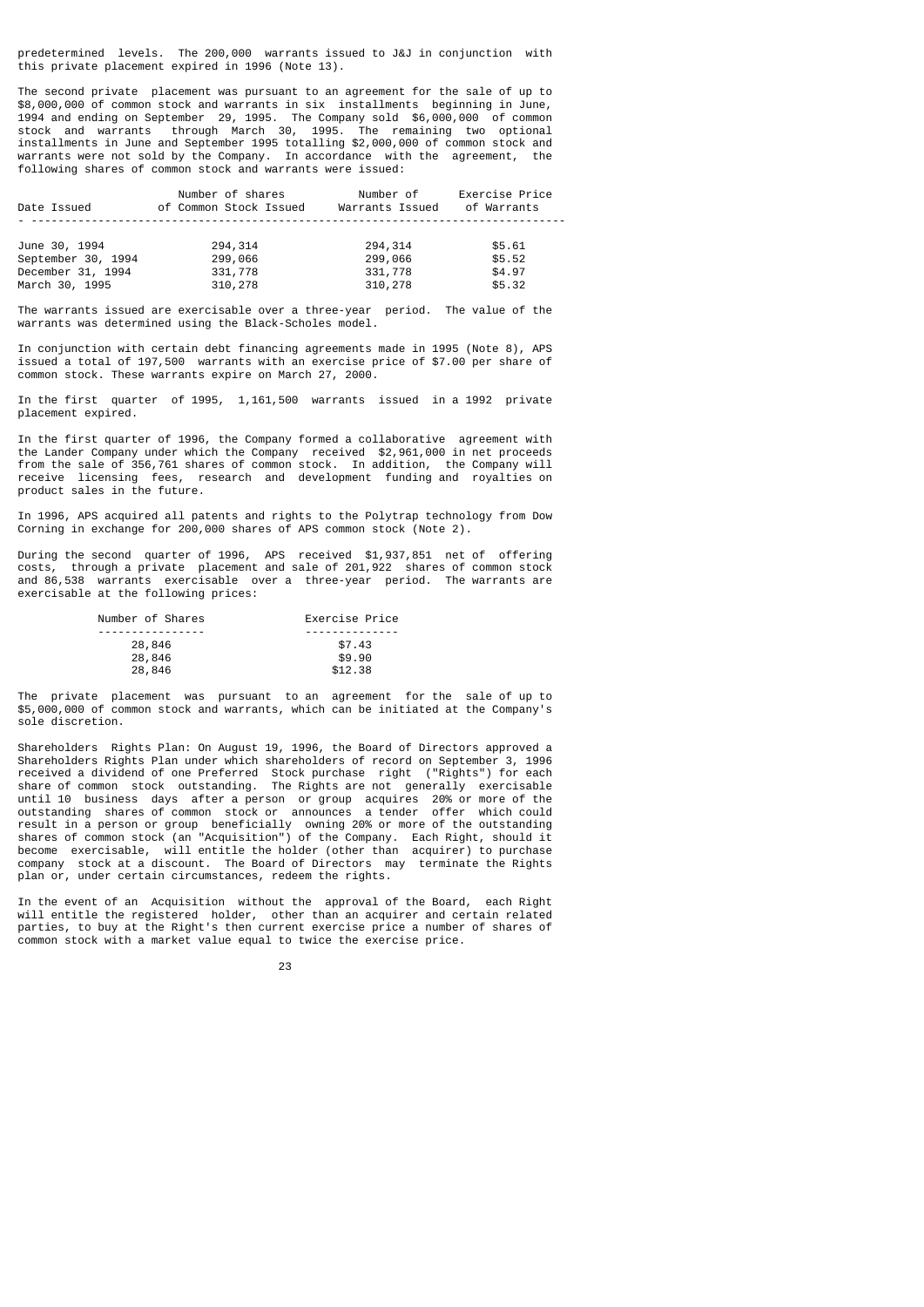In addition, if at the time when there was a 20% shareholder, the Company were to be acquired by merger, shareholders with unexercised Rights could purchase common stock of the acquirer with a value of twice the exercise price of the Rights.

The Board may redeem the Rights for \$0.01 per Right at any time prior to Acquisition. Unless earlier redeemed, the Rights will expire on August 19, 2006.

Stock Options: The Company has various stock option plans for employees, officers, directors and consultants. The options are granted at fair market value and expire no later than ten years from the date of the grant. The options are exercisable in accordance with vesting schedules that generally provide for them to be fully exercisable four years after the date of grant.

The Company has adopted the disclosure only provisions of Statement of Financial Accounting Standards No. 123, ("SFAS No. 123") "Accounting for Stock-Based Compensation." Accordingly, except for stock options issued to non-employees, no compensation cost has been recognized for the fixed stock option plans. The compensation cost that has been charged against income for the stock options issued to non-employees was \$161,000, \$0 and \$0 for 1996, 1995 and 1994, respectively. Had compensation cost for the Company's fixed stock option plans been determined consistent with the provisions of SFAS No. 123, the Company's net loss and loss per common share would have increased to the pro-forma amounts indicated below:

|                                     | 1996             | 1995            |
|-------------------------------------|------------------|-----------------|
|                                     |                  |                 |
| Net loss - as reported              | \$(9,378,099)    | \$(9,358,530)   |
| Net loss - pro-forma                | \$(10, 462, 871) | \$(9, 815, 235) |
| Loss per common share - as reported | (0.52)           | (0.57)          |
| Loss per common share - pro-forma   | (0.58)<br>\$.    | (0.60)          |

The fair value of each option grant is estimated on the date of grant using the Black-Scholes option pricing model with the following weighted-average assumptions used for grants in 1996 and 1995: dividend yield of 0; expected volatility of 85%; risk-free interest rate of 6.1 percent; and expected life of four years for all the stock option plans.

The amounts disclosed above under the fair value method of SFAS No. 123 include compensation costs and fair values for options granted since January 1, 1995 and may not be representative of the effects in future years.

The following table summarizes option activity for 1996, 1995 and 1994:

| December 31,                                                                                                      |                                                  | 1996<br>1995                             |                                                  | 1994                                     |                                                  |                                               |
|-------------------------------------------------------------------------------------------------------------------|--------------------------------------------------|------------------------------------------|--------------------------------------------------|------------------------------------------|--------------------------------------------------|-----------------------------------------------|
|                                                                                                                   | Shares<br><u>.</u>                               | Weighted<br>Average<br>Exercise<br>Price | Shares                                           | Weighted<br>Average<br>Exercise<br>Price | Shares                                           | Weighted<br>Average<br>Exercise<br>Price<br>. |
| Outstanding at beginning of year<br>Granted<br>Exercised<br>Expired or Cancelled                                  | 2,972,324<br>502,500<br>(416, 219)<br>(157, 165) | \$5.98<br>\$7.89<br>\$4.80<br>\$6.25     | 2,677,162<br>636,500<br>(236, 992)<br>(104, 346) | \$6.14<br>\$5.31<br>\$4.59<br>\$9.14     | 2,588,940<br>723,500<br>(471, 306)<br>(163, 972) | \$6.21<br>\$5.13<br>\$4.00<br>\$9.00          |
| Outstanding at end of year<br>Options exercisable at year-end<br>Shares available for future grant at<br>year end | 2,901,440<br>1,945,056<br>569,984                | \$6.46                                   | 2,972,324<br>1,877,295<br>167,819                | \$5.98                                   | 2,677,162<br>1,529,574<br>709,973                | \$6.14                                        |
| Weighted-average fair value of options<br>granted during the year                                                 |                                                  | \$7.89                                   |                                                  | \$5.31                                   |                                                  | \$5.13                                        |

<u>24</u>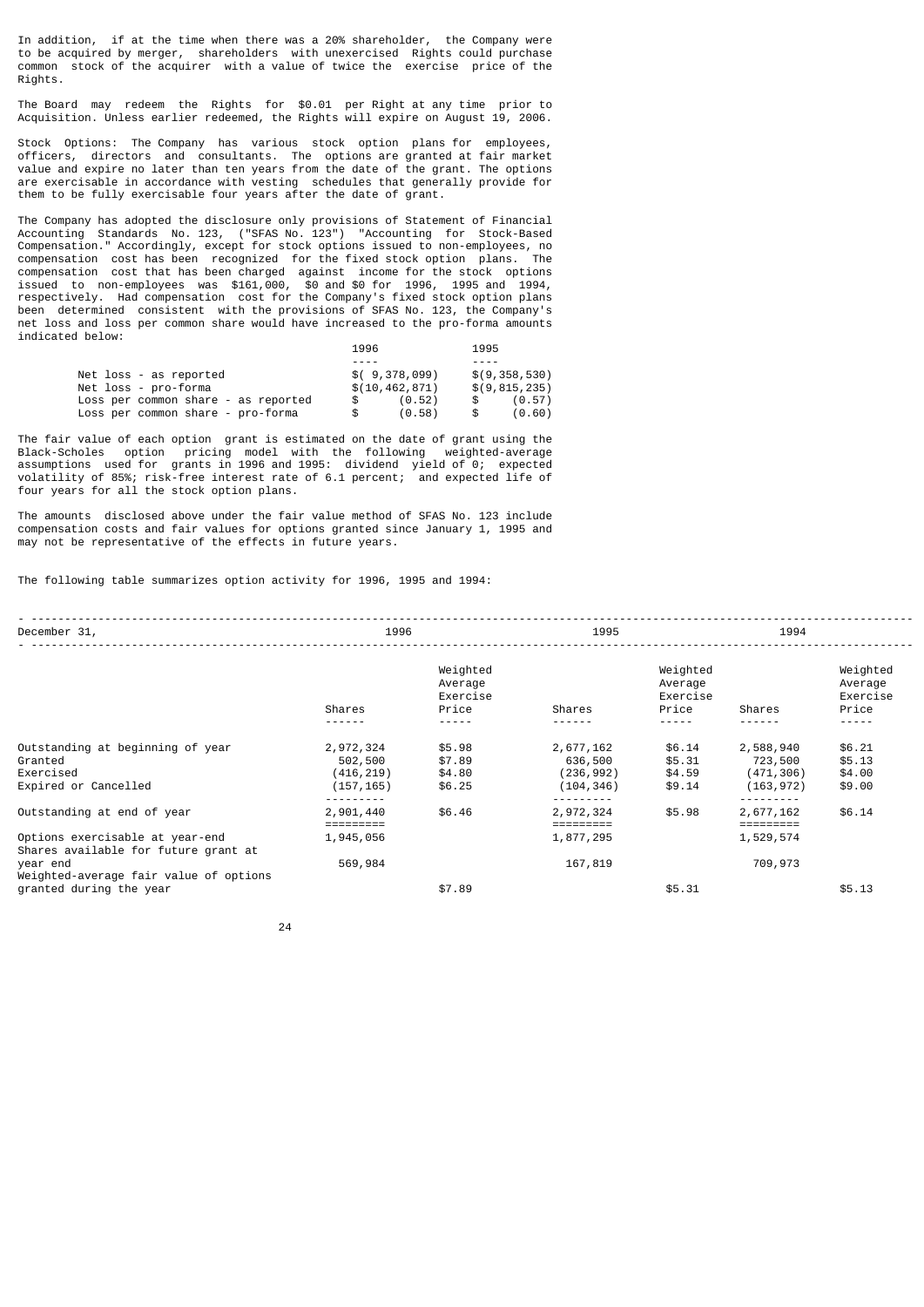The following table summarizes information about fixed stock options outstanding at December 31, 1996:

# OPTIONS OUTSTANDING OPTIONS EXERCISABLE

| Range of<br>Exercise<br>Prices | Number<br>Outstanding<br>12/31/96 | Weighted Avg.<br>Remaining<br>Contractual<br>Life | Weighted Avg.<br>Exercise Price | Number<br>Exercisable<br>at 12/31/96 | Weighted Avg.<br>Exercise Price |
|--------------------------------|-----------------------------------|---------------------------------------------------|---------------------------------|--------------------------------------|---------------------------------|
|                                |                                   |                                                   |                                 |                                      |                                 |
| $$3.44 - $5.25$                | 922,760                           | 6.6 years                                         | \$4.65                          | 613,035                              | \$4.39                          |
| $$5.38 - $5.75$                | 727,180                           | 7.1                                               | \$5.45                          | 581,772                              | \$5.46                          |
| $$6.13 - $8.13$                | 729,500                           | 8.1                                               | \$7.15                          | 308,249                              | \$6.97                          |
| $$9.25 - $11.13$               | 522,000                           | 5.9                                               | \$10.11                         | 442,000                              | \$10.08                         |
|                                | - - - - - - - - -                 |                                                   |                                 | - - - - - - - - -                    |                                 |
| $$3.44 - $11.13$               | 2,901,440                         | 7.0                                               | \$6.46                          | 1,945,056                            | \$6.42                          |

Distributions: Distributions presented in the Consolidated Statements of Shareholders' Equity represent payments to the shareholders of Premier, which was a subchapter S Corporation. Premier's S Corporation election was terminated in conjunction with the merger.

# Note 11 Defined Contribution Plan

The Company sponsors a defined contribution plan covering substantially all of its employees. In 1996 and 1995, the Company made matching contributions equal to 50% of each participant's contribution during the plan year up to a maximum amount equal to the lesser of 3% of each participant's annual compensation or \$4,750 and \$4,500 for the 1996 and 1995 calendar years, respectively. In 1994 the maximum matching contribution made by the Company was equal to the lesser of 1.5% of each participant's salary or \$1,000 per calendar year. The Company may also contribute additional discretionary amounts as it may determine. For the years ended December 31, 1996, 1995 and 1994, the Company contributed to the plan approximately \$110,000, \$89,000 and \$55,000, respectively. No discretionary contributions have been made to the plan since its inception.

# Note 12 Income Taxes

A reconciliation of the Federal statutory rate of 34% to the Company's effective tax rate is as follows:

| December 31 |            |            |
|-------------|------------|------------|
| 1996        | 1995       | 1994       |
| $(34.0)\%$  | $(34.0)\%$ | $(34.0)\%$ |
| 33.75       | 33.5       | 34.0       |
|             |            |            |
| 0.25        | 0.5        |            |
|             |            |            |
|             |            |            |
|             |            |            |
|             |            |            |

At December 31, 1996, the Company had net Federal operating loss carryforwards of approximately \$72,500,000 for income tax reporting purposes and California operating loss carryforwards of approximately \$8,400,000. The Federal net operating loss carryforwards expire beginning in 1998 through the year 2011. The California net operating loss carryforwards expire beginning in 1997 through the year 2001. A California net operating loss carryforward from 1989 in the approximate amount of \$2,000,000 expired December 31, 1996.

Due to the "change in ownership" provisions of the Tax Reform Act of 1986, approximately \$32,000,000 and \$5,500,000 of the Company's Federal and California net operating loss carryforwards, respectively, are subject to an annual limitation against taxable income. The balance of the Federal and California loss carryforwards of approximately \$40,500,000 and \$2,900,000, respectively, which arose subsequent to the Company's change in ownership will be fully available to offset taxable income in excess of the annual limitation until fully utilized or there is another ownership change.

<u>25 and 25 and 26 and 26 and 26 and 26 and 26 and 26 and 26 and 26 and 26 and 26 and 26 and 26 and 26 and 26 and 26 and 26 and 26 and 26 and 26 and 26 and 26 and 26 and 26 and 27 and 27 and 27 and 27 and 27 and 27 and 27 a</u>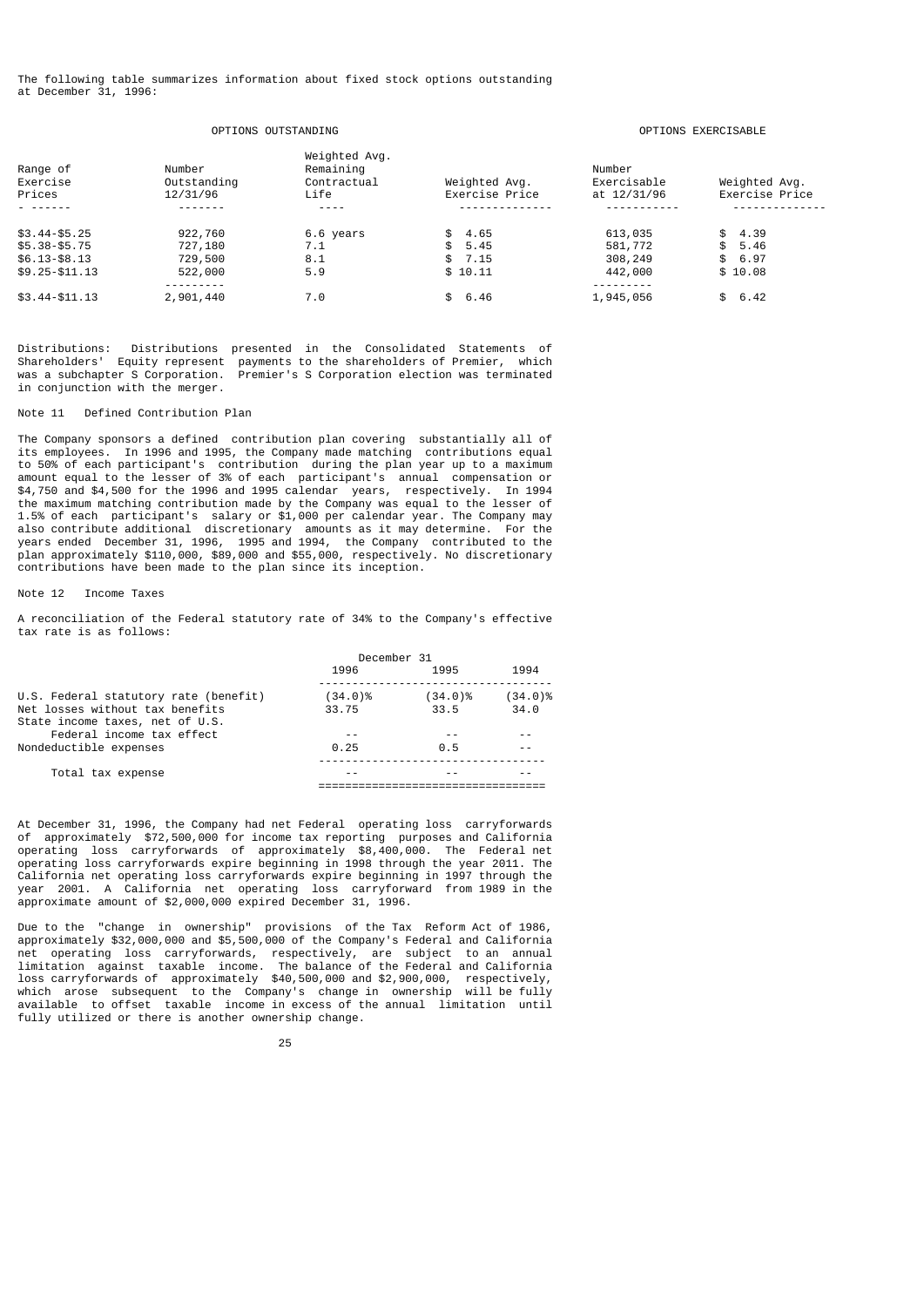The Company also has investment tax credits and research and experimental tax credits aggregating approximately \$1,692,000 and \$673,000 for Federal and California purposes, respectively. The Federal credit carryforwards expire beginning in 1998 through the year 2011. The California credits carryover indefinitely until utilized.

There are also California credit carryforwards for qualified manufacturing and research and development equipment of approximately \$11,000; these credits expire beginning in 2005 through the year 2006.

The tax effects of temporary differences that give rise to significant portions of the deferred tax assets and deferred tax liabilities at December 31, 1996 and 1995 are presented below:

|                                                |     | 1996           | 1995           |
|------------------------------------------------|-----|----------------|----------------|
|                                                |     |                |                |
| Deferred tax assets:                           |     |                |                |
| Deferred research expenditures                 |     | \$1,445,000    | \$1,443,000    |
| Accruals and reserves not currently deductible |     |                |                |
| for tax purposes                               |     | 1,771,000      | 1,197,000      |
| Net operating loss carryforwards               |     | 25,407,000     | 22, 283, 000   |
| Credit carryforwards                           |     | 2,377,000      | 2,274,000      |
| Other                                          |     | 406,000        | 572,000        |
| Gross deferred tax assets                      |     | 31,406,000     | 27,769,000     |
| Less valuation allowance                       |     | (31, 182, 000) | (27, 426, 000) |
| Total deferred tax assets                      |     | \$224,000      | \$343,000      |
|                                                |     |                |                |
| Deferred tax liabilities:                      |     |                |                |
| Property and equipment                         |     | \$(224,000)    | \$(343,000)    |
| Total deferred tax liabilities                 |     | (224, 000)     | (343,000)      |
| Net deferred taxes                             | \$. |                | \$             |
|                                                |     |                |                |

The net change in the valuation allowance for the years ended December 31, 1996, 1995 and 1994 was an increase of approximately \$3,756,000, \$4,534,000 and \$3,627,000, respectively. Management believes that sufficient uncertainty exists regarding the realizability of these items and, accordingly, a valuation allowance is required.

Gross deferred tax assets as of December 31, 1996 include approximately \$2,594,000 relating to the exercise of stock options, for which any related tax benefits will be credited to equity when realized.

# Note 13 Ortho-McNeil Pharmaceutical Corporation

In May 1992, APS entered into development, and licensing and investment agreements with Ortho-McNeil Pharmaceutical Corporation ("Ortho") for the development of retinoid products. The first product is a Microsponge system entrapment of tretinoin (trans-retinoic acid or "t-RA"), a prescription acne drug for which FDA approval was received in February 1997. A second product licensed to Ortho is a Microsponge entrapment of a retinoid to be used for the treatment of photodamaged skin.

The terms of the agreements included an \$8,000,000 investment in APS for 723,006 newly issued shares of APS common stock and the payment to APS of \$6,000,000 in licensing fees by J&J. The licensing fees were recognized as revenues according to the percentage-of-completion method of accounting whereby income was recognized based on the estimated stage of completion of the related project. Cash payments received in advance of being earned were classified as deferred revenue. Revisions of estimated profits were included in earnings by the reallocation method which spread the change in estimate over the current and future periods. As of December 31, 1994, the project had been completed and all associated revenues had been recognized.

J&J made a second equity investment in the Company in May 1994. Under this agreement, J&J purchased 1,000,000 shares of newly issued common stock in consideration for \$5,000,000. In January 1996, APS issued J&J 432,101 shares of common stock as a result of the APS stock price not achieving certain predetermined levels. The 200,000 warrants issued in 1994 to J&J in conjunction with this equity investment expired in 1996. As of December 31, 1996, J&J owns approximately 12% of the APS common shares outstanding.

In February 1995, APS received \$750,000 in prepaid royalties and an additional \$750,000 as a milestone payment on the submission to the FDA of its New Drug Application for the tretinoin prescription acne treatment. The milestone payment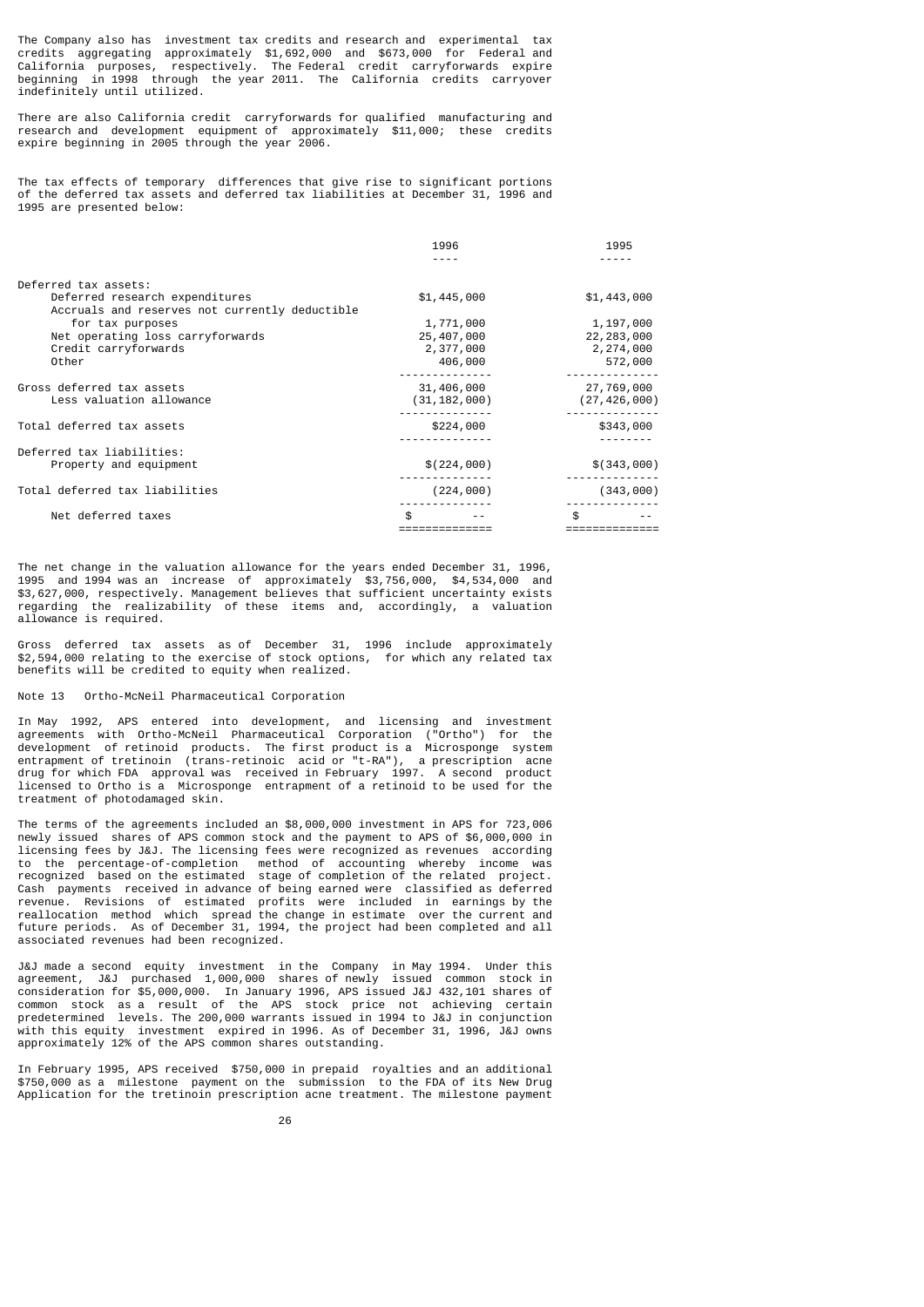was recognized as revenue upon receipt. The prepaid royalties of \$750,000 were recorded as deferred revenues. In February 1997, upon receipt of approval from the FDA to market Retin-A(R) Micro(TM) (tretinoin gel) microsphere for the treatment of acne, APS received \$3,000,000 from Ortho of which one half is a milestone payment which will be recognized as revenue in 1997 and half is prepaid royalties which will be recorded as deferred revenues. APS will earn a mark-up on Microsponge systems supplied to Ortho and Ortho will pay APS a royalty on product sales, subject to certain minimums. Should these minimums not be achieved, Ortho would lose its exclusivity and APS would regain marketing rights to the retinoid products. APS has the ability to earn an additional \$4,750,000 in fees if certain research milestones are achieved.

# Note 14 Johnson & Johnson

Licensing Agreement: The Company's wholly owned subsidiary, Premier, licensed from J&J the exclusive right to manufacture and distribute a product, Take-Off, in the U.S. The agreement provided for Premier to remit royalty payments to J&J based on net sales, with minimum payments of \$375,000 per year. In December 1996, the Company purchased the rights to Take-Off from J&J for a 3% royalty on net sales for the five year period ending December 31, 2001. In January 1997, as part of its long-term strategic plan to move away from the marketing of consumer products, the Company sub-licensed the right to manufacture and distribute Take-Off to Lander Company.

Distribution Arrangement: Premier obtained the rights to market and distribute two suncare products, Sundown and Johnson's Baby Sunblock, in the U.S. Premier & J&J share the profits or losses on sales of suncare products. Premier performs a reconciliation of the payable to J&J annually to determine the portion that is currently due. The portion of the payable that relates to inventory sold during a contract year is due at the end of that contract year, which begins on January 1 and ends on December 31.

As part of the Company's long-term strategic plan to move away from the direct marketing of consumer products, this distribution arrangement with J&J will be terminated in 1997. The remaining inventory on hand as of December 31, 1996 will be sold in 1997.

<u>27 and 27</u>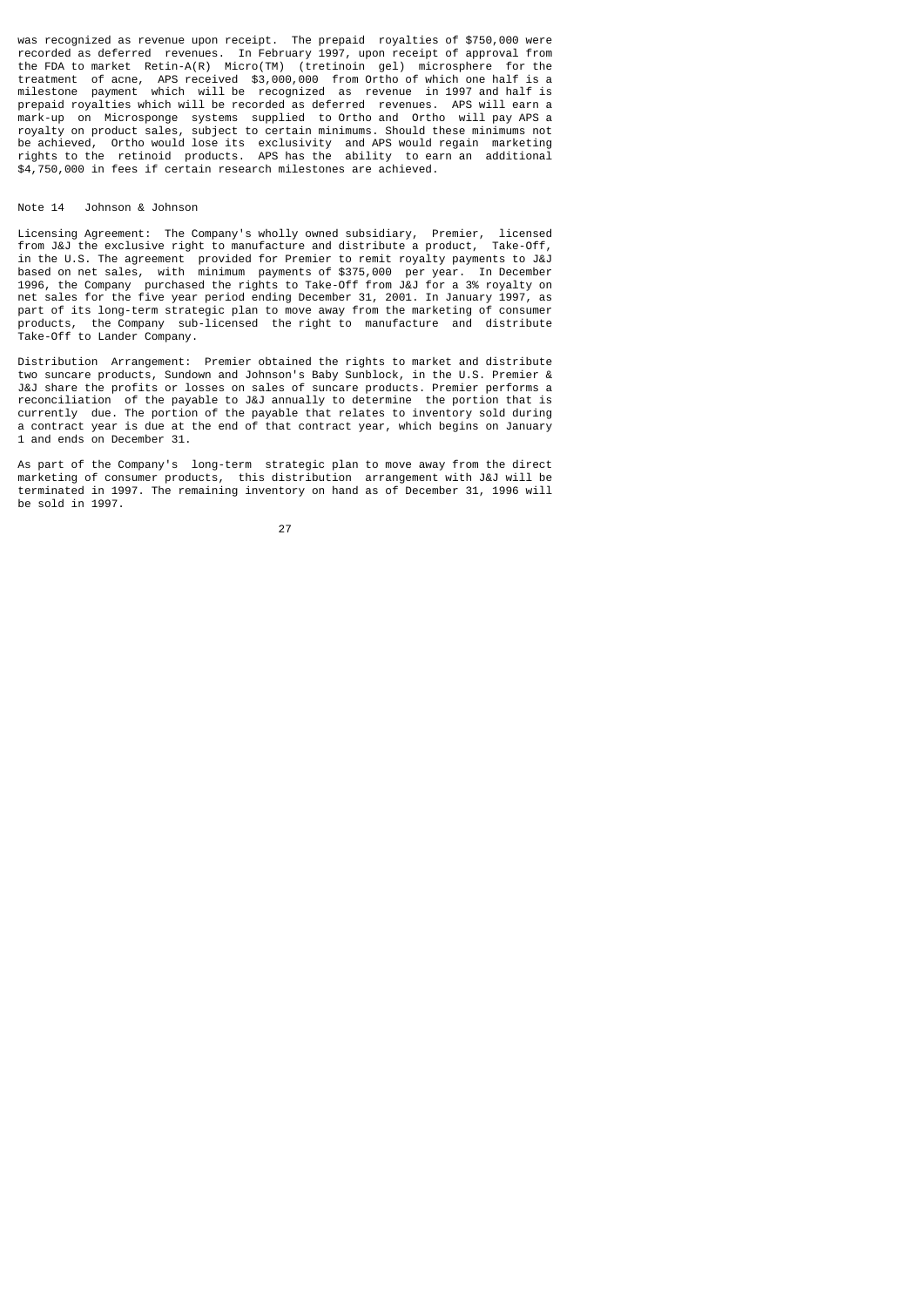The Board of Directors and Shareholders Advanced Polymer Systems, Inc.:

We have audited the accompanying consolidated balance sheets of Advanced Polymer Systems, Inc. and subsidiaries as of December 31, 1996 and 1995, and the related consolidated statements of operations, shareholders' equity, and cash flows for each of the years in the three-year period ended December 31, 1996. In connection with our audits of the consolidated financial statements, we also have audited the financial statement schedule as listed in Item  $14(a)2$ . These consolidated financial statements and the financial statement schedule are the responsibility of the Company's management. Our responsibility is to express an opinion on these consolidated financial statements and the financial statement schedule based on our audits.

We conducted our audits in accordance with generally accepted auditing standards. Those standards require that we plan and perform the audit to obtain reasonable assurance about whether the financial statements are free of material misstatement. An audit includes examining, on a test basis, evidence supporting the amounts and disclosures in the financial statements. An audit also includes assessing the accounting principles used and significant estimates made by management, as well as evaluating the overall financial statement presentation. We believe that our audits provide a reasonable basis for our opinion.

In our opinion, the consolidated financial statements referred to above present fairly, in all material respects, the financial position of Advanced Polymer Systems, Inc. and subsidiaries as of December 31, 1996 and 1995, and the results of their operations and their cash flows for each of the years in the three-year period ended December 31, 1996, in conformity with generally accepted accounting principles. Also in our opinion, the related financial statement schedule, when considered in relation to the basic consolidated financial statements taken as a whole, presents fairly, in all material respects, the information set forth therein.

KPMG Peat Marwick LLP

San Francisco, California March 5, 1997

<u>28 and 28 and 28 and 28 and 28 and 28 and 28 and 28 and 28 and 28 and 28 and 28 and 28 and 28 and 28 and 28 and 28 and 28 and 28 and 28 and 28 and 28 and 28 and 28 and 28 and 28 and 28 and 28 and 28 and 28 and 28 and 28 a</u>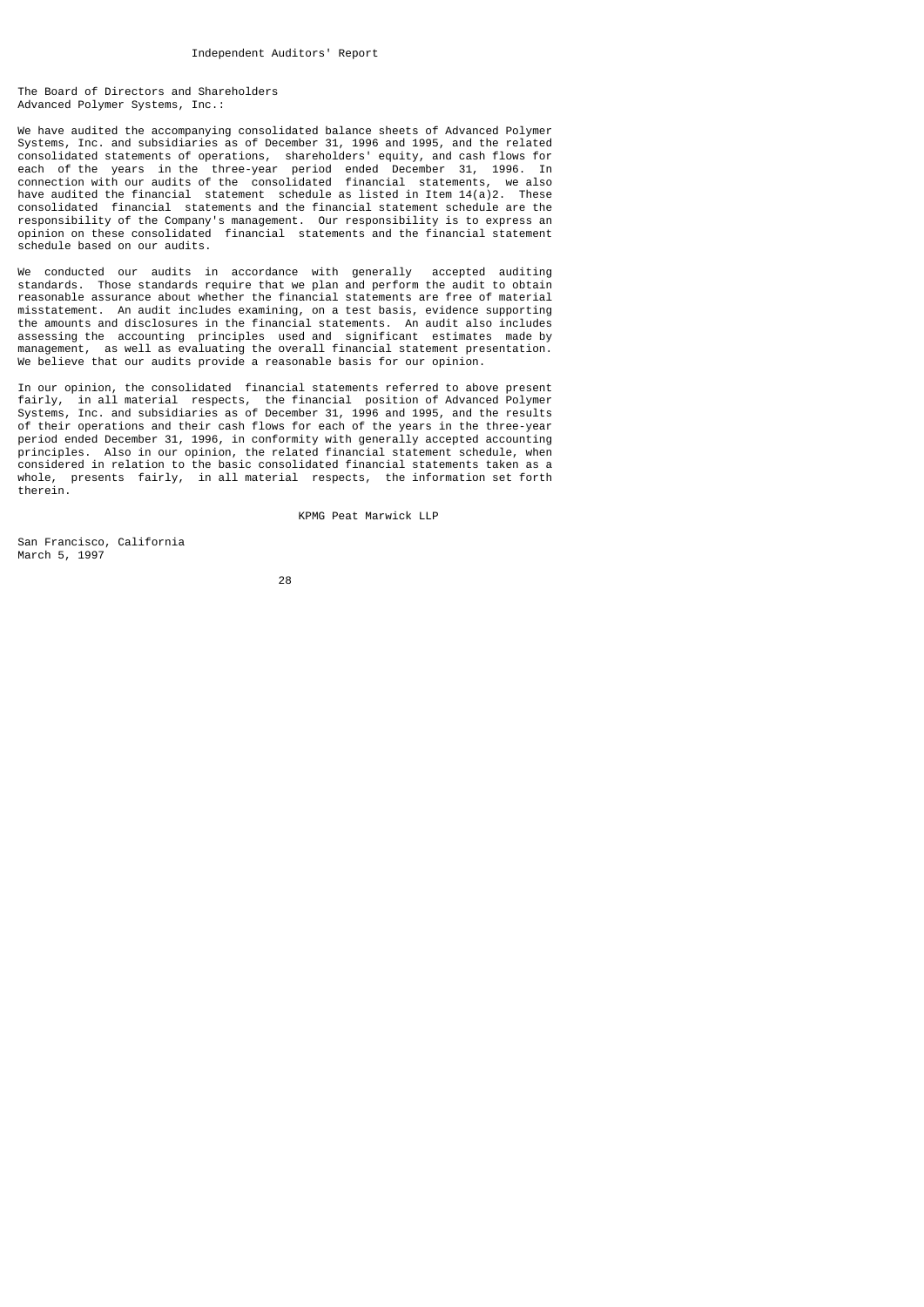# Item 9. Changes in and Disagreements with Accountants on Accounting and Financial Disclosure

Not applicable.

# Part III

Item 10. Directors and Executive Officers of the Registrant

 APS incorporates by reference the information set forth under the captions "Nomination and Election of Directors" and "Executive Compensation" of the Company's Proxy Statement (the "Proxy Statement") for the annual meeting of shareholders to be held on June 4, 1997.

Item 11. Executive Compensation

 APS incorporates by reference the information set forth under the caption "Executive Compensation" of the Proxy Statement.

Item 12. Security Ownership of Certain Beneficial Owners and Management

 The Company incorporates by reference the information set forth under the caption "Beneficial Stock Ownership" of the Proxy Statement.

Item 13. Certain Relationships and Related Transactions

 The Company incorporates by reference the information set forth under the caption "Certain Transactions" of the Proxy Statement.

<u>29 and 29 and 29 and 29 and 29 and 29 and 29 and 29 and 29 and 29 and 29 and 29 and 29 and 29 and 29 and 2012 </u>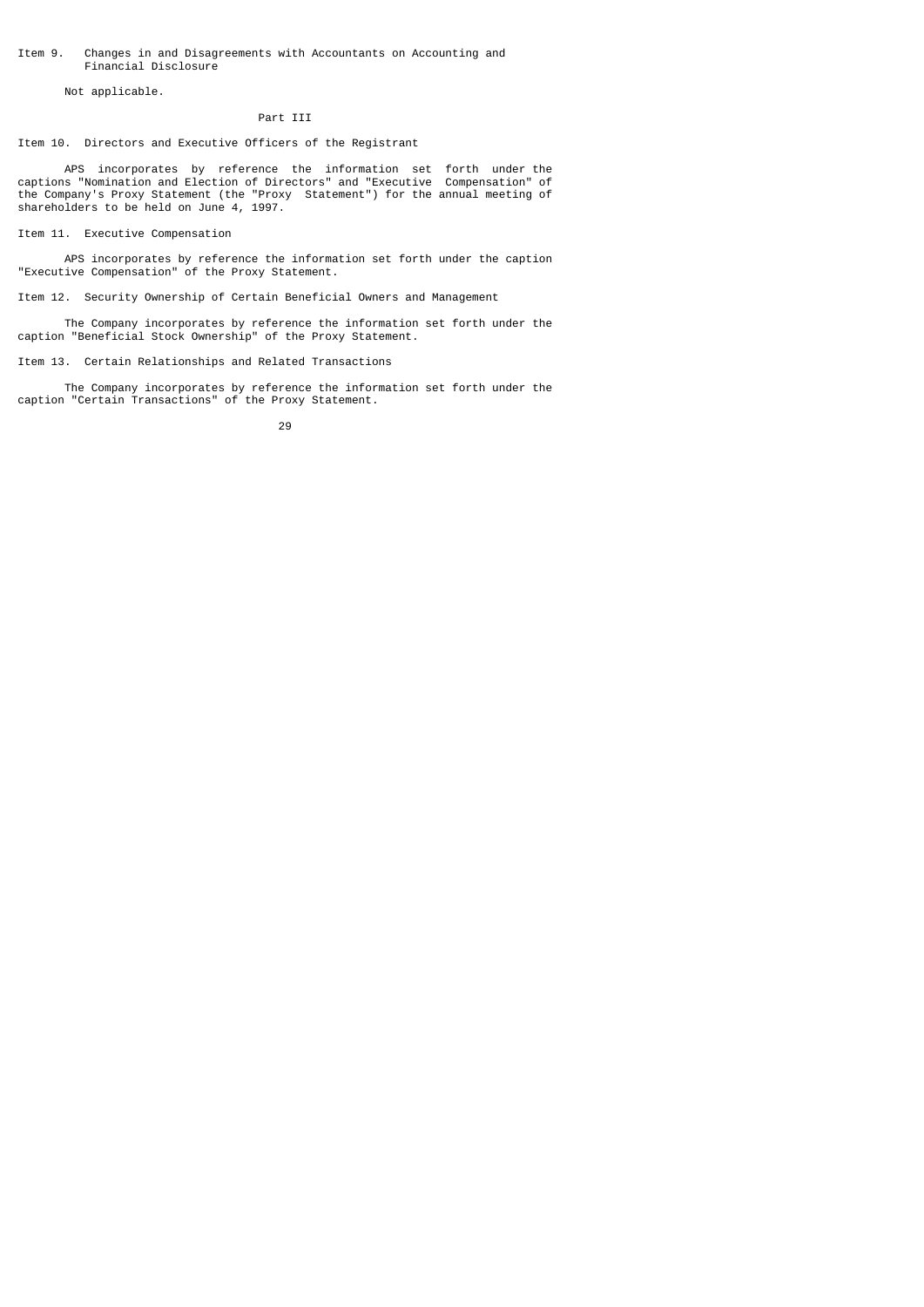- Item 14. Exhibits, Financial Statement Schedules, and Reports on Form 8-K
- (a) 1. Financial Statements The financial statements and supplementary data set forth on pages 14-27 of Part II of the 10-K Annual Report are incorporated herein by reference.
	- 2. Financial Statement Schedules<br>Schedule II Valuation Accounts All other schedules have been omitted because the information is not required or is not so material as to require submission of the schedule, or because the information is included in the financial statements or the notes thereto.
	- 3. Exhibits
- 3-A -Copy of Registrant's Certificate of Incorporation. (1) 3-B -Copy of Registrant's Bylaws. (1)
- 10-B -Lease Agreement between the Registrant and White Properties Joint Venture for lease of Registrant's executive offices in Redwood City, dated as of August 1, 1992. (3)<br>10-C - Reqistrant's 1992 Stock Plan dated August 11. 1992.
	- 10-C -Registrant's 1992 Stock Plan dated August 11,<br>10-N -Agreement with Johnson & Johnson dated April 1
	- 10-N -Agreement with Johnson & Johnson dated April 14, 1992. (3)
	- 10-P Warrant to Purchase Common Stock. (5)<br>10-S Lease Agreement between Registrant
	- -Lease Agreement between Registrant and Financing for Science International dated September 1, 1995 (6)<br>10-T - Security and Loan Agreement between Registrant and Ve
	- -Security and Loan Agreement between Registrant and Venture Lending dated September 27, 1995 (6)<br>10-U -Asset Purchase Agreement with Dow Cor
- -Asset Purchase Agreement with Dow Corning Corporation dated January 23, 1996 (7)
- 10-V -Investment Agreement between Registrant and the Lander Company. (8)<br>10-W -license. Assi
	- -License, Assignment and Supply Agreement between Registrant and Lander Company.<br>Proxy Statement for the Land
	- -Proxy Statement for the Annual Meeting of Shareholders. (4)
	- 23 Consent of Independent Auditors.<br>27 Financial Data Schedules -Financial Data Schedules
- (b) Reports on Form 8-K None.
- 

(c) Exhibits The Company hereby files as part of this Form 10-K the exhibits listed in Item  $14(a)3$ . As set forth above.

(d) Financial Statement Schedules

- See Item 14(a)2. of this Form 10-K.
- -------------------------------------------------------------------------------- (1) Filed as an Exhibit with corresponding Exhibit No. to Registrant's Registration Statement on Form S-1 (Registration
- No. 33-15429) and incorporated herein by reference.<br>(2) Filed as Exhibit No. 28.1 to Registrant's R (2) Filed as Exhibit No. 28.1 to Registrant's Registration Statement on Form S-8 (Registration No. 33- 50640), and incorporated herein by reference.
- (3) Filed as an Exhibit with corresponding Exhibit No. to Registrant's Annual Report on Form 10-K for the year ended December 31, 1992, and incorporated herein by reference.
- (4) To be filed supplementally. (5) Filed as an Exhibit with corresponding Exhibits 4.1, 4.2, 4.3 and 4.4 to Registrant's Registration Statement on Form S-3 (Registration No.33-82562) and incorporated herein by
- reference.<br>(6) Filed as (6) Filed as an Exhibit with corresponding Exhibit No. to Registrant's Quarterly Report on Form 10-Q for the quarterly period ended September 30, 1995.<br>(7) Filed as an Exhibit with com
	- .<br>Filed as an Exhibit with corresponding Exhibit No. to Registrant's Annual Report on Form 10-K for the year ended Deccember 31, 1995, and incorporated herein by reference.<br>(8) Filed as an Exhibit with corresponding Exhibit No.
- (8) Filed as an Exhibit with corresponding Exhibit No. to Registrant's Quarterly Report on Form 10-Q for the quarterly period ended March 31, 1996, and incorporated herein by reference.
	- Management Contract or Compensatory plans.

30 and 20 and 20 and 20 and 20 and 20 and 20 and 20 and 20 and 20 and 20 and 20 and 20 and 20 and 20 and 20 an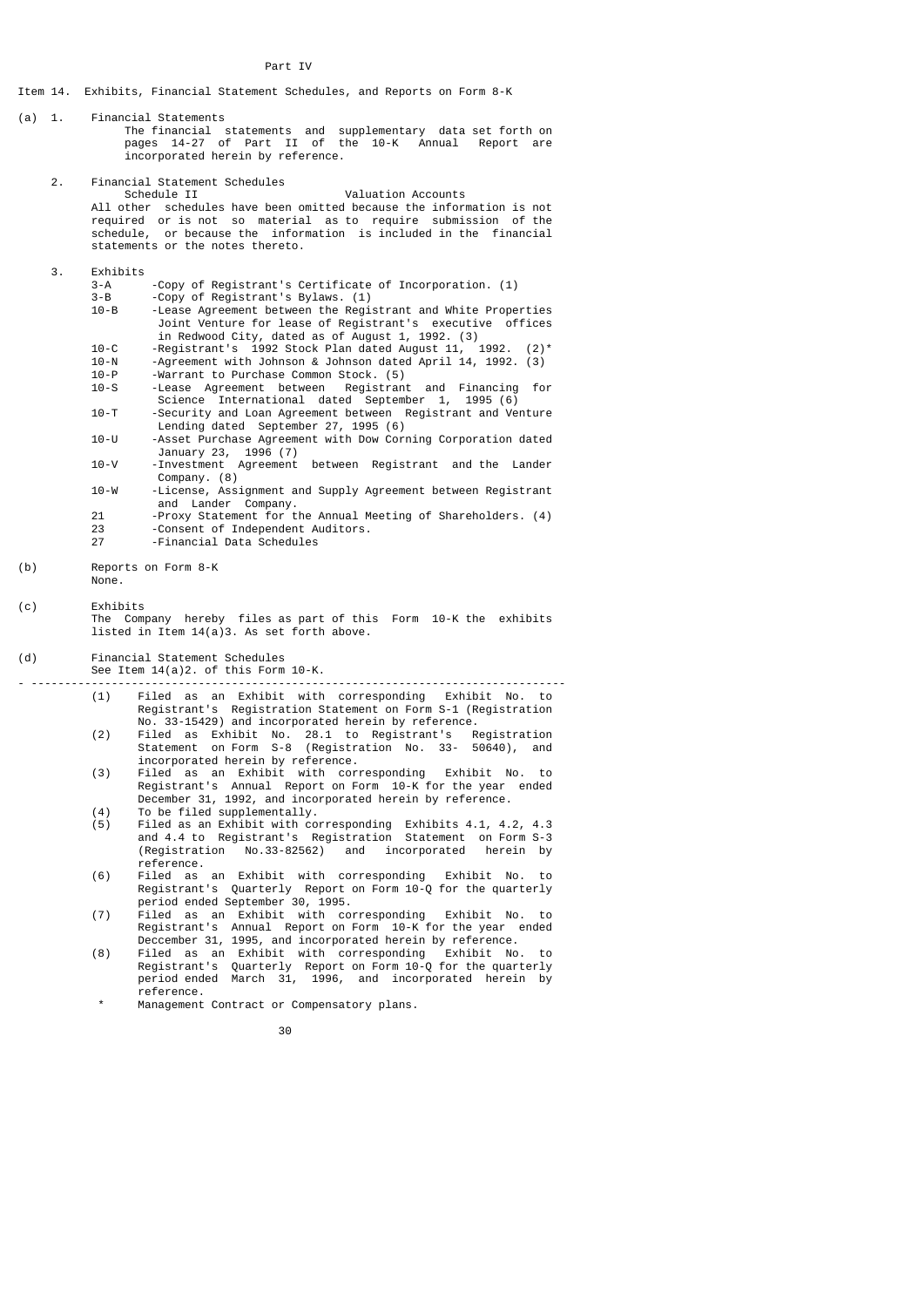For purposes of complying with the amendments to the rules governing Registration Statements on Form S-8 (effective July 13, 1990) under the Securities Act of 1933 ("the Act"), as amended, the undersigned registrant hereby undertakes as follows, which undertaking shall be incorporated by reference into Part II of the registrant's Registration Statements on Form S-8 Nos. 33-18942, 33-21829, 33-29084 and 33-50640 filed on December 8, 1987, May 13, 1988, June 6, 1989 and August 11, 1992, respectively.

 Insofar as indemnification for liabilities arising under the Securities Act of 1933 may be permitted to directors, officers and controlling persons of the registrant pursuant to the foregoing provisions, or otherwise, the registrant registrant pursuant to the foregoing provisions, or otherwise, has been advised that in the opinion of the Securities and Exchange Commission such indemnification is against public policy as expressed in the Act and is, therefore, unenforceable. In the event that a claim for indemnification against such liabilities (other than the payment by the registrant of expenses incurred or paid by a director, officer or controlling person of the registrant in the successful defense of any action, suit or proceeding) is asserted by such director, officer or controlling person in connection with the securities being registered, the registrant will, unless in the opinion of its counsel the matter has been settled by controlling precedent, submit to a court of appropriate jurisdiction the question whether such indemnification by it is against public policy as expressed in the Act and will be governed by the final adjudication of such issue.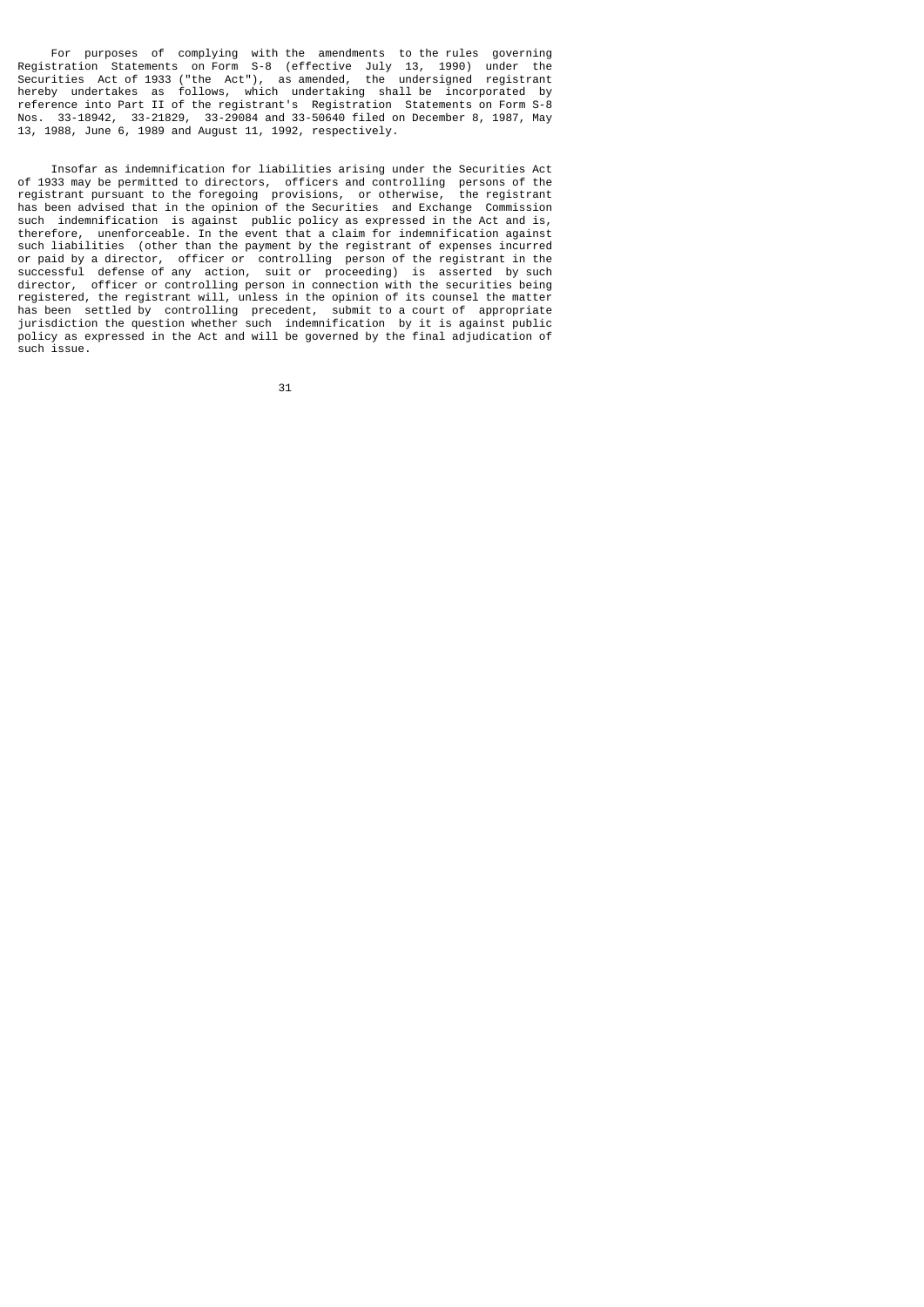# SIGNATURES

Pursuant to the requirement of Section 13 or 15 (d) of the Securities Exchange Act of 1934, the registrant has duly caused this report to be signed on its behalf by the undersigned, thereunto duly authorized.

ADVANCED POLYMER SYSTEMS, INC.

By: /S/John J. Meakem, Jr. -------------------------------------------- John J. Meakem, Jr. Chairman, President, Chief Executive Officer

Pursuant to the requirements of the Securities Exchange Act of 1934, this report has been signed by the following person in the capacities and on the dates indicated.

| Signature                   | Title                                                 | Date                       |
|-----------------------------|-------------------------------------------------------|----------------------------|
| /S/ John J. Meakem, Jr.     | Chairman, President,<br>Chief Executive Officer       | March 28, 1997             |
| John J. Meakem, Jr.         |                                                       | .                          |
| /S/ Michael O'Connell       | Executive Vice President, Chief                       |                            |
| Michael O'Connell           | Administrative Officer and<br>Chief Financial Officer | March 28, 1997<br>.        |
| /S/ Carl Ehmann             | Director                                              | March 28, 1997<br>.        |
| Carl Ehmann                 |                                                       |                            |
| /S/ Jorge Heller            | Director                                              | March 28, 1997             |
| <u>. </u><br>Jorge Heller   |                                                       | .                          |
| /S/ Peter Riepenhausen<br>. | Director                                              | March 28, 1997<br>.        |
| Peter Riepenhausen          |                                                       |                            |
| /S/ Toby Rosenblatt         | Director                                              | March 28, 1997<br><u>.</u> |
| Toby Rosenblatt             |                                                       |                            |
| /S/ Gregory H. Turnbull     | Director                                              | March 28, 1997             |
| Gregory H. Turnbull         |                                                       | --------------             |
| /S/ C. Anthony Wainwright   | Director                                              | March 28, 1997<br><u>.</u> |
| C. Anthony Wainwright       |                                                       |                            |
| /S/ Dennis Winger           | Director                                              | March 28, 1997             |
| Dennis Winger               |                                                       | <u>.</u>                   |

<u>32 and 2010 and 2010 and 2010 and 2010 and 2010 and 2010 and 2010 and 2010 and 2010 and 2010 and 2010 and 201</u>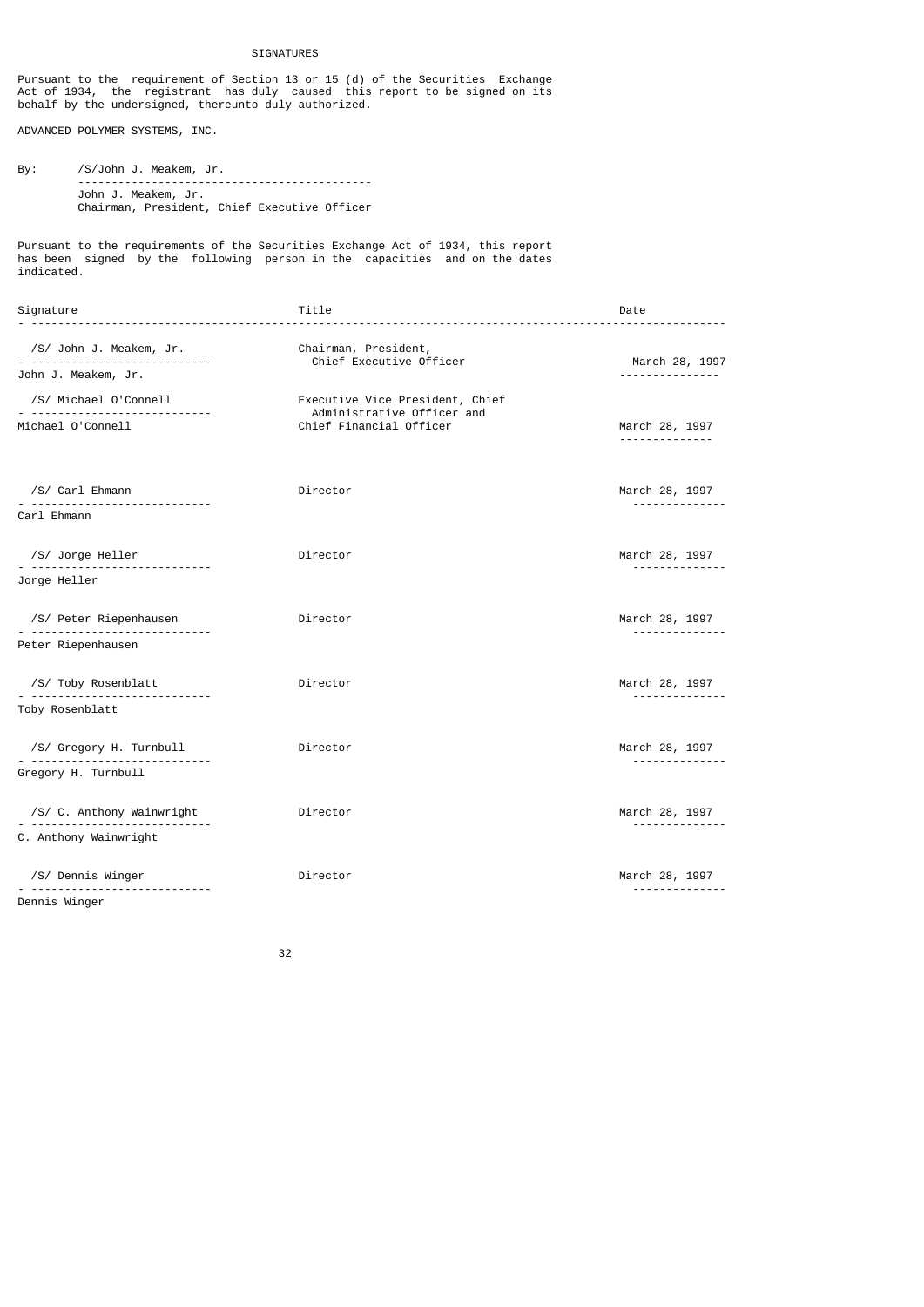# Schedule II

# Valuation Accounts

|                                                                              | Beginning<br>Balance | Additions<br>Charged to<br>Expense | Deductions | Ending<br>Balance |
|------------------------------------------------------------------------------|----------------------|------------------------------------|------------|-------------------|
| December 31, 1994<br>Accounts receivable, allowance<br>for doubtful accounts | \$136,020            | \$5,833                            | \$75,289   | \$66,564          |
| December 31, 1995<br>Accounts receivable, allowance<br>for doubtful accounts | \$66,564             | \$29,464                           | \$27,378   | \$68,650          |
| December 31, 1996<br>Accounts receivable, allowance<br>for doubtful accounts | \$68,650             | \$9,331                            | \$30,454   | \$47,527          |

33 and 2012 and 2013 and 2013 and 2014 and 2014 and 2014 and 2014 and 2014 and 2014 and 2014 and 2014 and 2014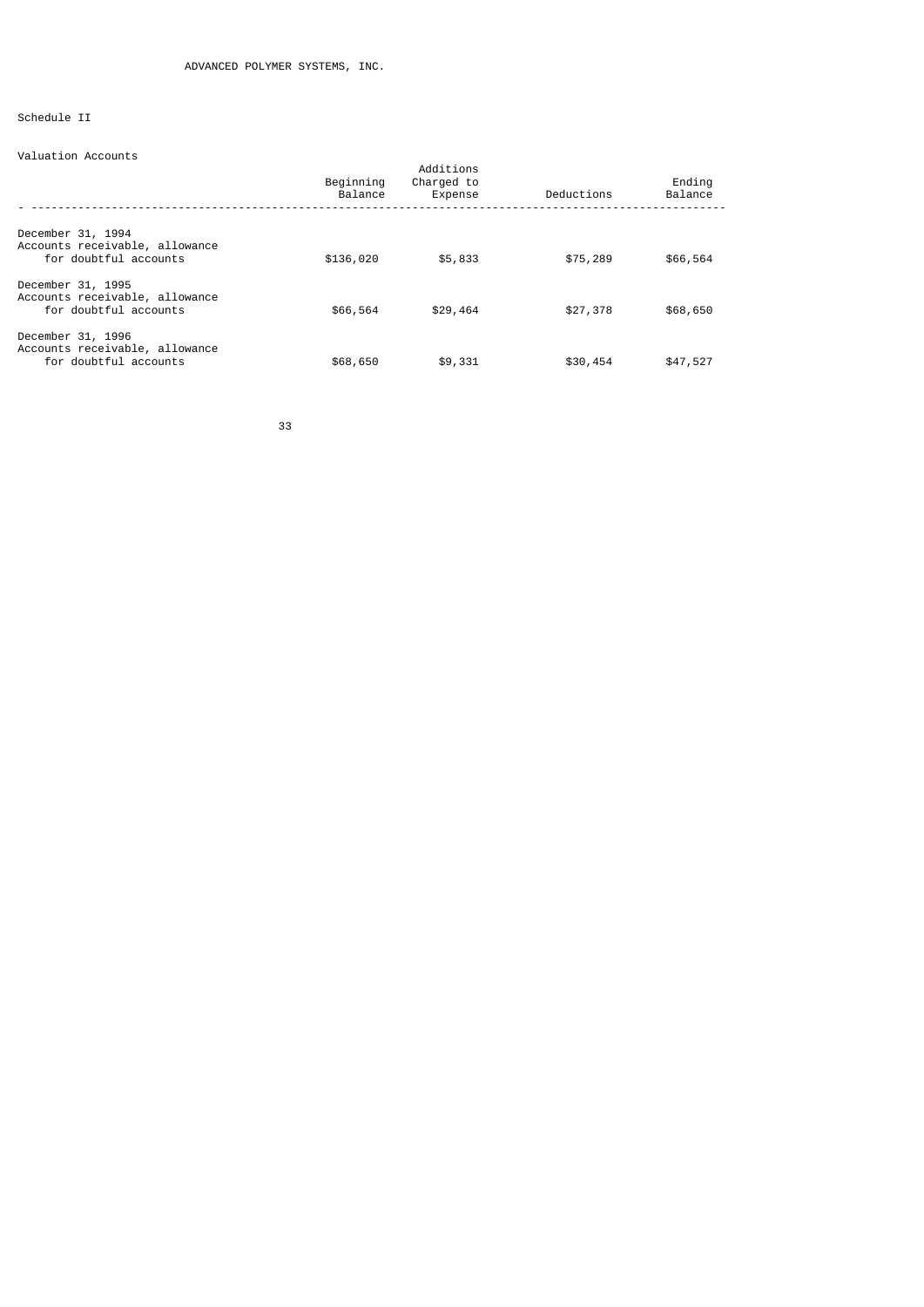The Board of Directors and Shareholders Advanced Polymer Systems, Inc.:

We consent to incorporation by reference in the Registration Statements (Nos. 33-18942, 33-21829, 33-29084 and 33-50640) on Forms S-8 of Advanced Polymer Systems, Inc. and in the Registration Statements (Nos. 33-47399, 33-51326, 33-82562, 33-88972 and 333-759) on Forms S-3 of Advanced Polymer Systems, Inc. of our report dated March 5, 1997, relating to the consolidated balance sheets of Advanced Polymer Systems, Inc. and subsidiaries as of December 31, 1996 and 1995, and the related consolidated statements of operations, shareholders' equity and cash flows for each of the years in the three-year period ended December 31, 1996, and the related schedule, which report appears in the December 31, 1996 annual report on Form 10-K of Advanced Polymer Systems, Inc.

KPMG Peat Marwick LLP

San Francisco, California March 26, 1997

<u>34 and 2012</u>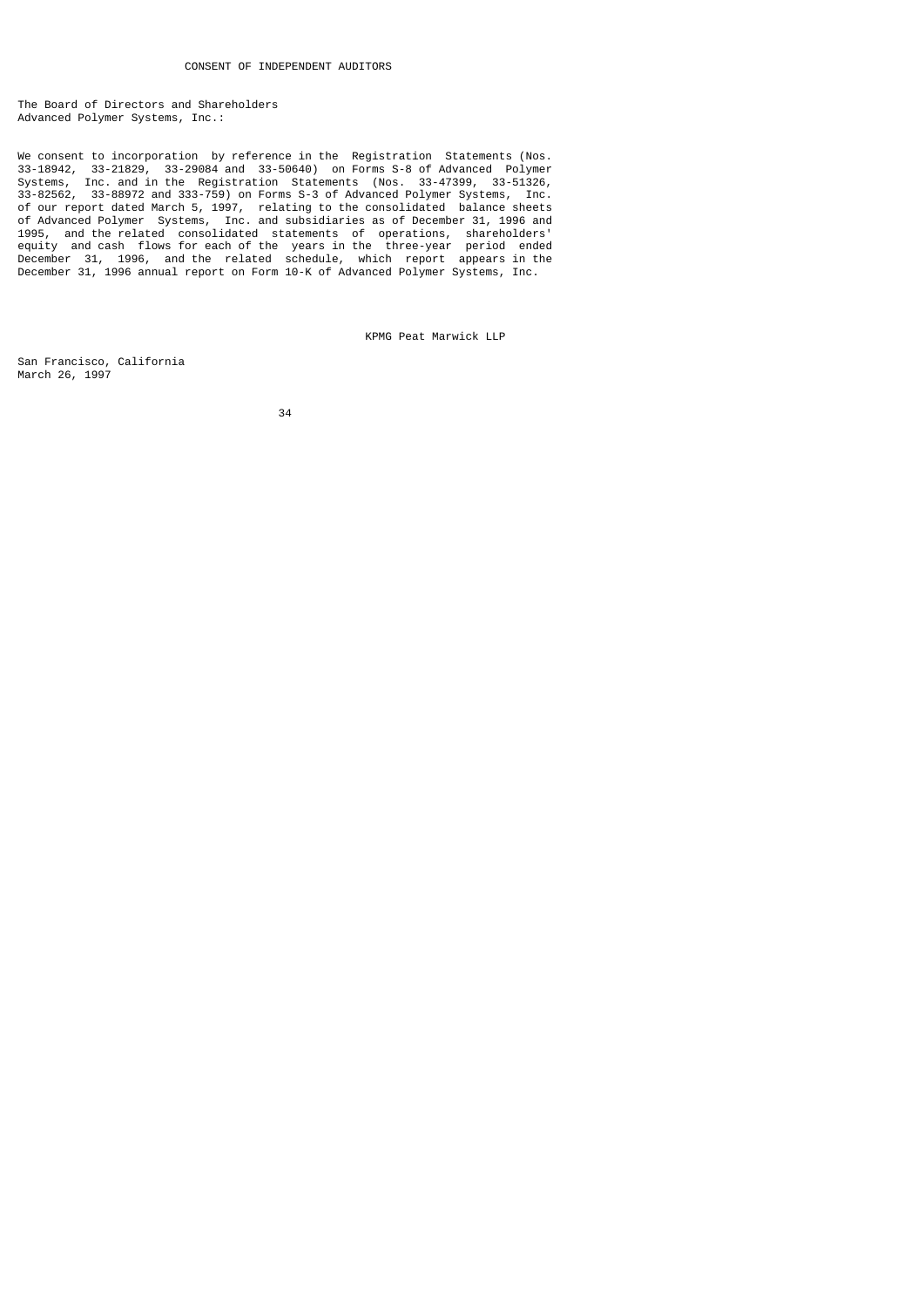### EXHIBIT INDEX

## Form 10-K Annual Report

### ADVANCED POLYMER SYSTEMS, INC.

| $3 - A$  | -Copy of Registrant's Certificate of Incorporation. (1)        |
|----------|----------------------------------------------------------------|
| $3 - B$  | -Copy of Registrant's Bylaws, (1)                              |
| $10 - B$ | - Lease Agreement between the Registrant a nd White Properties |
|          | Joint Venture for lease of Registrant's executive offices in   |
|          | Redwood City, dated as of August 1, 1992. (3)                  |

- 10-C -Registrant's 1992 Stock Plan dated August 11, 1992. (2)\*
	- 10-N -Agreement with Johnson & Johnson dated April 14, 1992. (3)
- 10-P -Warrant to Purchase Common Stock. (5)

 10-S -Lease Agreement between Registrant and Financing for Science International dated September 1, 1995 (6)

- 10-T -Security and Loan Agreement between Registrant and Venture Lending dated September 27, 1995 (6)
- 10-U -Asset Purchase Agreement with Dow Corning Corporation dated January 23, 1996. (7)
- 10-V -Investment Agreement between Registrant and Lander Company.  $(8)$ <br>10-W -License,
	- Assignment and Supply Agreement between Registrant and Lander Company.<br>21 - Proxy Statement for
	- ent the European Statement for the Annual Meeting of Shareholders. (4)<br>23 Consent of Independent Auditors.
	- 23 Consent of Independent Auditors.<br>27 Einancial Data, Schedules
	- -Financial Data Schedules

- --------------------------------------------------------------------------------

- (1) Filed as an Exhibit with corresponding Exhibit No. to Registrant's Registration Statement on Form S-1 (Registration No. 33-15429) and incorporated herein by reference.<br>(2) Filed as Exhibit No. 28.1 to Registrant's R
- (2) Filed as Exhibit No. 28.1 to Registrant's Registration Statement on Form S-8 (Registration No. 33-50640), and incorporated herein by reference.
- (3) Filed as an Exhibit with corresponding Exhibit No. to Registrant's Annual Report on Form 10-K for the year ended December 31, 1992, and incorporated herein by reference.
- (4) To be filed supplementally.<br>(5) Filed as an Exhibit with co (5) Filed as an Exhibit with corresponding Exhibits 4.1, 4.2, 4.3 and 4.4 to Registrant's Registration Statement on Form S-3 (Registration No.33-82562) and incorporated herein by
- reference.<br>(6) Filed as (6) Filed as an Exhibit with corresponding Exhibit No. to Registrant's Quarterly Report on Form 10-Q for the quarterly period ended September 30, 1995, and incorporated herein by
	- reference.<br>(7) Filed as Filed as an Exhibit with corresponding Exhibit No. to Registrant's Annual Report on Form 10-K for the year ended December 31, 1995, and incorporated herein by reference.<br>(8) Filed as an Exhibit with corresponding Exhibit N
- (8) Filed as an Exhibit with corresponding Exhibit No. to Registrant's Quarterly Report on Form 10-Q for the quarterly period ended March 31, 1996, and incorporated herein by reference.
	- Management Contract or Compensatory plans.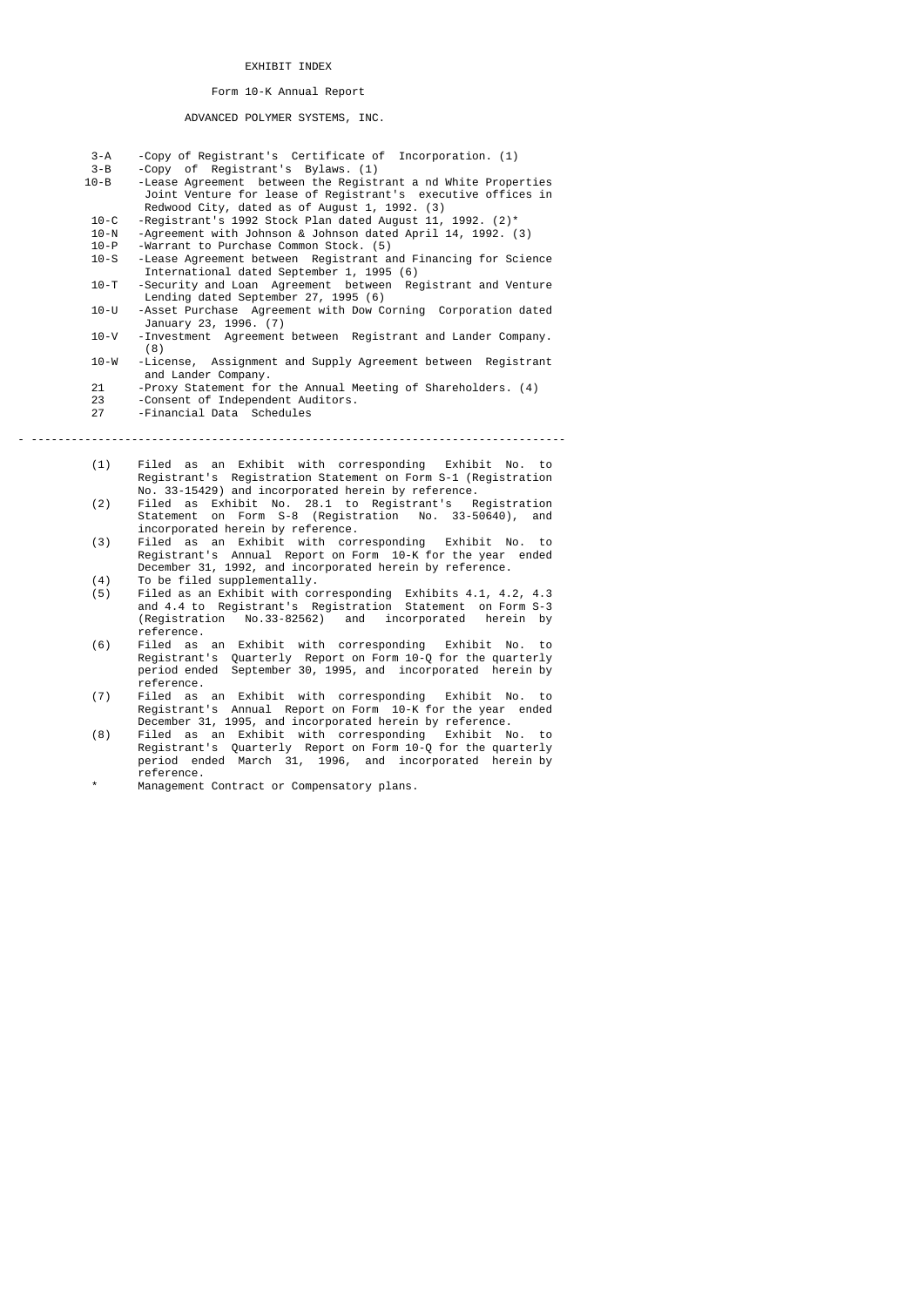AGREEMENT effective January 1, 1997, by and between PREMIER CONSUMER PRODUCTS, INC. ("PCP") and ADVANCED POLYMER SYSTEMS, INC. ("SYSTEMS") and its wholly-owned subsidiary, PREMIER, INC. ("PREMIER"), (PREMIER and SYSTEMS are hereafter collectively referred to as "APS").

#### RECITAL

 A. APS is the owner of or possesses a license to the right in the Territory to make, use and sell in all fields the ExAct(R), Every Step(R), Neet(R) and Take-Off(R) Products (the "Licensed Products"), subject to certain obligations.

 B. APS is the owner of the Microsponge(R) System technology which is useful in the development of consumer products.

 C. PCP desires to obtain the right to manufacture, use, market and sell the Licensed Products, and APS is willing to grant to PCP such right on the terms and conditions set forth in this Agreement.

IT IS, THEREFORE, AGREED as follows:

1. Definitions.

 The terms defined in this Article 1 shall, for all purposes of this Agreement, have the following meanings:

 "Affiliate" shall mean any corporation or other entity that directly, or indirectly through one or more intermediaries, controls, is controlled by, or is under common control with the designated party but only for so long as such relationship exists. For the purposes of this section, "Control" shall mean

ownership of at least fifty percent (or such lesser percent as may be the maximum that may be owned by foreign interests pursuant to the laws of the country of incorporation) of the shares of stock entitled to vote for directors in the case of a corporation and at least fifty percent (or such lesser percent as may be the maximum that may be owned by foreign interests pursuant to the laws of the country of domicile) of the interests in profits in the case of a business entity other than a corporation.

### "Effective Date" shall mean January 1, 1997.

 "ExAct Products" shall mean the acne treatment products currently sold by APS under the ExAct trademark and any and all improvements to the Microsponge System, Patent Rights or Know-How included therein that are made by or on behalf of APS or PCP prior to December 31, 2003.

 "Every Step Product" shall mean the foot powder product currently sold by APS under the Every Step trademark and any and all improvements in the Microsponge System, Patent Rights or Know-How included therein that are made by or on behalf of APS or PCP prior to December 31, 2003.

 "Know-How" shall mean all inventions, discoveries, trade secrets, and information, whether or not patented or patentable, together with all data, formulas, procedures and results, and improvements thereon, now or hereafter developed or acquired prior to December 31, 2003, by or on behalf of APS or PCP and proprietary or licensed with right to sublicense to APS, which relate to or are used in conjunction with the development,

-2-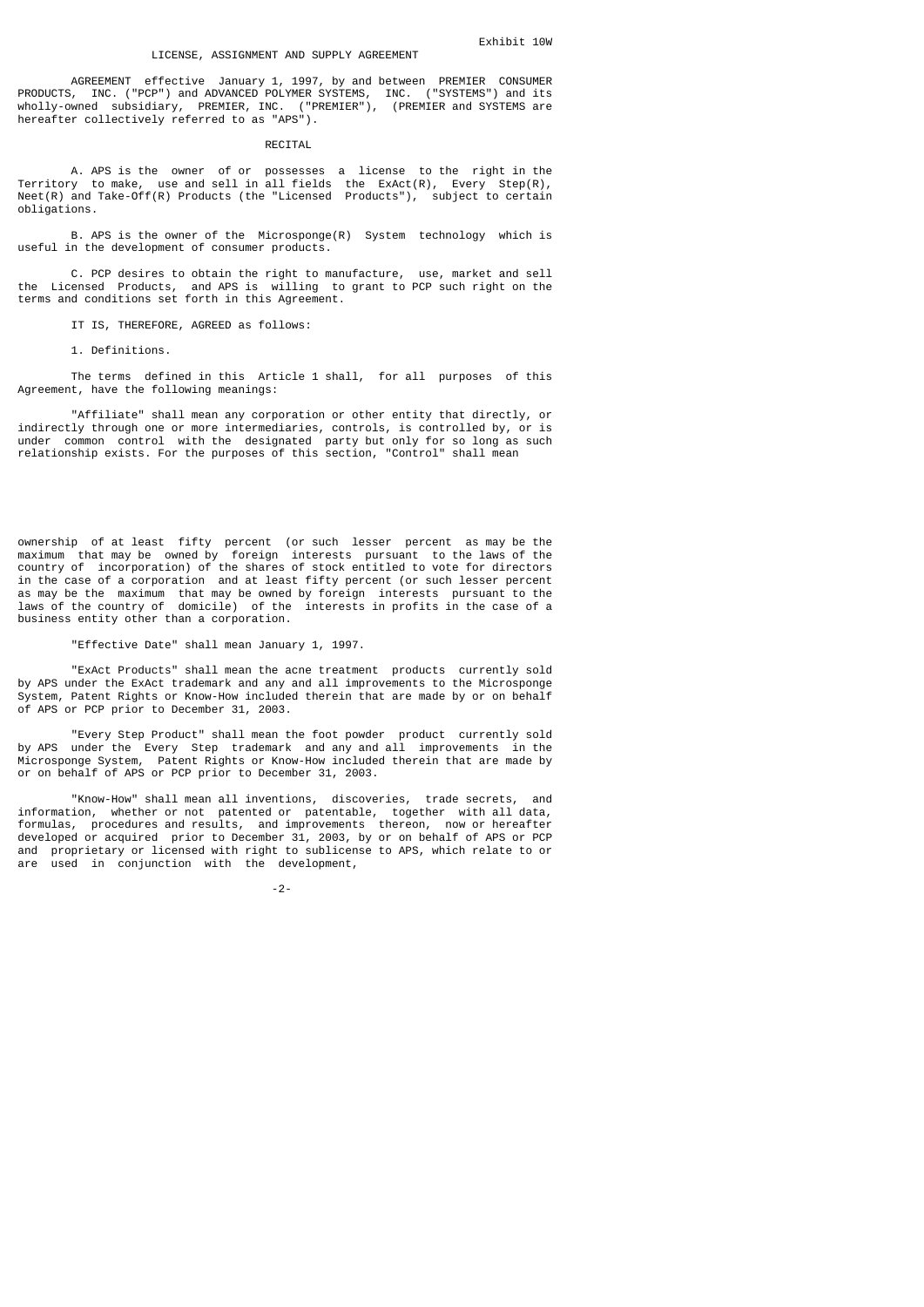manufacture or use of the Microsponge System and Licensed Products.

 "Licensed Products" shall mean the ExAct, Every Step, Neet and Take-Off Products.

 "Manufacturing Equipment and Tooling" means the manufacturing equipment and tooling listed on Schedule I, which schedule shall not include any Microsponge System manufacturing equipment or tooling.

 "Microsponge System" shall mean a delivery system comprising highly cross-linked copolymer beads with a mean particle size between 15 and 30 microns and a loading capacity between 40 and 50 percent, having a network of pores and capable of containment and release as exemplified in U.S. Patents No. 4,690,825 and No. 5,145,675 and any and all improvements thereof.

 "Neet Agreement" shall mean the Trademark License and Product Development Agreement dated August 31, 1995, by and between Reckitt & Colman (Overseas) and Reckitt & Colman SA as the first party and PREMIER and SYSTEMS as the second party, a copy of which is attached as Exhibit A to this Agreement.

 "Neet Products" shall mean the cosmetic depilatory products included in "Licensed Products" as defined in the Neet Agreement.

 "Net Sales" shall mean amounts invoiced on sales of a Licensed Product or any other product described in Section 4.3 and subject to royalties thereunder by PCP, its Affiliates, sublicensees and permitted assigns to independent, unrelated third parties in bona fide arms-length transactions, less the following deductions actually allowed and taken by such third

-3-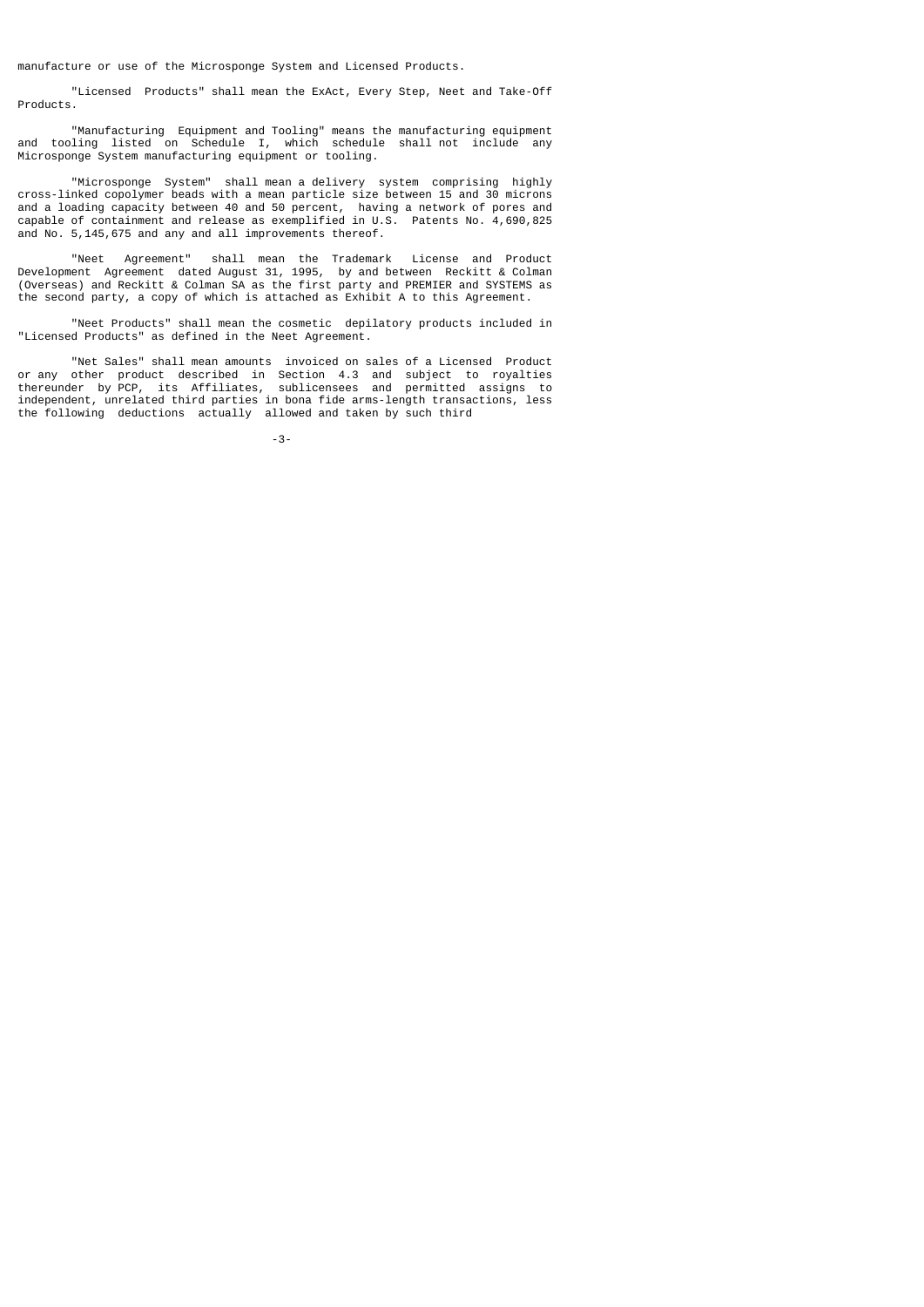parties and not otherwise recovered by or reimbursed to PCP, its Affiliates, or permitted assigns: (i) cash and quantity discounts in such amounts as are customary in the trade to the extent deducted from the invoiced price and set forth separately in the invoice; (ii) taxes on sales (such as sales or use taxes) to the extent added to the sales price and set forth separately as such in the total amount invoiced; (iii) value added taxes when included as part of the sales price and not refunded to tie payor; (iv) freight, insurance, and other transportation charges to the extent added to the sales price and set forth separately as such in the total amount invoiced; and (v) amounts repaid or credited by reason of rejections, defects or returns. Net Sales shall not credited by reason of rejections, defects or returns. Net Sales shall not include sales of a Licensed Product between or among PCP, its Affiliates, sublicensees and permitted assigns.

 "Patent Rights" shall mean any and all patent application or issued patent relating to the Microsponge System or to the Licensed Products or to methods for making or using such System or Licensed Product, which rights are owned or acquired by or licensed to APS and which are filed or have issued prior to or during the term of this Agreement in the United States or any foreign country or territory thereof, including any and all additions, continuations, continuations-in-part, or division thereof or any substitute application thereof, any reissue or extension of any such patent, and any confirmation patent or registration patent or patent of addition based on any such patent. All United States patents and patent applications and all foreign patents and applications currently within this

-4-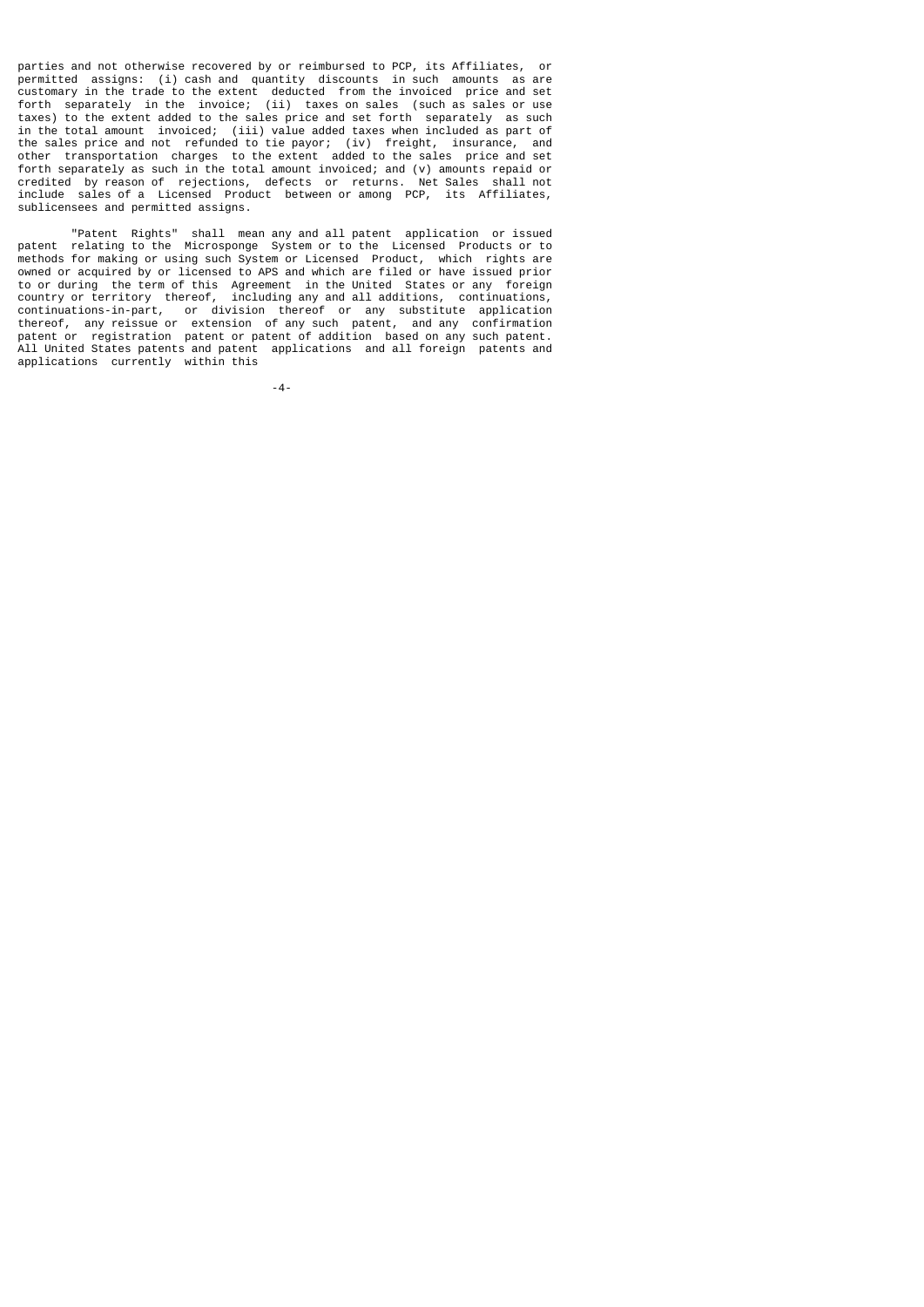paragraph and applicable to this Agreement are set forth in Exhibit B, which Exhibit shall be amended as necessary to reflect changes or additions to the APS Patent Rights.

 "Supply Agreement" shall mean the Supply Agreement referred to in Article 7 for the supply of this Microsponge System containing an active ingredient by APS to PCP, its Affiliates, sublicensees, and assigns.

 "Take-Off Products" shall mean disposable cloths integrated with a cleanser and primarily intended for removing make-up that have been formulated by APS and are currently sold by APS under the Take-Off trademark and any and all improvements to the Microsponge System, Patent Rights or Know-How included therein made by or on behalf of APS or PCP prior to December 31, 2003.

 "Territory" shall mean the United States and its possessions and Canada in the case of the ExAct and Every Step Products and the United States in the case of the Take-off and Neet Products.

# 2. Disclosure of Information.

 2.1 Upon execution of this Agreement and thereafter during the term hereof, each party shall disclose to the other, in confidence under the terms of Article 3 hereof, relevant technical information as the same shall become available, including information relating to the safety of the Microsponge System and any active ingredient incorporated therein to the extent necessary or useful to develop or manufacture a Licensed Product. APS shall, at the request of PCP and on a confidential basis subject to Article 3, allow PCP's personnel to visit its manufacturing and research facilities and to consult with its

-5-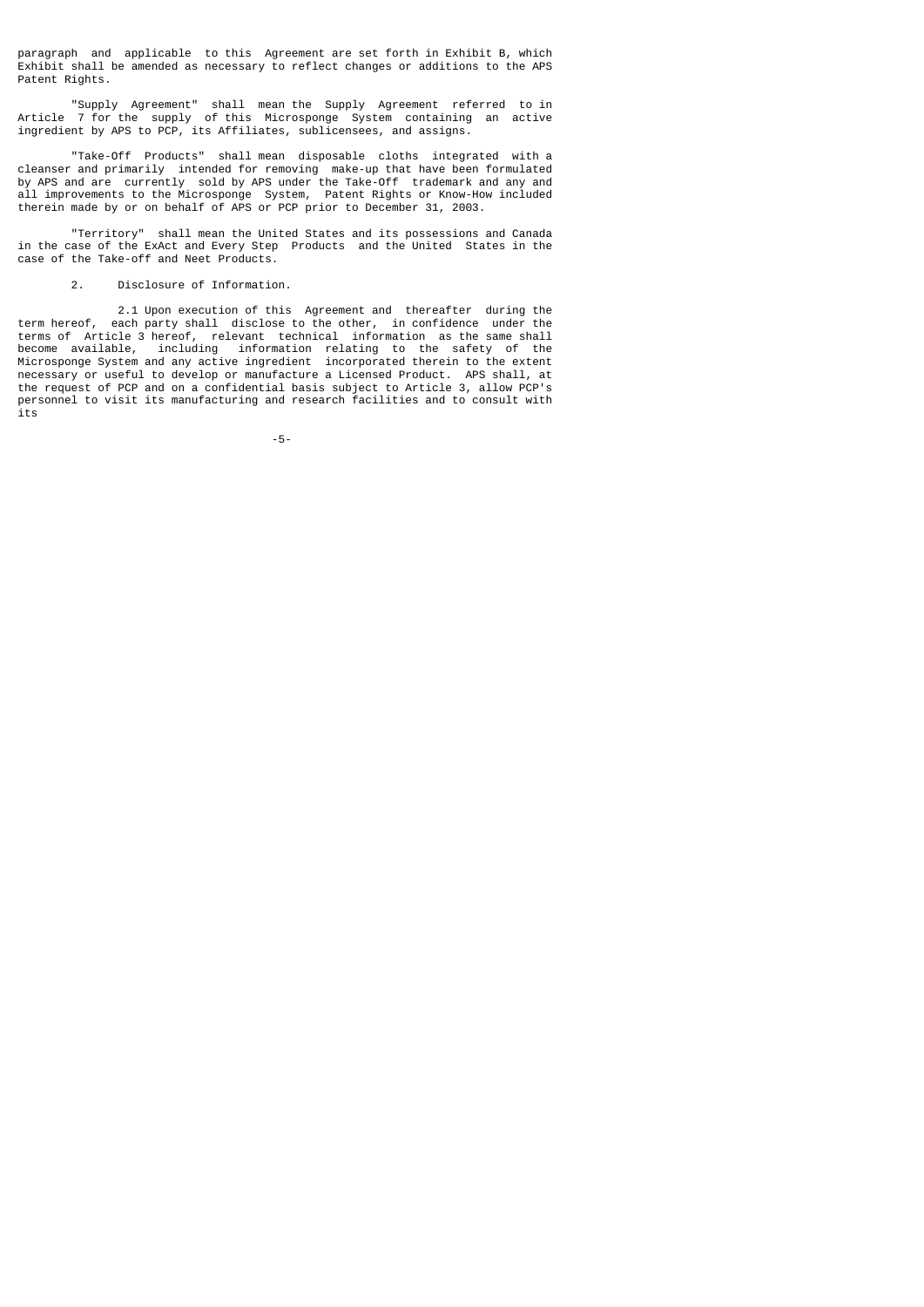personnel, at mutually agreeable times, to discuss and review the technical information. All technical information heretofore or hereafter disclosed by APS to PCP relating to a Licensed Product shall be deemed to have been disclosed pursuant to this Agreement including, but not limited to, Article 3 hereof.

 3. Confidentiality. Except as specifically authorized by this Agreement, each party shall, for the term of this Agreement and for five years after its expiration or termination, keep confidential, not disclose to others and use only for the purposes authorized herein all technical information provided by the other under this Agreement; provided, however, that the foregoing obligations of confidentiality shall not apply to the extent that any information is (i) already known to the recipient at the time of disclosure as evidenced by its prior written records; (ii) published or publicly known prior to or after disclosure other than through unauthorized acts or omissions of the recipient; (iii) disclosed in good faith to the recipient by a third party entitled to make such disclosure; or (iv) independently developed by or on behalf of the recipient without recourse to the disclosure herein as documented in writing. Notwithstanding the aforesaid, the recipient may disclose information to governmental agencies as required by law, and to vendors having a need to know and as may be necessary for the recipient to perform its obligations hereunder and to actual and prospective acquirors of substantially all of a party's business of which this Agreement is a part, but only if such disclosure to vendors and prospective acquirors, including an APS

-6-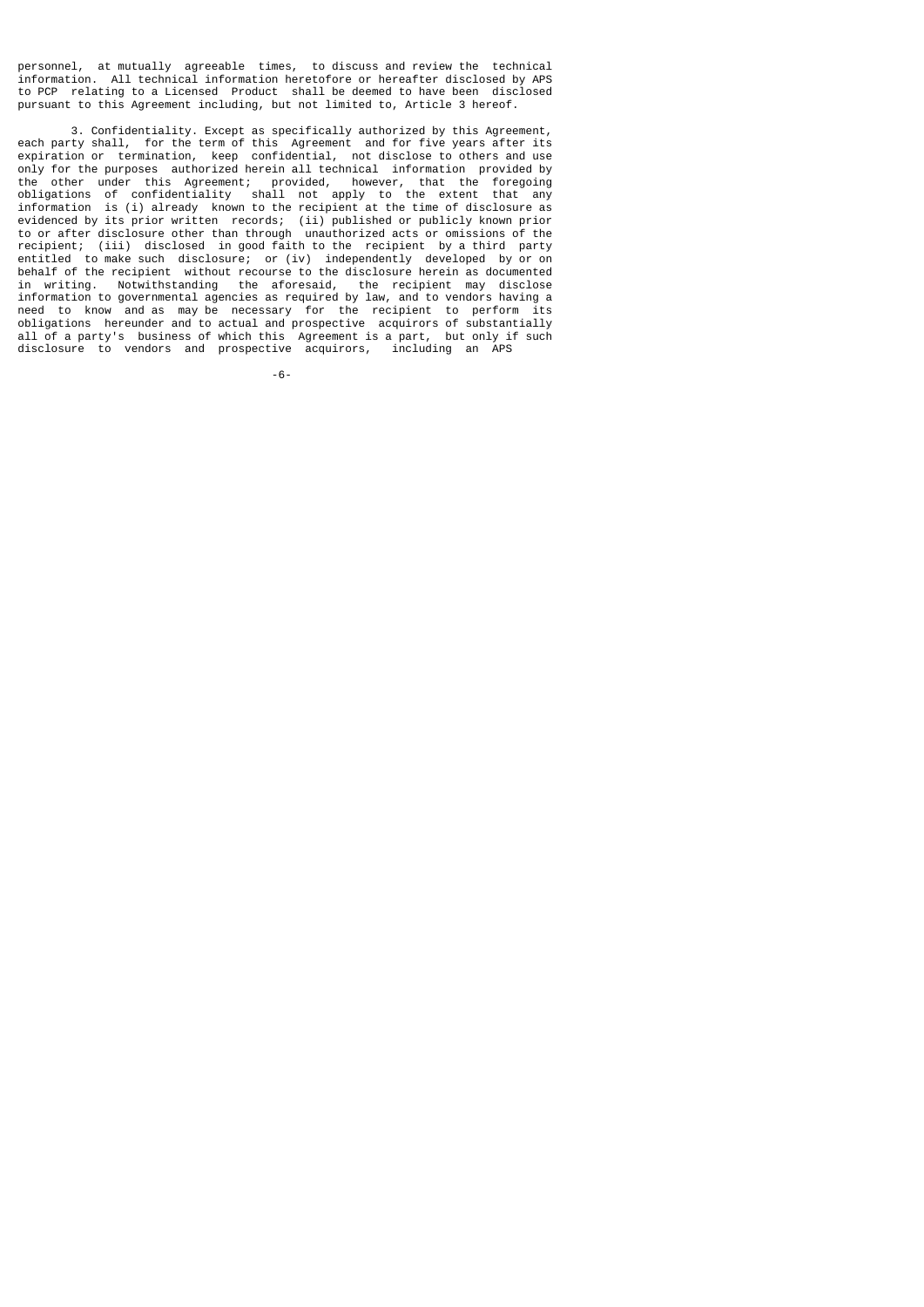toll manufacturer provided by APS pursuant to Section 7.3, is in accordance with a written agreement imposing essentially the same obligation of confidentiality on such party as is imposed upon the recipient hereunder.

### 4. Product and Trademark Licenses; Royalties.

 4.1 APS hereby grants to PCP a license to make, have made, use and sell under the Patent Rights and Know-How (i) the ExAct and Every Step Products and respective trademarks in the United States and its possessions and Canada under their respective trademarks and (ii) the Take-Off Products under the Take-Off trademark in the United States; excluding, however, the Microsponge System included in any such Product which shall be separately supplied by APS to PCP and as to which the right to make and have made is specifically not licensed to PCP pursuant to this Section 4.1.

 4.2 APS hereby assigns to PCP all of its rights under the Neet Agreement, including the right to make, have made, use and sell the Neet Product under the Neet trademark in the United States pursuant to the Neet Agreement.

 4.3 Notwithstanding Sections 4.1 and 4.2 above, PCP may use the Every Step, ExAct, Neet (subject to the Neet Agreement) and/or Take-Off trademarks in connection with the sale of other products in the respective Territories in consideration of the payment of an earned royalty on Net Sales of any such other product as set forth in Section 4.6 through 4.10 hereof.

 4.4 The licenses set forth in Section 4.1 shall include the right to grant sublicensees and shall be exclusive in

-7-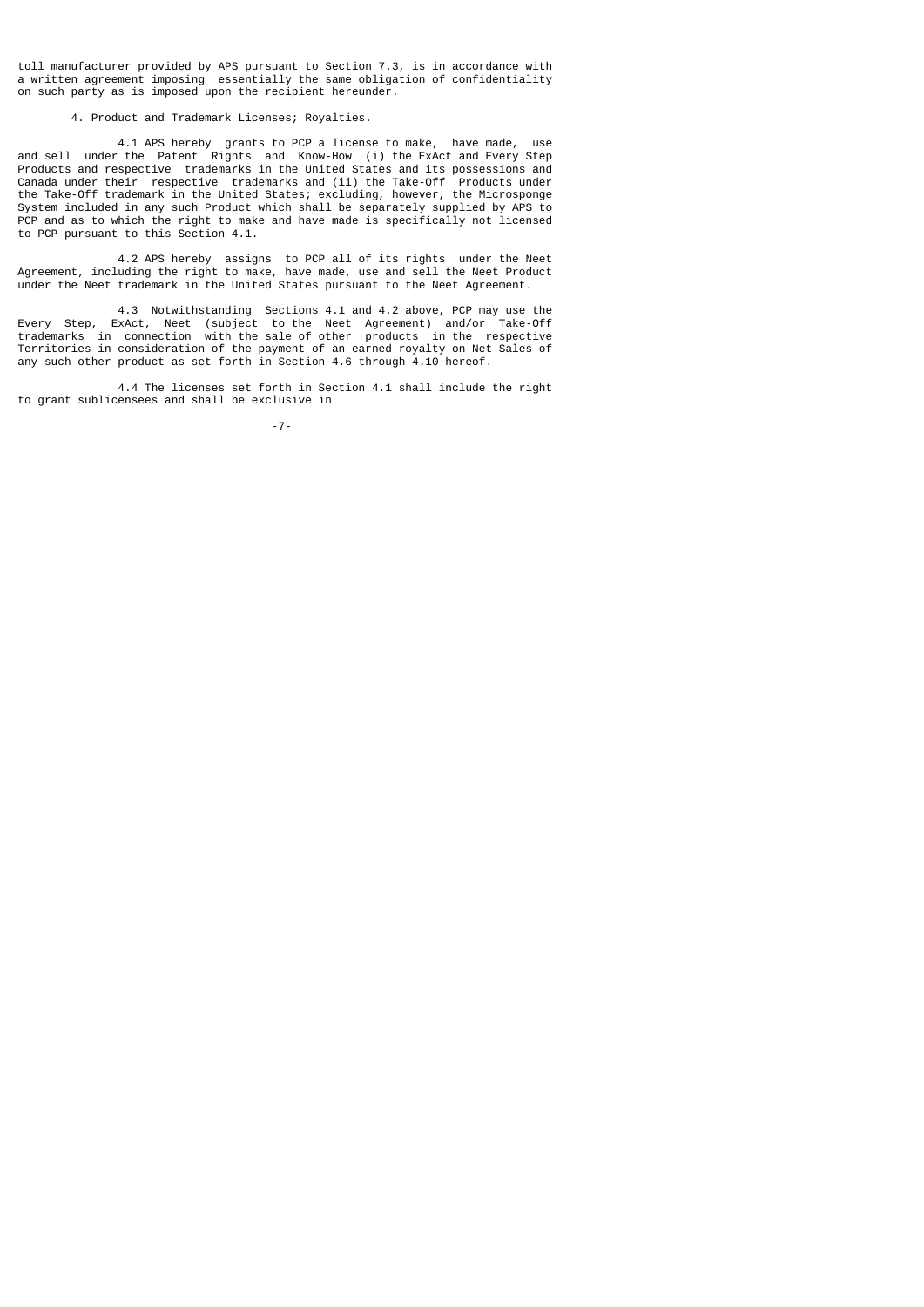all fields of distribution in the respective Territories, provided, nevertheless, that APS may grant licenses in the applicable Territory to the ExAct Products but not to the ExAct trademark (i) to one other company such as Mary Kay for distribution in the market serviced by a distribution system utilizing representatives selling products directly to the general public, and (ii) to other companies that promote the ExAct Products primarily through doctors and other medical professionals. Any such licenses by APS other than to PCP shall be subject to the condition that PCP shall have the first right of negotiation to manufacture the Product (but not the Microsponge System) for APS to supply the other licensees. Except as set forth in this Section 4.4, APS agrees that during the term of this Agreement it will not license or make available to any third party any rights in the Territory to make (other than to a subcontractor of APS), use or sell a Microsponge System containing benzoyl peroxide in or for use in a product for treatment of acne.

 4.5 If PCP's manufacturing rights become effective pursuant to Section 7.3 hereof, APS also hereby grants to PCP, and consents to PCP having, a license in its Territories, with the right to grant sublicenses, under APS Patent Rights and Know-How to make and have made the Microsponge System for inclusion only in a Licensed Product sold under the licensed trademark for such Product.

 4.6 In consideration for the licenses granted, and that may be granted for no additional royalty or consideration

-8-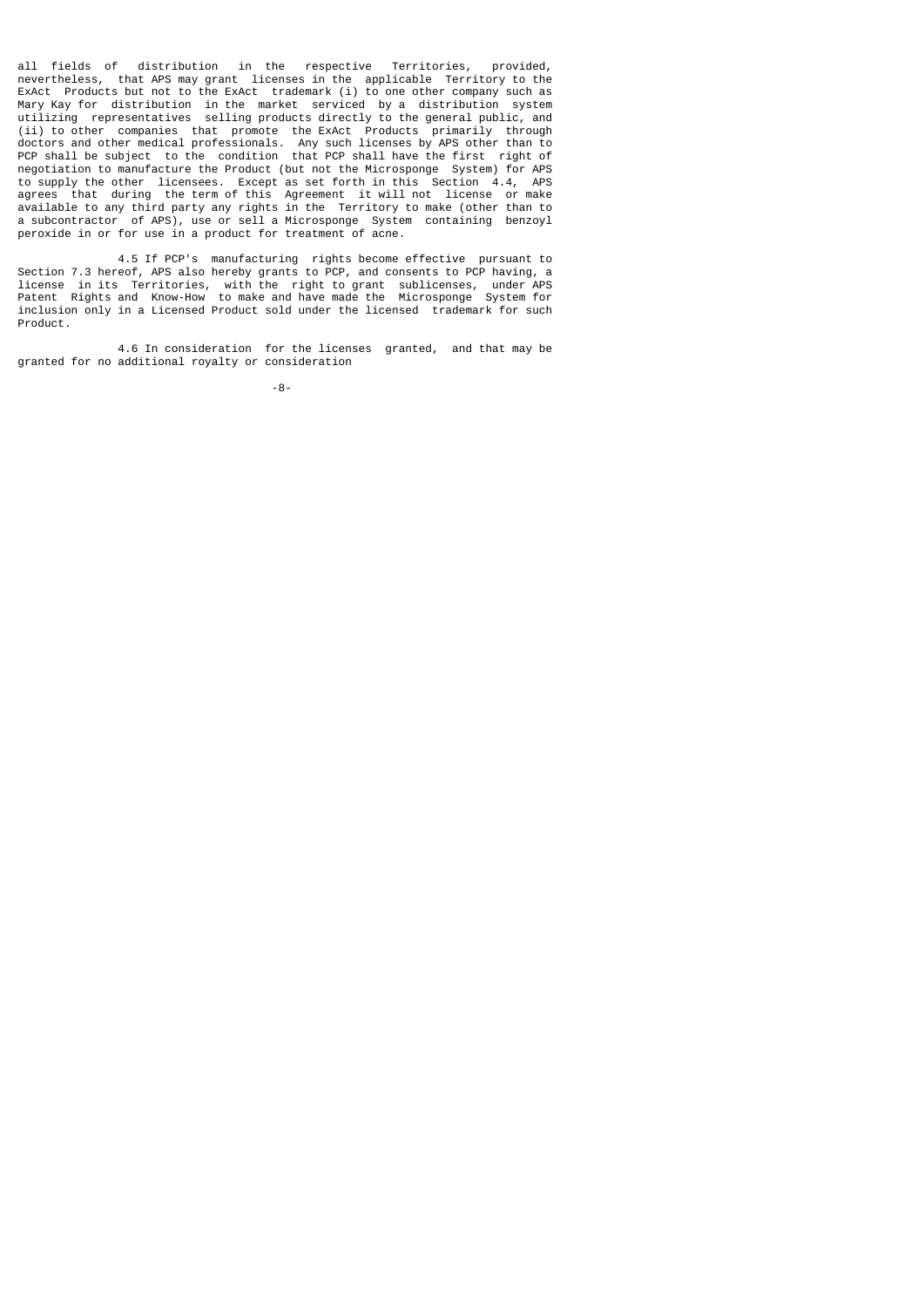other than as set forth below in this Section 4.6, PCP will (i) pay to APS an earned royalty of ten percent of Net Sales of each Licensed Product other than the Neet Product and each other product described in Section 4.3 hereof and an earned royalty of seven percent of Net Sales of the Neet Product for a period of seven years from the Effective Date, provided, that the total cumulative royalties payable by PCP to APS on cumulative Net Sales as of the end of each twelve-month period beginning on the Effective Date shall be not less than the amounts set forth on Schedule II and provided, further, that if there should be an underpayment of minimum royalties in any twelve-month period, it may be made up by royalty-bearing Net Sales in the succeeding twelve-month period to the extent that such Net Sales exceed the level of Net Sales required to make the minimum royalty payment applicable to such succeeding twelve-month period, and, if not so made up, payment of the shortfall in royalties for the earlier twelve-month period shall be made with the first quarterly report after the end of the succeeding twelve-month period; and (ii) assume and timely perform all the obligations of PREMIER under the Neet Agreement accruing after the Effective Date, including but not limited to the payment of royalties under Article 6 of said agreement.

 4.7 Earned royalty payments under section 4.6 shall be made within 45 days following the end of each calendar quarter, and each payment shall include royalties which shall have accrued during said calendar quarter. Such quarterly payments shall be accompanied by a report setting forth separately the Net Sales of

-9-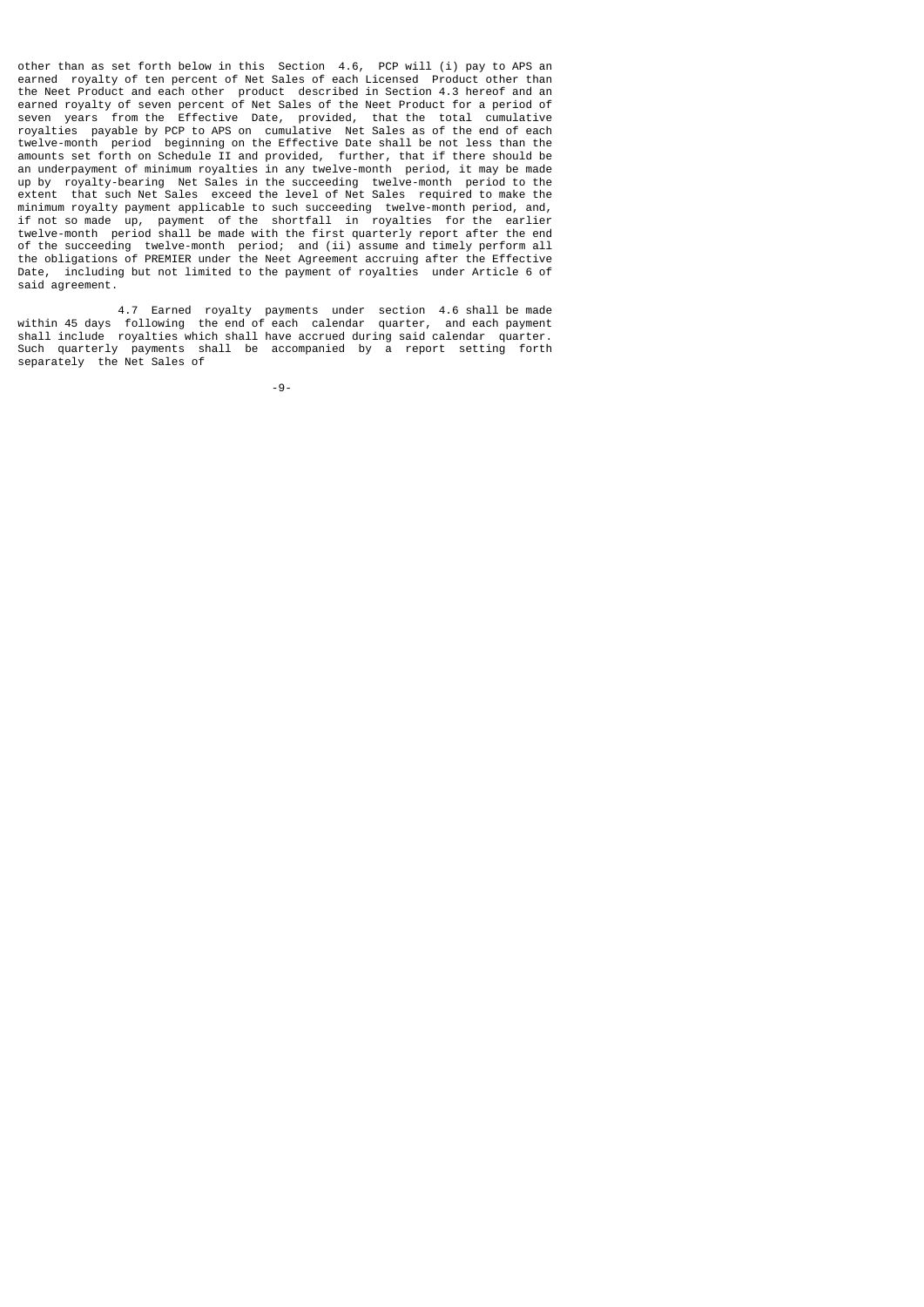each Licensed Product sold during said calendar quarter in each country and the calculation of royalties payable for such calendar quarter. In addition, any underpayment of the minimum royalties set forth on Schedule II and not subsequently made up as set forth above shall be paid with the report for the last quarter of the twelve-month period following the twelve-month period in which the shortfall occurred.

 4.8 The remittance of royalties payable on Net Sales outside the United States shall be made to APS to the extent permitted by law in United States dollars at the free market rate of exchange of the currency, as published in the most recent issue of the Wall Street Journal, of the country from which the royalties are payable on the particular date the particular United States dollars are transmitted for payment as royalties, less any withholding or transfer taxes which are applicable. PCP shall supply APS with proof of payment of such taxes deducted from the royalties payable to APS and paid on APS' behalf.

 4.9 If the transfer or the conversion of all or a part of the remittance into the United States dollar equivalent in any such instance is not lawful or possible, the payment of such part of the royalties shall be made by the deposit thereof, in the currency of the country where the sale on which the royalty was based was made, to the credit and account of APS or its nominee in any commercial bank or trust company of APS' choice located in that country. Notification of such choice of bank or trust company shall be given to PCP at least thirty days prior to the date that any payment is due. Prompt notice of deposits by PCP

-10-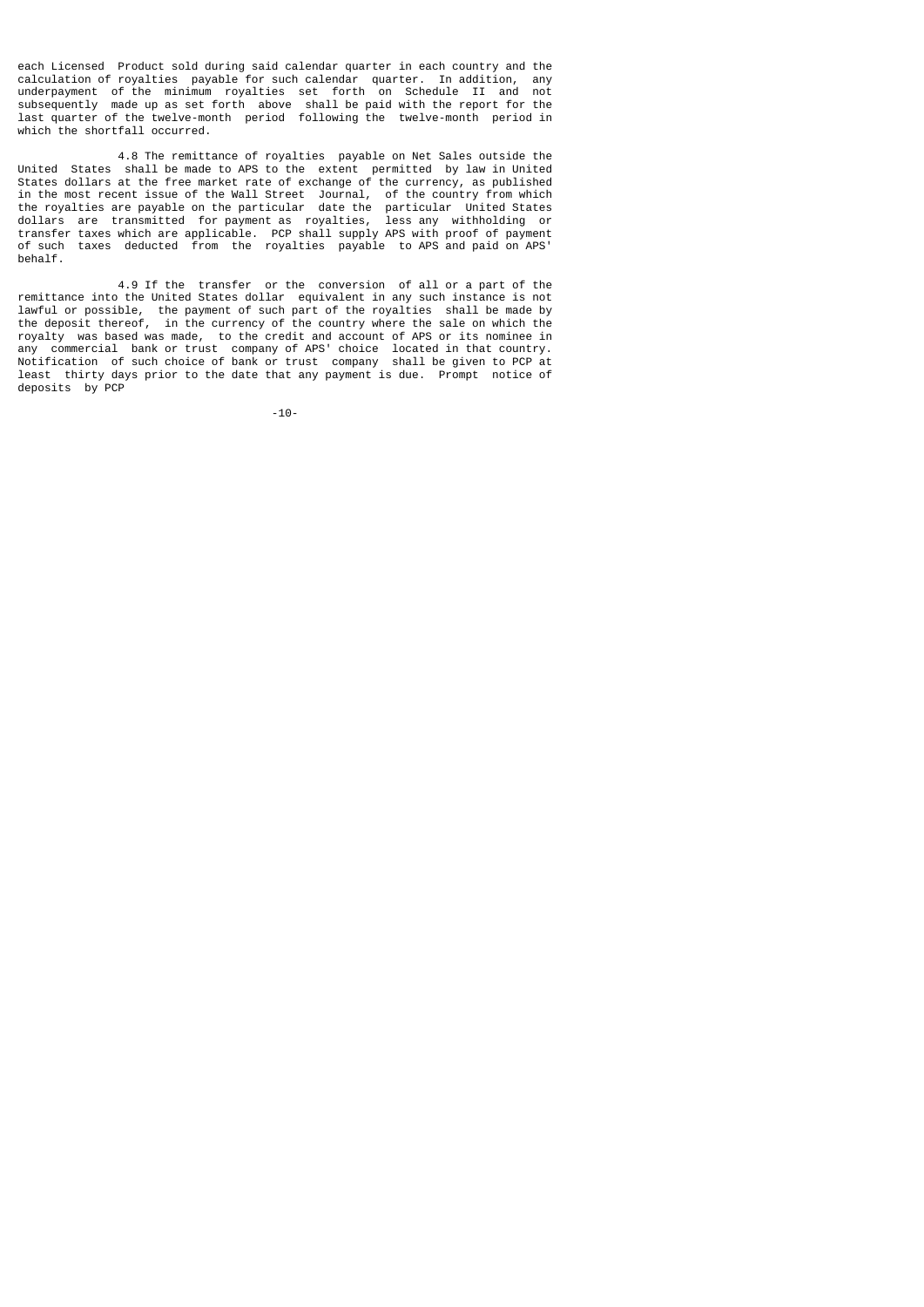shall be given to APS. APS also agrees that any tax burden levied by any country on payments due or made by PCP to APS under this Agreement shall be borne by APS.

 4.10 PCP and its Affiliates, licensees and permitted assigns shall keep and maintain records of Net Sales. Such records shall be open to inspection at any mutually agreeable time during normal business hours within two years after the royalty period to which such records relate by an independent certified public accountant (or the equivalent in countries other than the United States) reasonably acceptable to PCP but selected by APS. Said accountant shall have the right to examine the records kept pursuant to this Agreement and report findings of said examination of records to APS only insofar as it is necessary to evidence any error on the part of PCP. This right of inspection shall be exercised only once with respect to each country of sale for any calendar year. The cost of such inspection shall be borne by APS unless the result of such examination is the determination that Net Sales in a particular country have been understated by at least three percent for any calendar year in which event PCP shall bear the reasonable cost of such inspection for such country.

5. Assignments; Returns.

 5.1 APS hereby assigns, transfers and sells to PCP all of its right, title and interest to:

 (a) All ExAct, Every Step, Take-Off and Neet raw material, work-in-process, finished product and packaging inventories to be listed on Schedule III promptly after

-11-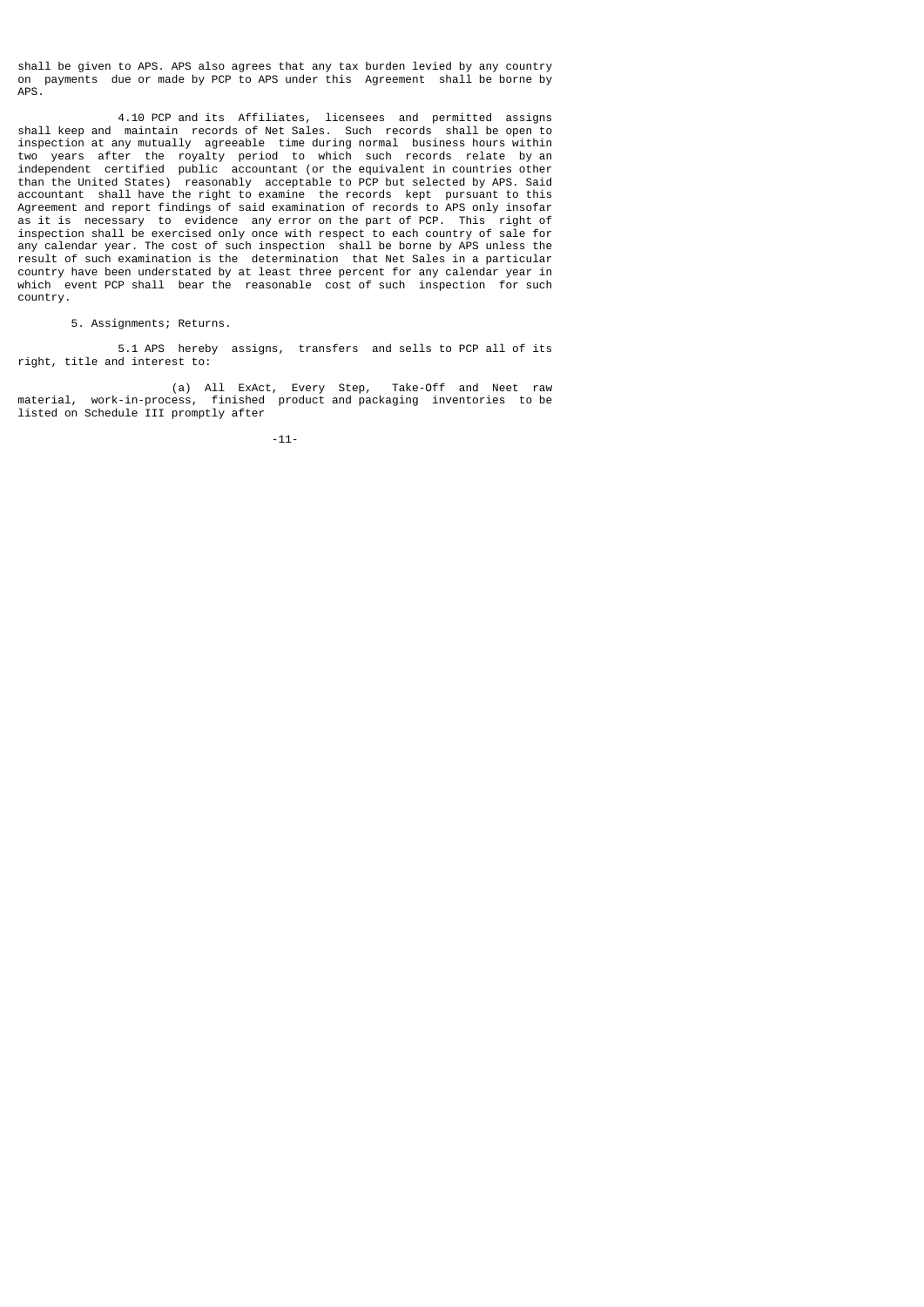December 31, 1996, that are owned by APS and have a shelf life of at least twelve months on the Effective Date, which inventories shall not include any Microsponge System inventories.

(b) The Manufacturing Equipment and Tooling.

 (c) All prepayments and credits for advertising and promotional materials.

 (d) All of APS' rights to use the name "Premier, Inc." as a corporate name, and as part of this Agreement APS agrees to change the name of "Premier, Inc." forthwith upon the closing.

 5.2 In consideration of the assignments and transfers made by APS pursuant to Section 5.1, PCP agrees to pay to APS, in three equal installments on January 31, 1997, March 31, 1997, and April 30, 1997, the book value of the inventories, Machinery Equipment and Tooling and prepayments and credits for advertising and promotional materials so assigned and transferred, as shown on the books of APS maintained in accordance with generally-accepted accounting principles consistently applied, including write-offs and write-downs of obsolete and unmarketable inventories and other materials.

 5.3 Without limitation of any other rights PCP may have hereunder, APS agrees that if any Licensed Products are returned to PCP (i) which were sold by or for the account of APS prior to January 1, 1997 or (ii) as a result of a manufacturing or packaging defect existing when shipped from the APS warehouse, APS shall reimburse PCP in an amount equal to the payment or credit that PCP provides in respect of such returned Licensed

-12-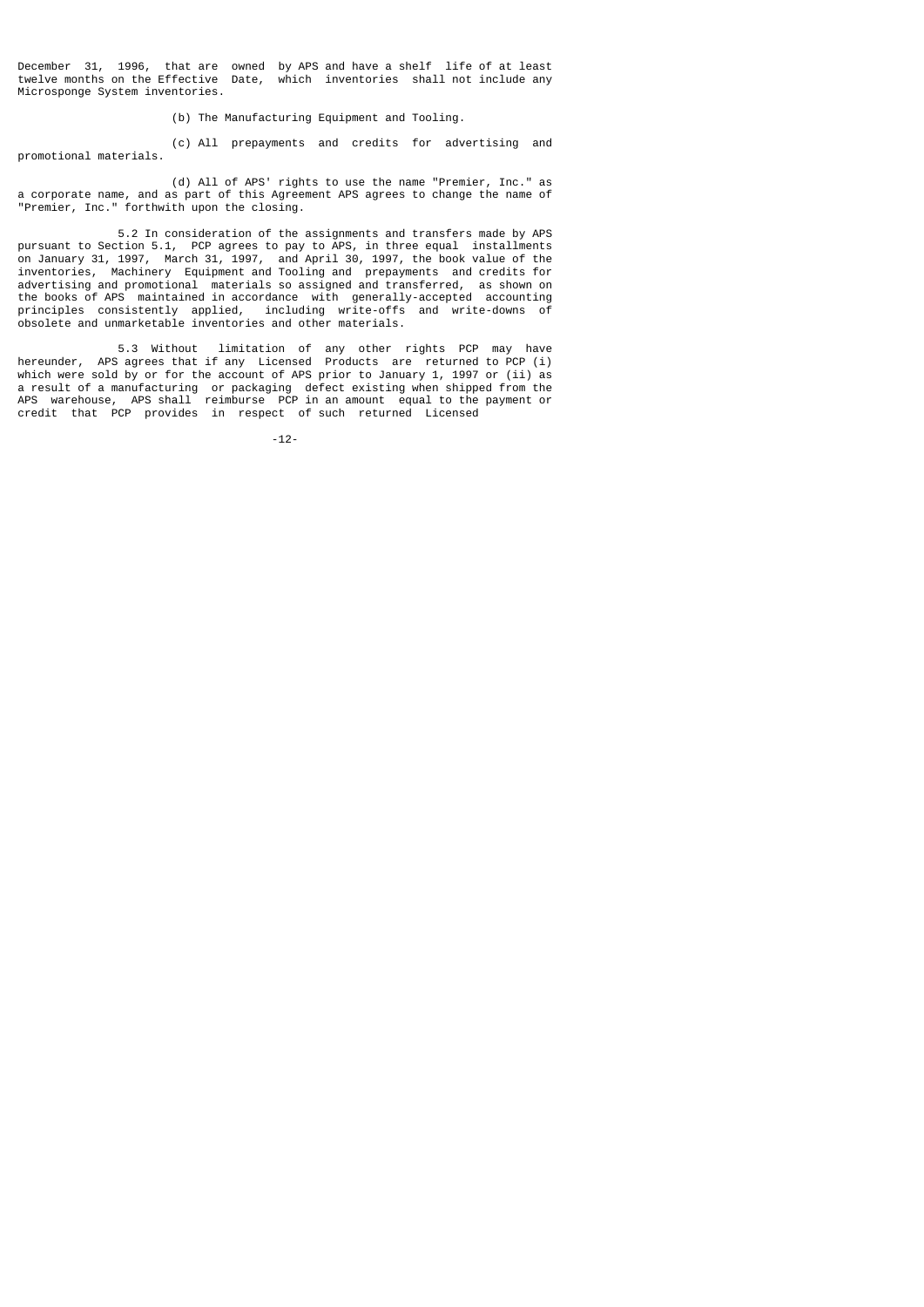Products; provided, however, that in no case shall the amount of APS' reimbursement obligation hereunder exceed the sum of the invoice price of such returned Licensed Products plus reasonable costs associated with their return; and provided further that PCP shall use commercially reasonable efforts to resolve disputes with customers so as to minimize the amount and frequency of such returns. The amount to be reimbursed to PCP will be adjusted for all saleable finished Products which can be taken into inventory and valued in accordance with the prices set forth in Schedule III hereto.

## 6. PCP Purchase Option.

 6.1 PCP shall have the exclusive option to purchase from APS all rights to make, have made, use and sell the Licensed Products (but not any Microsponge System included therein) and to the ExAct, Every Step and Take-Off trademarks in the Territories on December 31, 2003, by (i) payment to APS on December 31, 2003, of the excess, if any, of \$7,000,000 over the total royalties paid by PCP to APS with respect to Net Sales (including minimum royalty payments) from the Effective Date through December 31, 2003, and (ii) PCP's agreement to pay to APS royalties as set forth in Section 4.6 on Net Sales of the Licensed Products and other products described in Section 4.3 hereof for an additional three years through December 31, 2006.

 6.2 PCP shall exercise the foregoing option by giving notice in writing to APS of its decision to do so not later than June 30, 2003. In the event PCP exercises the foregoing option, the parties shall enter into an asset purchase agreement

-13-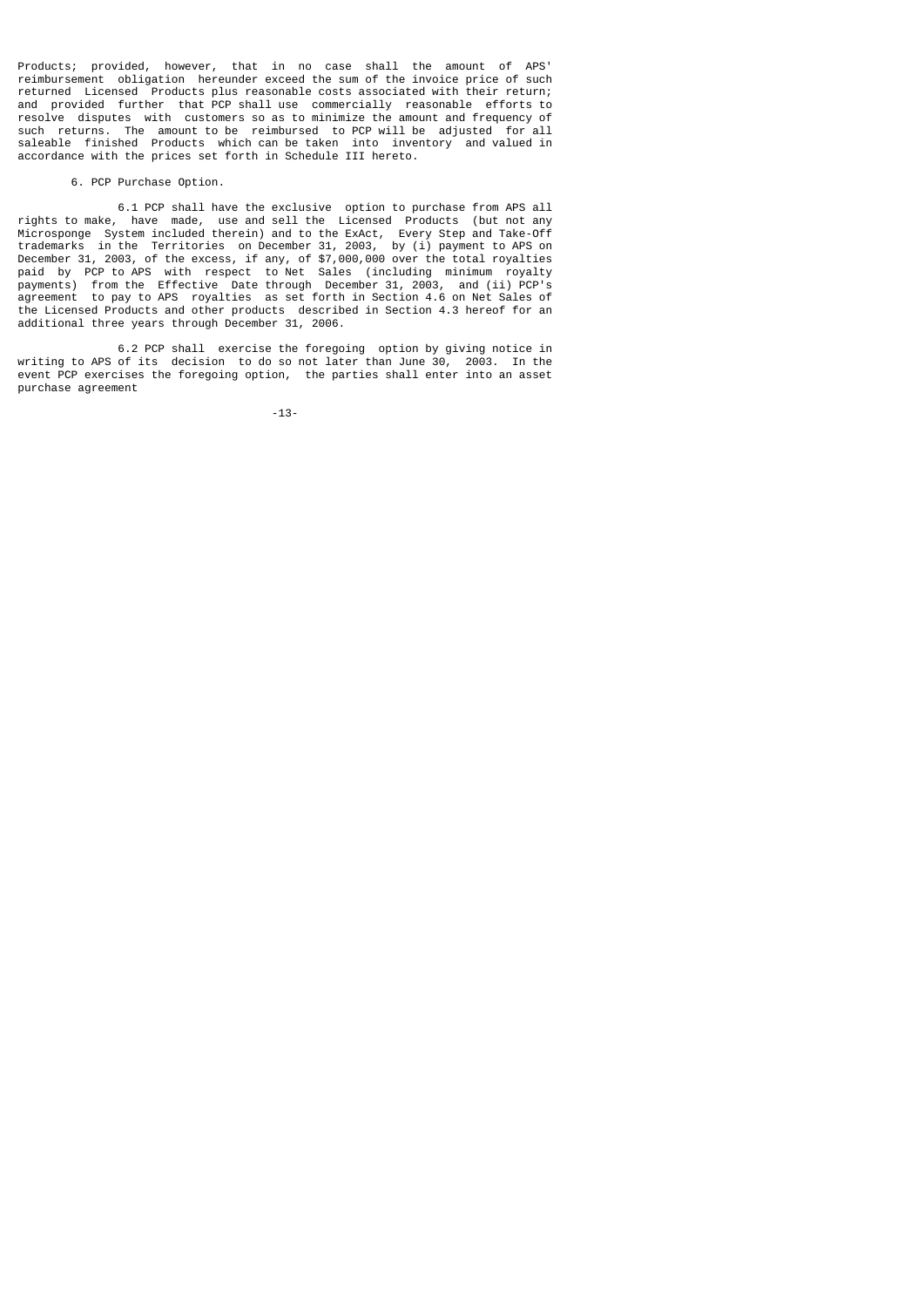containing seller representations, covenants and warranties equivalent to those contained in Article 12 hereof.

 6.3 In the event that PCP does not exercise the foregoing option, (i) all of the licenses granted to PCP by APS under this Agreement shall terminate on December 31, 2003 and all such rights shall revert to APS and (ii) effective on soccured between the contract to the right to make, have made, use and sell the Neet Product under the Neet trademark in the United States pursuant to the Neet Agreement.

## 7. Manufacture and Supply.

 7.1 APS agrees to manufacture and supply to PCP, its Affiliates, sublicensees and any permitted assignee, and PCP, its Affiliates, sublicensees and any permitted assignee shall purchase from APS, their entire Microsponge System requirements for inclusion in Licensed Products including Licensed Products as to which PCP has purchased the rights pursuant to Section 6 above. Manufacturing by APS will be conducted to conform with good manufacturing practices as may be required from time to time by governmental regulations. It is intended that the items to be supplied shall be limited to Microsponge Systems shipped in bulk, unless otherwise requested by PCP for good business reasons and within the reasonable capabilities of APS.

 7.2 The parties shall enter into one or more appropriate Supply Agreements covering the manufacture and supply of Microsponge Systems for incorporation in Licensed Products. Each Supply Agreement shall include warranty of merchantability or fitness for use, appropriate provisions relating to price,

-14-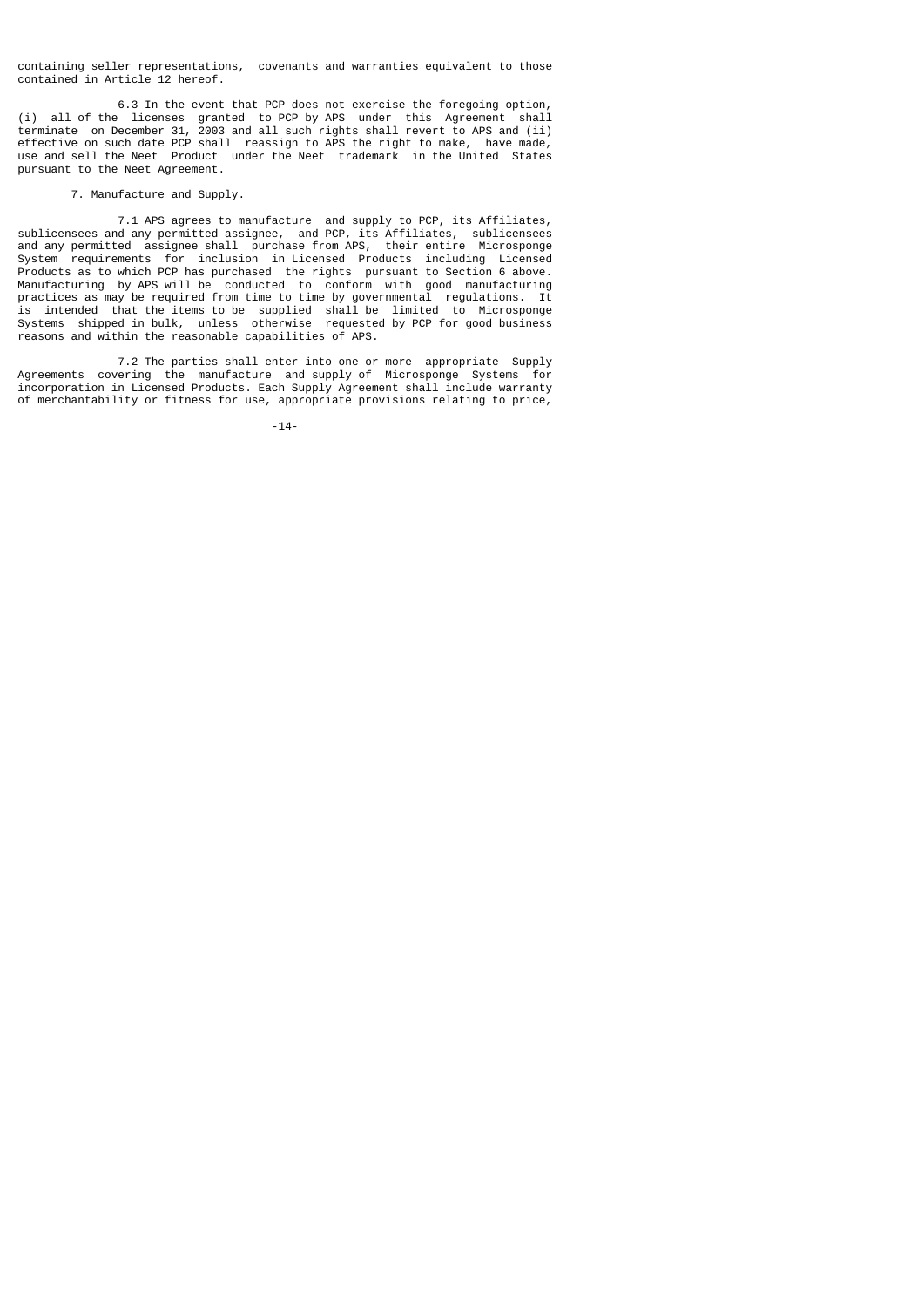minimum purchase requirements, specifications, record keeping, term, compliance with specifications and applicable governmental requirements, rights to audit and review cost, quality assurance procedures including optional on-site<br>inspections, aid and assistance to PCP to set un its own manufacturing facility aid and assistance to PCP to set up its own manufacturing facility (either within or outside the United States) if permitted, provisions for reasonable notice to APS of supply requirements, and other appropriate terms for agreements of this type. With respect to price, APS will sell all items at no greater than 100 percent of its fully burdened cost of manufacture, calculated on the basis of manufacturing operations at 80 percent capacity and in accordance with generally-accepted accounting principles and other supply agreements between APS and PCP. Such agreement shall provide for the continuing purchase and supply of all of PCP'S, its Affiliates', sublicensees' and permitted assignees' requirements of such items. Each Supply Agreement shall be negotiated in an atmosphere of good faith and reasonableness.

 7.3 If APS is unable or shall otherwise fail to supply all of PCP's and its Affiliates', sublicensees' and permitted assignees' requirements of a particular Microsponge System as contemplated in the Supply Agreement described in Section 7.2 above, APS shall use its best efforts to provide for supply from third parties capable of supplying such items. Any such third party shall be a toll manufacturer who has agreed to essentially the same obligations of confidentiality as provided in Section 3 hereof. Such third parties shall demonstrate to PCP's satisfaction that they can supply PCP and its Affiliates', and

-15-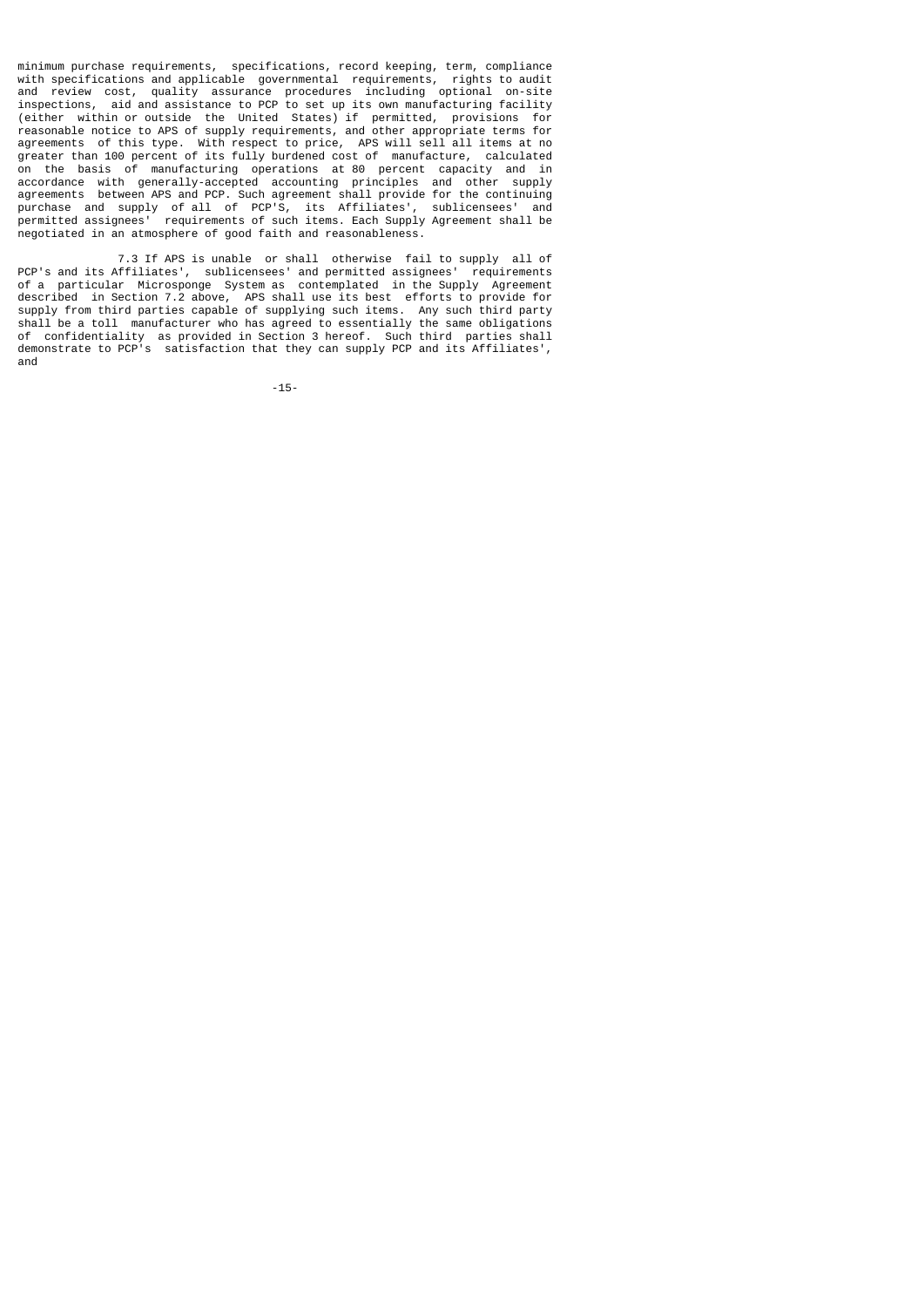permitted assignees' requirements for such Microsponge Systems for a continuous period of 90 days. The 180-day period referred to below shall commence only after such third parties shall fail to supply PCP's and its Affiliates' and permitted assignees' requirements after such 90-day period. In the event of APS supplying such items from such third parties, APS shall cause such items to be supplied to PCP at a price not to exceed 100 percent of APS' fully burdened cost of manufacture in its own manufacturing facility, calculated on the basis of manufacturing at 80 percent of capacity and in accordance with generallyaccepted accounting principles. APS hereby grants to PCP, effective upon such failure continuing for 180 days, and PCP shall thereafter have a license under APS Patent Rights and Know-How to manufacture, or have manufactured, the particular Microsponge System. Such right and license shall continue without regard to whether APS shall thereafter become able or willing to supply all such requirements. Further, APS shall notify PCP of its inability or unwillingness to supply PCP with all of PCP's requirements of the Microsponge Systems as soon as APS is aware of such facts. The 90-day and 180-day periods referred to in this Section 7.3 shall not be extended by the force majeure provisions of Section 18 hereof.

 8. Transitional Support. APS agrees that through April 30, 1997, it will make available to PCP its facilities and personnel to promote and distribute the Licensed Products in the same fashion as promoted and distributed prior to the Closing Date in order to provide an orderly transition of the business.

-16-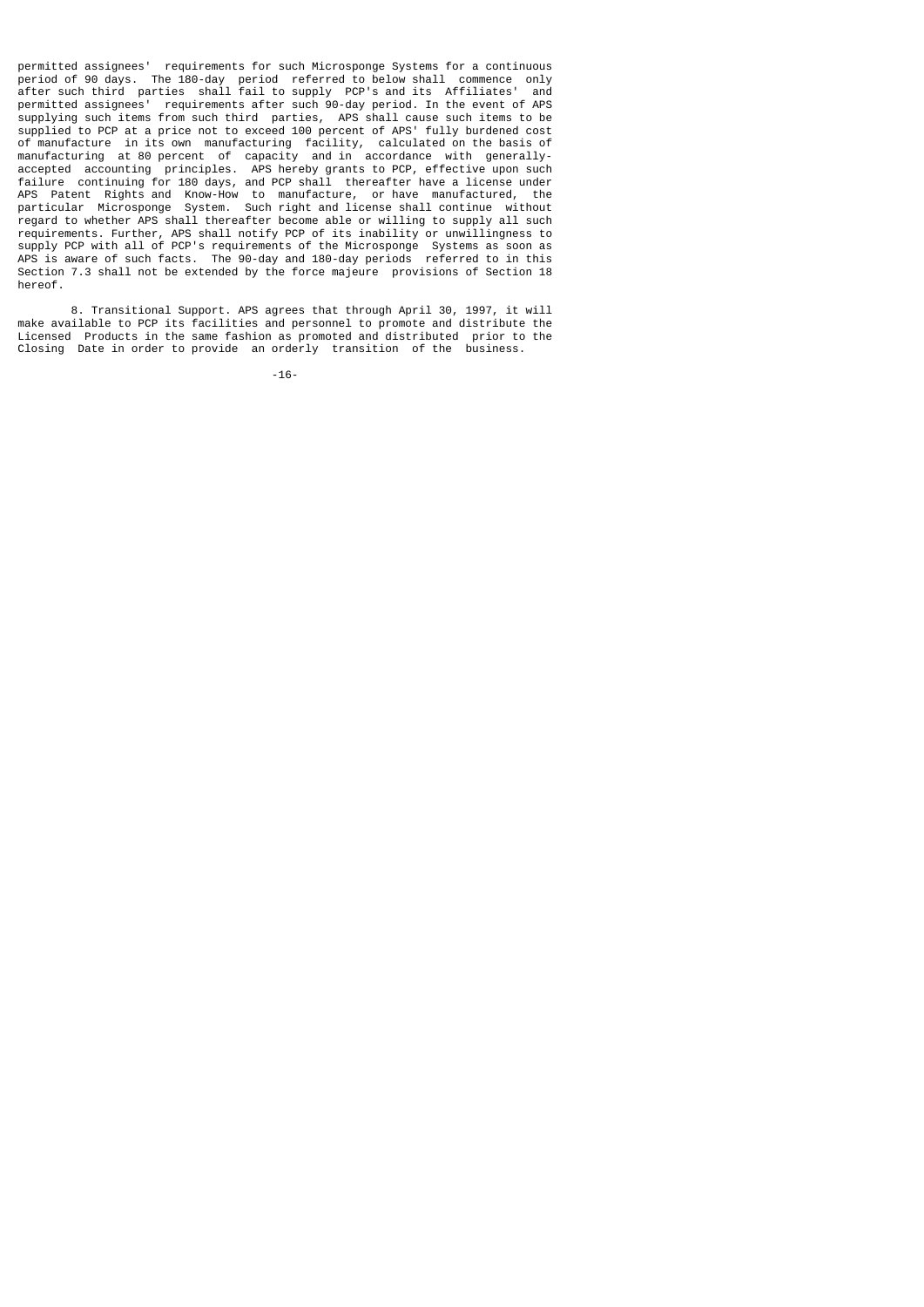In consideration of such transition services, PCP will pay to APS monthly in advance the estimated fully-loaded cost to APS of such services. At the end of the transition period, the actual fully-loaded costs of such services will be computed by the parties and any underpayment will forthwith be paid to APS by PCP and any overpayment will forthwith be refunded by APS to PCP.

 9. Additional Products. At the option of PCP, APS agrees to negotiate in good faith from time to time for the development on behalf of PCP by APS, at APS' fully-loaded development cost, of additional 0-T-C consumer products for foot care or benzoyl peroxide products for treatment of acne that utilize APS' Microsponge System and any improvements thereof. Such obligation of APS shall be subject to any preexisting agreements of APS. In addition, APS shall consider at its option any request by PCP that APS develop on behalf of PCP other O-T-C consumer products that utilize APS' Microsponge System and any improvements thereof.

### 10. Patents, Trademarks, Infringement.

 10.1 If in the opinion of either party any issued patent contained in APS Patent Rights has been infringed in the Territory by a product in competition with a Licensed Product or any trademark licensed hereunder has been infringed in the Territory by a third party, such party shall give to the other party notice of such alleged infringement, in which event APS may at its discretion take such steps as it may consider necessary to prosecute such infringement. If APS, after such notice, elects to bring suit, it shall be entitled to all damages recovered as a

-17-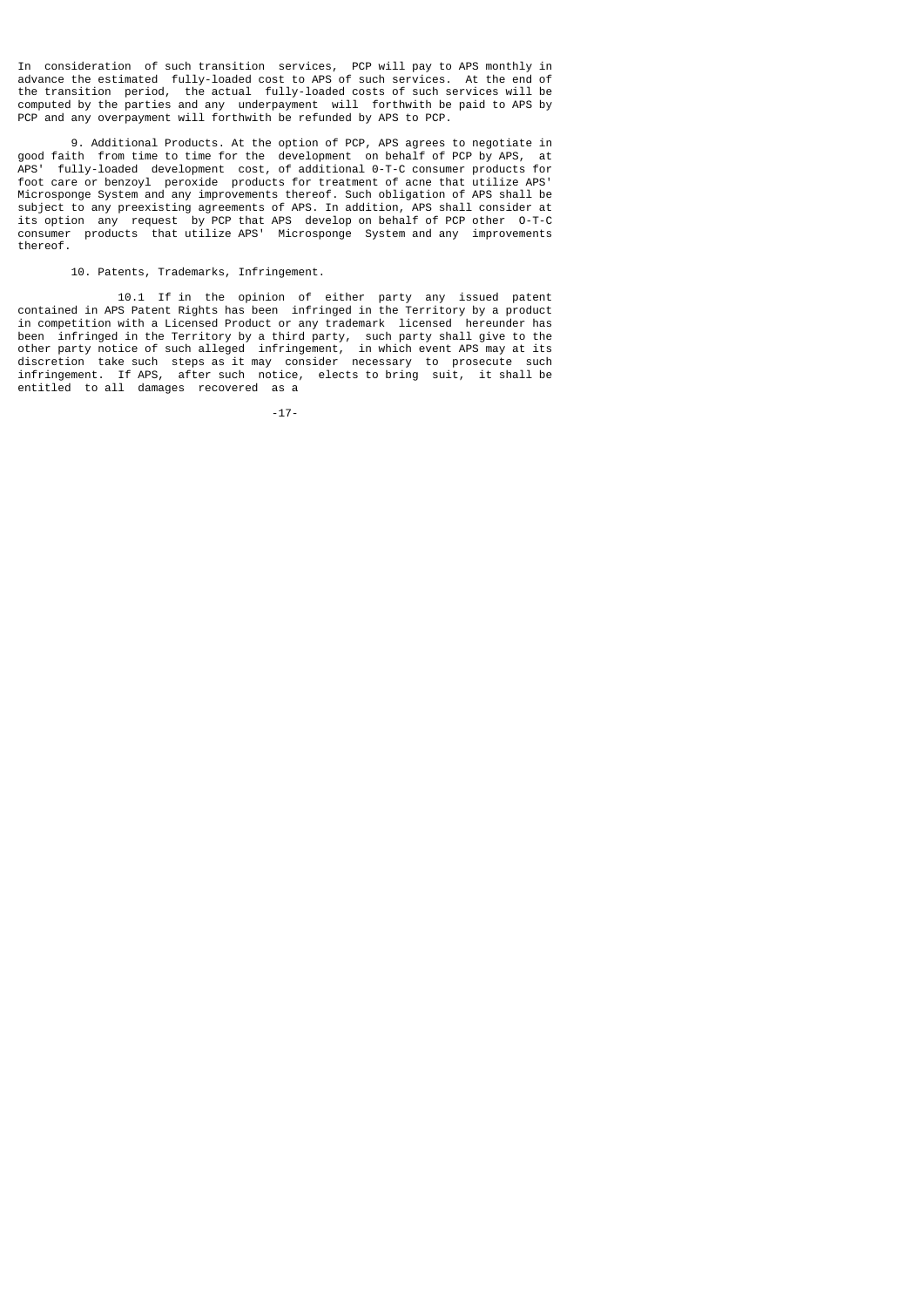result of said infringement. If APS brings suit, other than with respect to the ExAct trademark in Canada, and is unable to terminate the infringement within two years from the date of original notice by PCP of the infringement, Licensed Product covered by such APS Patent Rights or trademark shall thereafter be treated for royalty purposes as if it were not covered by such APS Patent Rights or trademark for so long as the infringement continues. PCP shall have the right, at its own expense, to be represented by counsel in any such litigation. If APS, after such notice from PCP, elects not to bring suit, it shall notify PCP of such election within 30 days after receipt of such notice and PCP shall then have the right to bring suit at its own expense or, if APS does not diligently prosecute such suit in a manner reasonably necessary to protect the rights of PCP hereunder, PCP shall similarly have the right to assume prosecution of the suit at its own expense. PCP shall also have the right to bring suit if APS fails to institute suit within six months from the date of the original notice of infringement by PCP. In any litigation brought by PCP, PCP shall have the right to use and sue in APS' name, and APS shall have the right, at its own expense, to be represented by counsel. If PCP brings such suit, other than with respect to the ExAct trademark in Canada, all royalty obligations with respect to the Licensed Product competitive with the product reasonably believed to be infringing, on a country-by-country basis, shall be suspended and royalties permitted to accrue in a special account on PCP's books for that purpose. APS shall be entitled to be paid such

-18-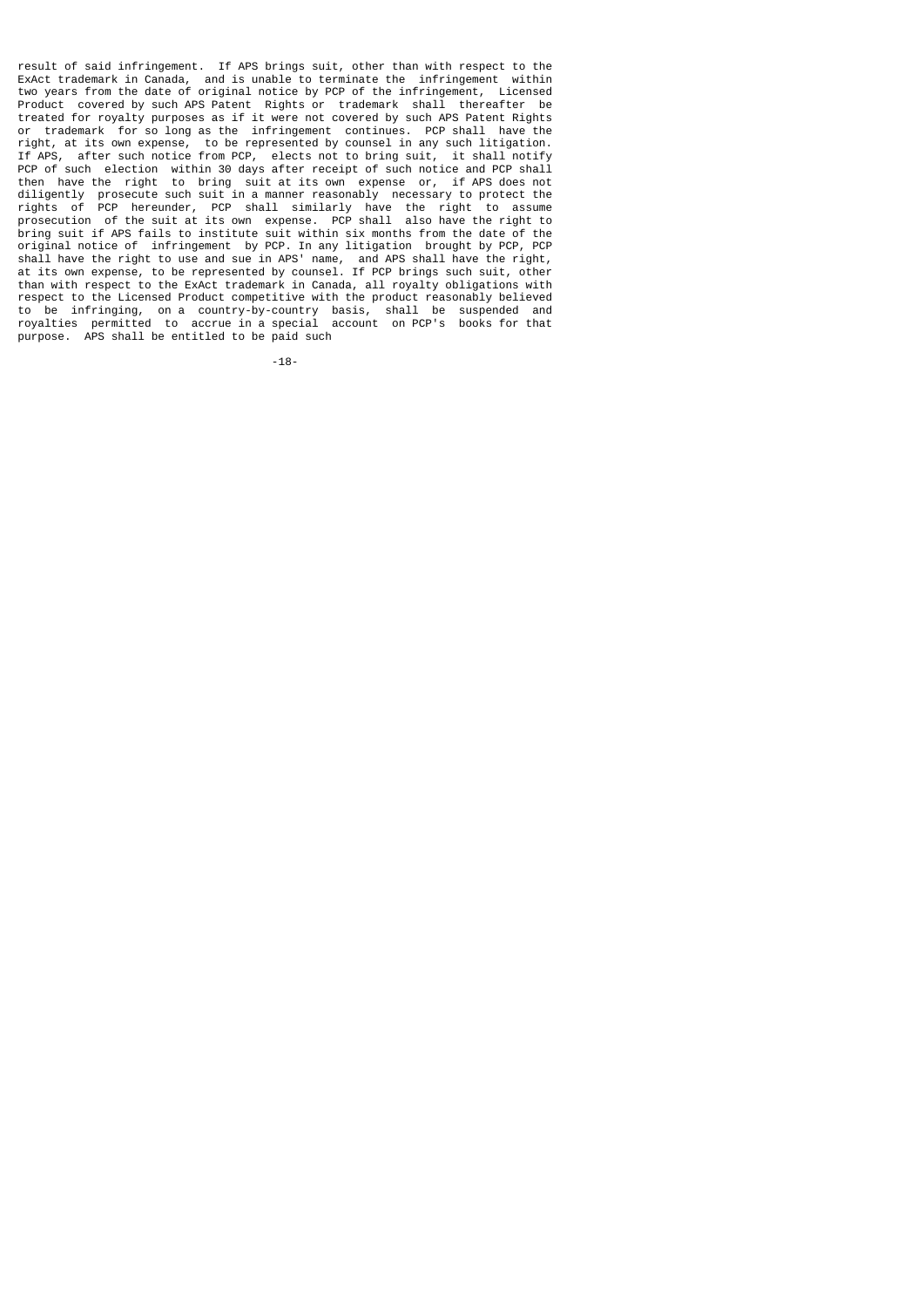royalties on termination of any such suit reduced by reasonablE litigation expenses incurred by PCP. If PCP receives any recovery or damages, said recovery or damages shall be retained by PCP. Neither party shall settle any such suit without the written consent of the other party if such settlement would impair or prejudice the rights of the other party.

 10.2 In the event PCP is sued by a third party charging infringement of a patent resulting from the manufacture, use or sale of a Microsponge System in a Licensed Product or an infringement of a third party's rights resulting from the use of a trademark pursuant to the license of a trademark hereunder (excluding, however, the use of the ExAct trademark in Canada), PCP shall promptly notify APS. During the pendency of such suit, PCP shall have the right to apply up to 50% of the royalties on such product in the country of suit due to APS from the alleged infringing Licensed Product against its litigation expenses reasonably incurred in such suit.

 10.3 In the event that, pursuant to a judgment in any suit claiming infringement of a patent or trademark of a third party by a Microsponge System incorporated in a Licensed Product, PCP is required to pay damages or a royalty to, grant a sublicense to, or enter into a cross-licensing arrangement with a third party as a result of such claimed infringement or in the event of a settlement of such suit consented to by APS (which consent shall not be unreasonably withheld) requiring damages or royalty payments to be made, sublicenses to be granted, or cross-licenses to be entered into, APS shall pay one-half of such

-19-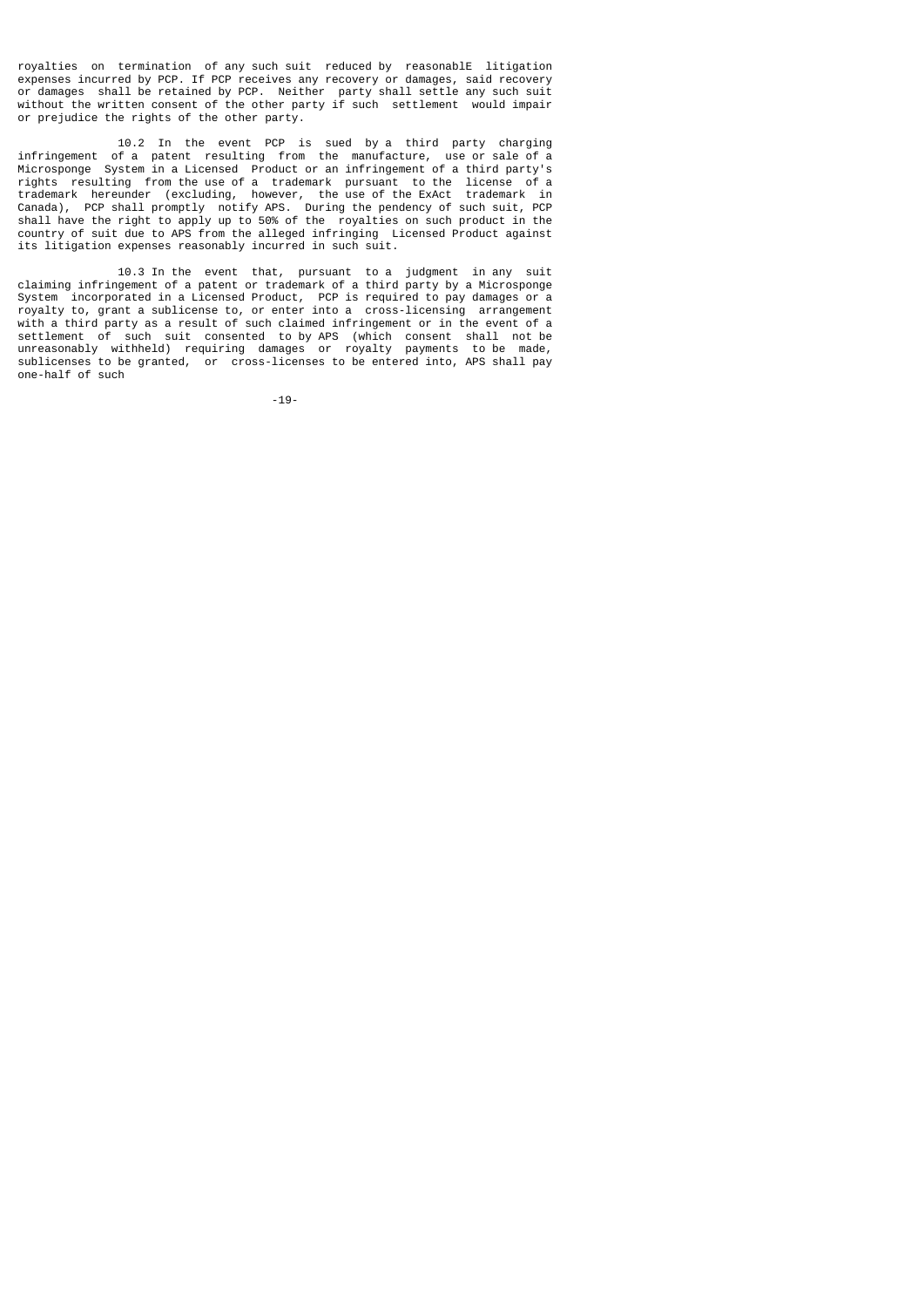#### damages or royalty payments.

 10.4 APS warrants that it is presently not aware of (i) any patents or patent applications owned by a third party and not licensed to APS and licensed or to be licensed to PCP hereunder which would be infringed by the practice of the presently existing Know-How or Patent Rights that are or may be licensed or sublicensed to PCP hereunder or by the manufacture, use or sale of the Microsponge System based thereon to be incorporated in a Licensed Product or, (ii) except for the right to use the ExAct trademark in Canada, any trademark owned by a third party and not licensed to APS that would be infringed by the sale in the Territory of a Licensed Product under its present trademark, nor has APS received any claims by third parties with respect to such matters.

 11. Ownership of Technology. The Microsponge System, including but not limited to Know-How as applicable to the Microsponge System, conceived or reduced to practice during the term of this Agreement or within one year after the term of this Agreement by Employees or agents of APS or PCP shall be the sole property of APS and may be licensed or transferred by APS for any purpose that is not inconsistent with its obligations under this Agreement but subject to the rights of PCP set forth herein.

## 12. Warranties and Representations.

12.1 APS warrants and represents that, to its knowledge, it has<br>full right, title, and interest in and to or the right to practice all Know-How title, and interest in and to or the right to practice all Know-How and Patent Rights relating to the Microsponge System and that it has the right to enter into

-20-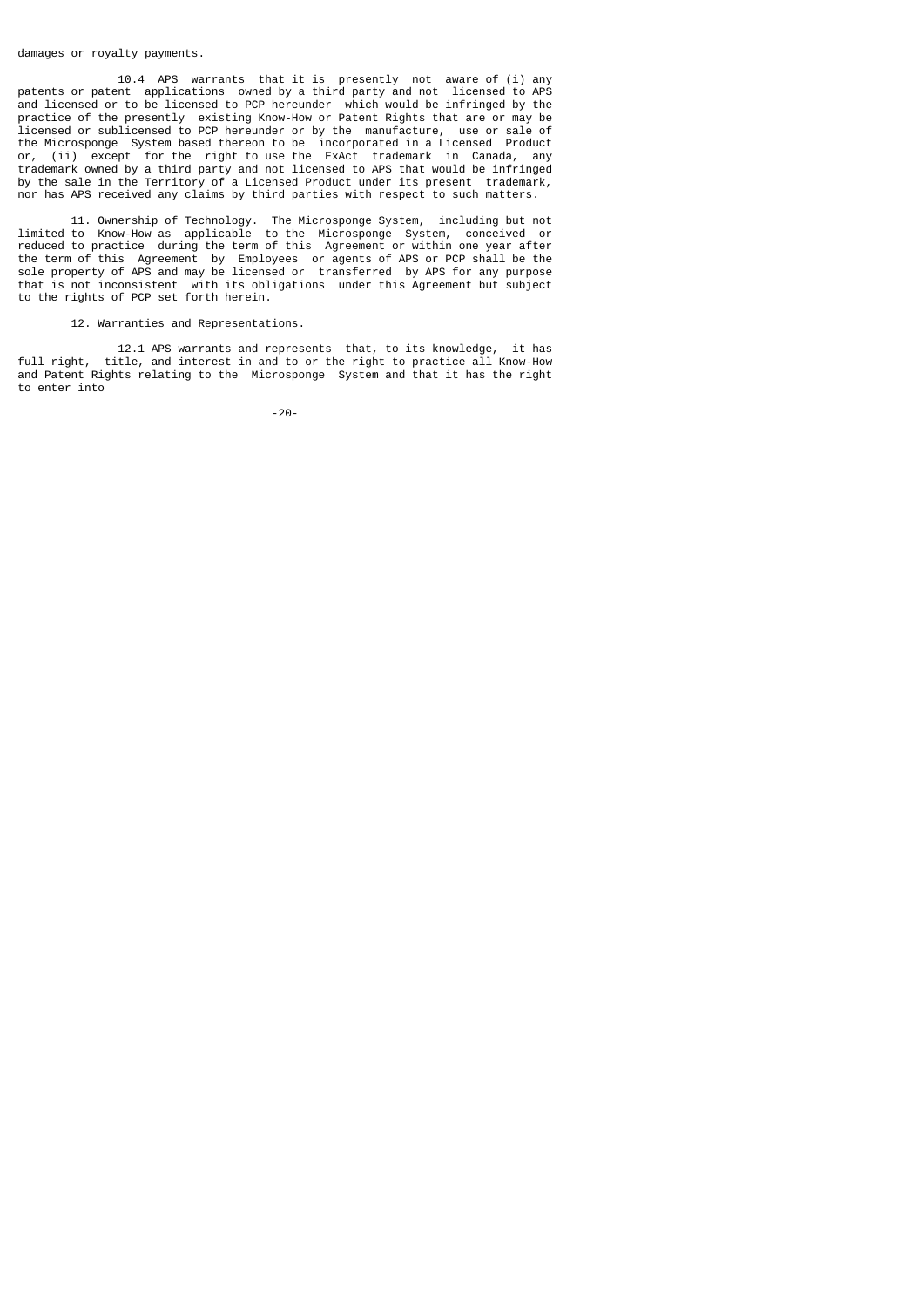the licenses and assignment set forth herein; that there are no outstanding written or oral agreements inconsistent with this Agreement; and that it is empowered to enter into this Agreement and grant the licenses and make the assignments provided herein without burdens, encumbrances, restraints, or limitations of any kind which could adversely affect the rights of PCP under this Agreement except as may be set forth herein.

 12.2 APS warrants and represents that it will prosecute and maintain the patent applications and patents included in APS Patent Rights and any federal and state trademark registrations set forth in Exhibit C hereto to the extent that they cover Licensed Products.

 12.3 APS warrants and represents that it knows of no rights of others that would impede PCP's ability to sell any Licensed Product except as provided in the Neet Agreement, provided that APS has approved in writing any claims to be made for the Licensed Products.

 12.4 APS warrants and represents that this Agreement covers substantially all of PREMIER's business of which the Licensed Products are a part, that the assignment is valid under the Neet Agreement and that by virtue of such assignment PCP will acquire all of PREMIER's rights under such Agreement. APS will promptly inform Reckitt & Colman Overseas and Reckitt & Colman S.A. of the assignment and secure an acknowledgement from them of the assignment and of PCP as the assignee.

 12.5 APS warrants and represents that any filings with and consents and approvals of any governmental agencies,

-21-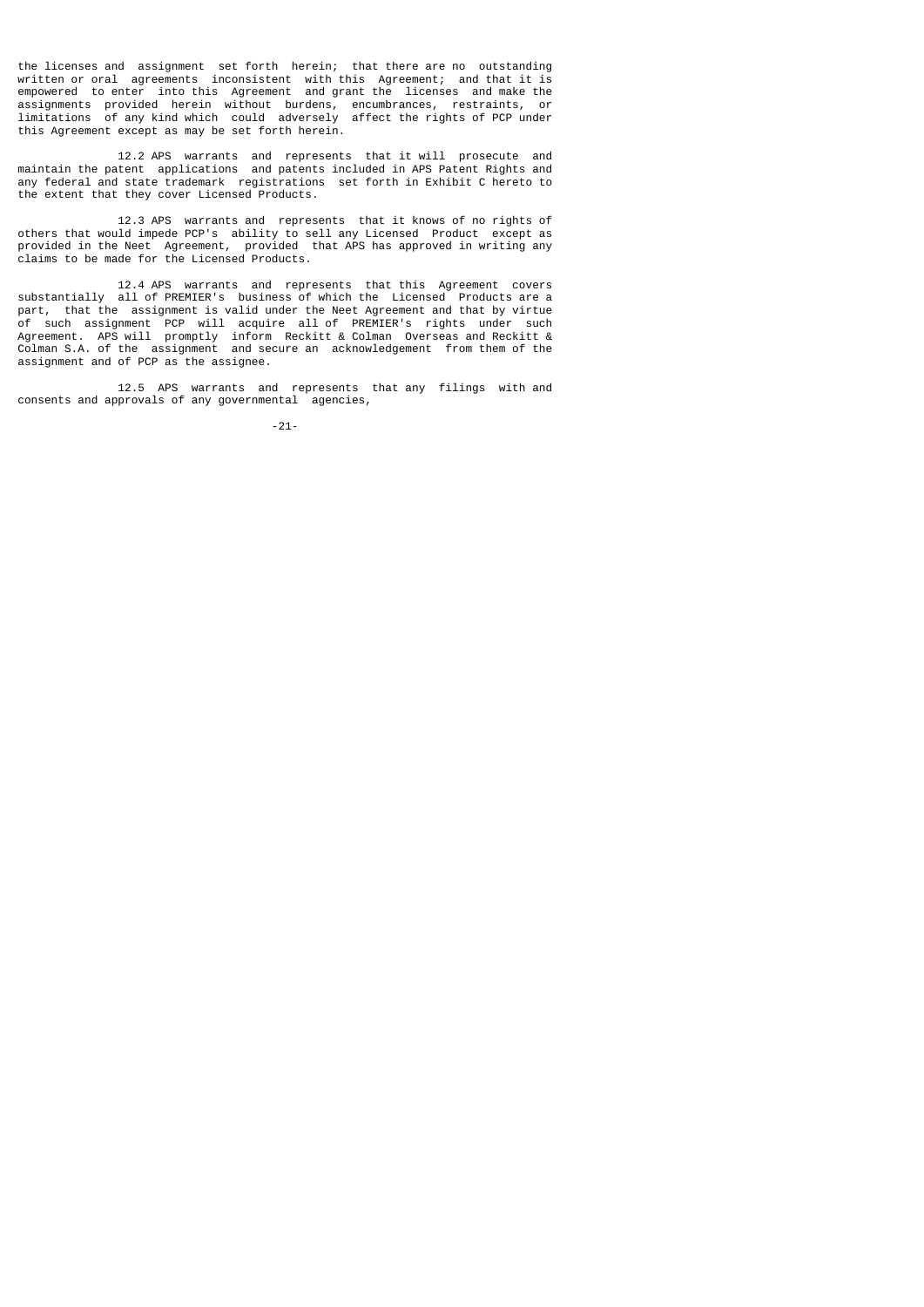including but not limited to the United States Food and Drug Administration, to the extent required in connection with the offer, shipment and sale of Licensed Products where presently sold in the applicable Territory have been obtained and are in full force and effect and will not expire or be adversely affected as a result of this Agreement.

 13. Indemnification. APS agrees to indemnify, defend and hold harmless PCP from and against any and all claims, costs, expenses, damages, losses, actions or liabilities in connection with injuries to persons and property caused or alleged to be caused by defects in or relating to Licensed Products manufactured or sold prior to the Effective Date or sold by APS to PCP hereunder for resale.

 14. Term. Unless sooner terminated as herein provided, this Agreement shall become effective on the Effective Date and shall continue in effect thereafter until terminated in accordance with the terms hereof.

### 15. Termination.

 15.1 Either PCP or APS may terminate this Agreement and any licenses granted herein upon breach of any of the material terms herein by the other party (including failure to pay earned royalties when due) upon 45-days' prior written notice; provided that if during said 45 days the party so notified cures the breach complained of then this Agreement shall continue in full force and effect.

 15.2 Termination of this Agreement shall not terminate the obligations of PCP to make any payments pursuant to Sections

-22-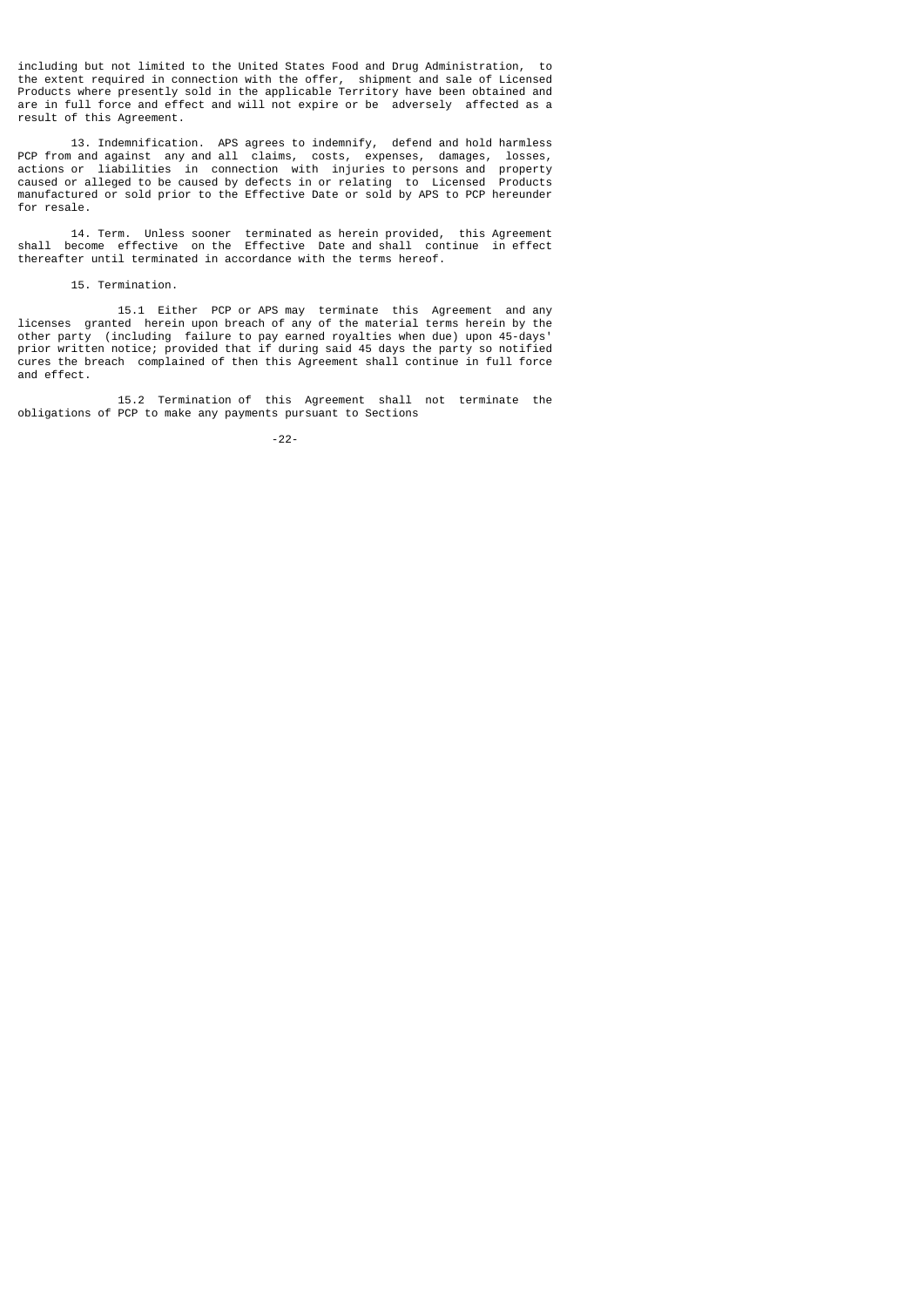### 4.6 and 6.1 or the obligations of confidentiality imposed on either party.

 16. Publicity. Neither party will originate any publicity, news release, public comment or other public announcement, written or oral, whether to the press, to stockholders, or otherwise, relating to this Agreement, without the written consent of the other party (which consent shall not be unreasonably withheld), except for such announcement which in accordance with the advice of legal counsel to the party making such announcement is required by law. The party making any announcement which is required by law will, unless prohibited by law, give the other party an opportunity to review the form and content of such announcement and comment before it is made. Either party shall have the right to make such filings with governmental agencies as to the contents and existence of this Agreement as it shall reasonably deem necessary or appropriate.

## 17. Assignability.

 17.1 This Agreement may not be assigned by either party without the prior written consent of the other, which consent shall not be unreasonably withheld, provided, that in any event either party may assign this Agreement an Affiliate or to any party that acquires substantially all of such party's business of which this Agreement may be a part.

 17.2 No assignment permitted by this Article 17 shall serve to release either party from liability for the performance of its obligations hereunder.

-23-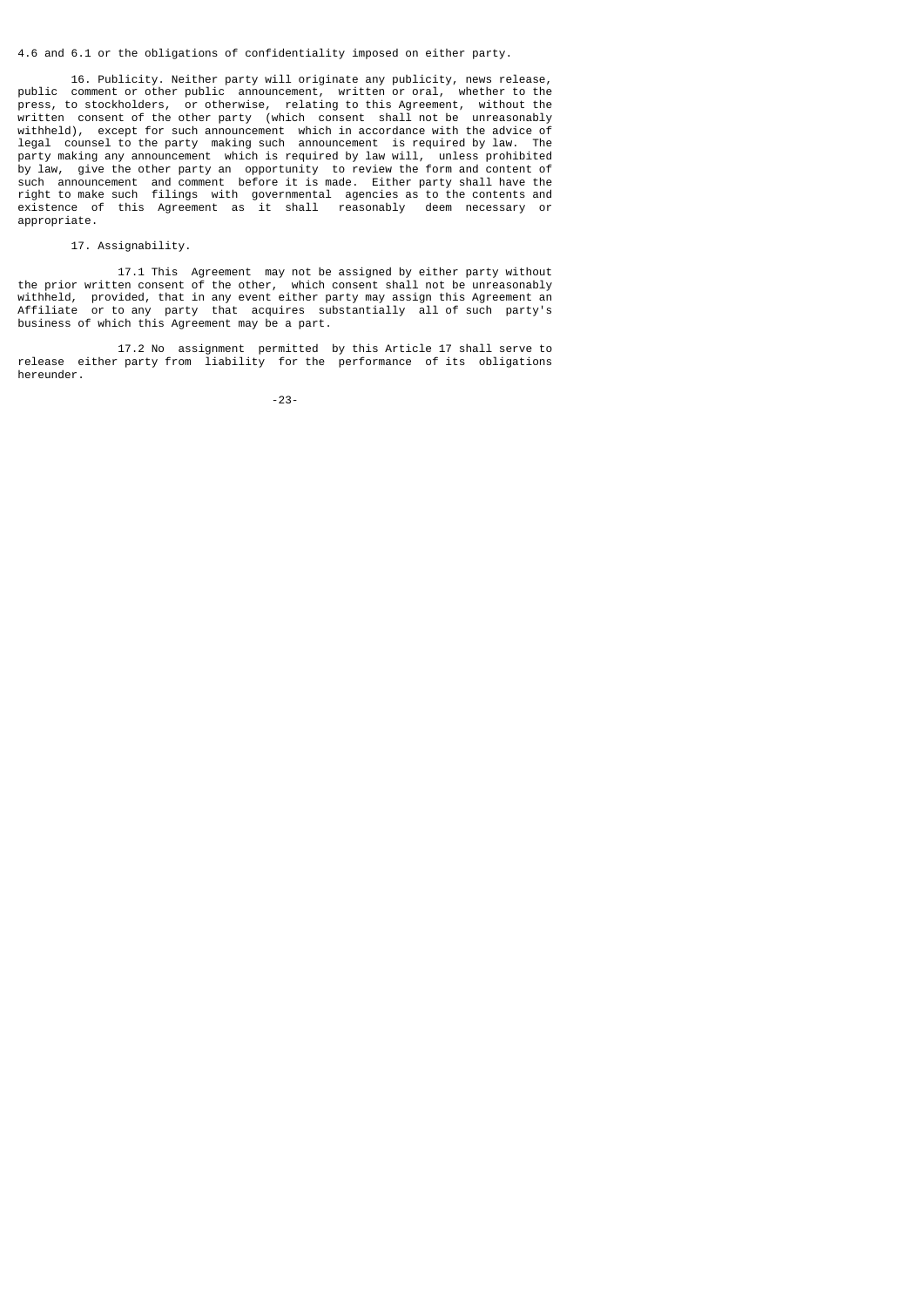18. Notices. All notifications, demands, approvals and communications required to be made under this Agreement shall be validly given if and when made by mail prepaid and registered or certified (return receipt requested) addressed to the address of the party to whom directed (as herein set forth or the latest change thereof notified to the addressor). The parties hereto shall have the right to notify each other of changes of address during the life of this Agreement.

If to APS,  $ADVANCED$  POLYMER SYSTEMS, INC. 3696 Haven Avenue Redwood City, California 94063 Attention: President

If to PCP,  $P$ REMIER CONSUMER PRODUCTS, INC. 106 Grand Avenue P. O. Box 9610 Englewood, New Jersey 07631

 Any such notice mailed as aforesaid shall be deemed to have been received by and given to the addressee on the date specified on the notice of receipt and delivery returned to the sender.

Attention: Chairman

 19. Force Majeure. In the event of any failure or delay in the performance by a party of any provision of this Agreement due to acts beyond the reasonable control of such party (such as, for example, fire, explosion, strike or other difficulty with workmen, shortage of transportation equipment, accident, act of God, or compliance with or other action taken to carry out the intent or purpose of any law or regulation), then such party shall have such additional time to perform as shall be reasonably necessary under the circumstances. In the event of such failure or delay, the affected party will use its best efforts, consonant with sound business judgment and to the extent permitted by law,

-24-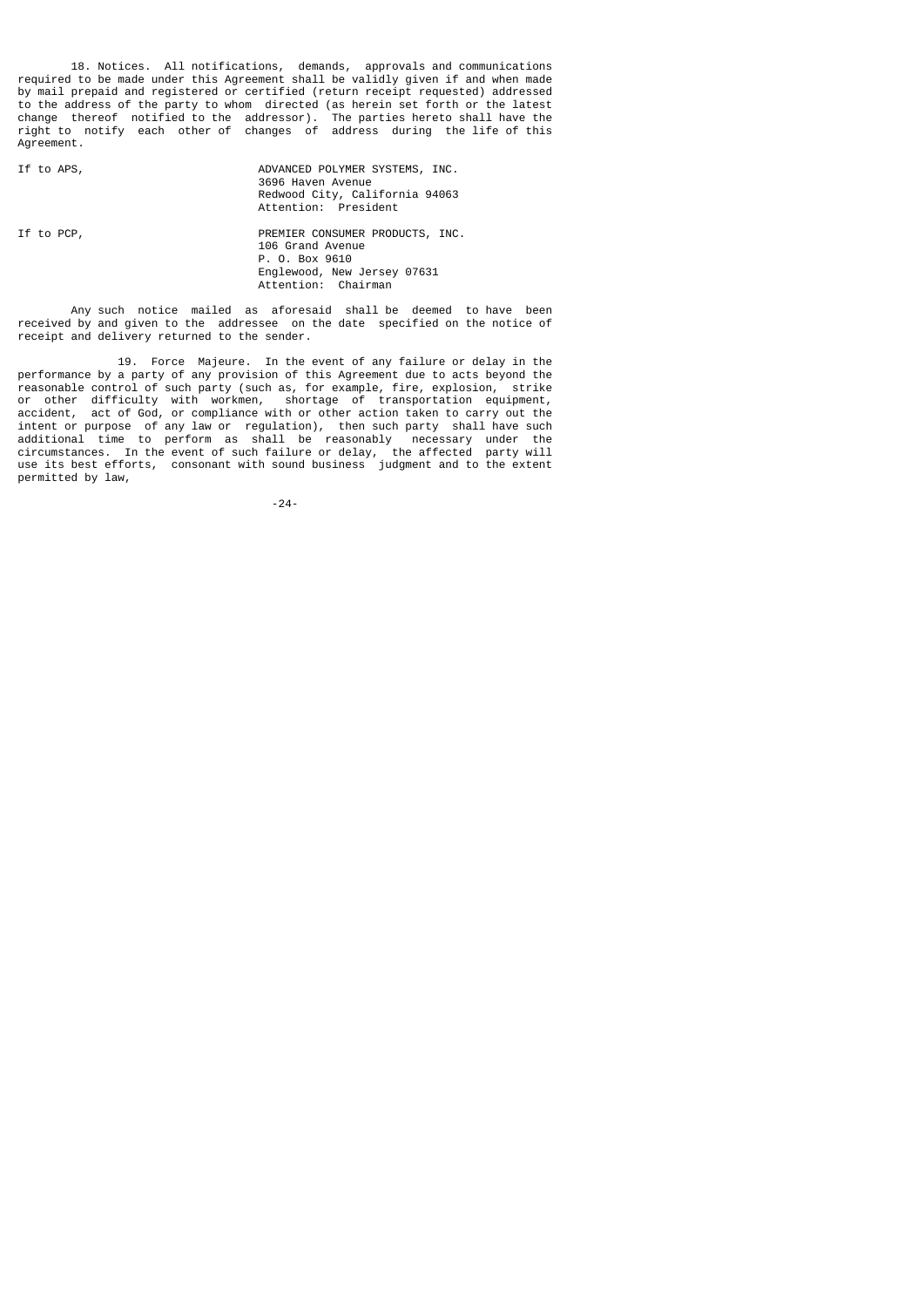to correct such failure or delay as expeditiously as possible.

### 20. Miscellaneous.

 20.1 This Agreement is intended to define the full extent of the legally enforceable undertakings of the parties hereto with respect to the subject matter hereof, and no promise or representation, written or oral, which is not set forth explicitly in this Agreement is intended by either party to be legally binding. Both parties acknowledge that in deciding to enter into this Agreement and to consummate the transaction contemplated hereby neither has relied upon any statements or representations, written or oral, other than those explicitly set forth in this Agreement.

 20.2 It is the desire and intent of the parties that the provisions of this Agreement shall be enforced to the extent permissible under the laws and public policies applied in each jurisdiction in which enforcement is sought. Accordingly, if any particular provision of this Agreement which substantially affects the commercial basis of this Agreement shall be determined to be invalid or unenforceable, such provision shall be amended as hereinafter provided to delete therefrom or revise the portion thus determined to be invalid or unenforceable, such amendment to apply only with respect to the operation of such provision of this Agreement in the particular jurisdiction for which such determination is made. In such event, the parties agree to use reasonable efforts to agree on substitute provisions, which, while valid, will achieve as closely as possible the same economic effects or commercial basis as the

-25-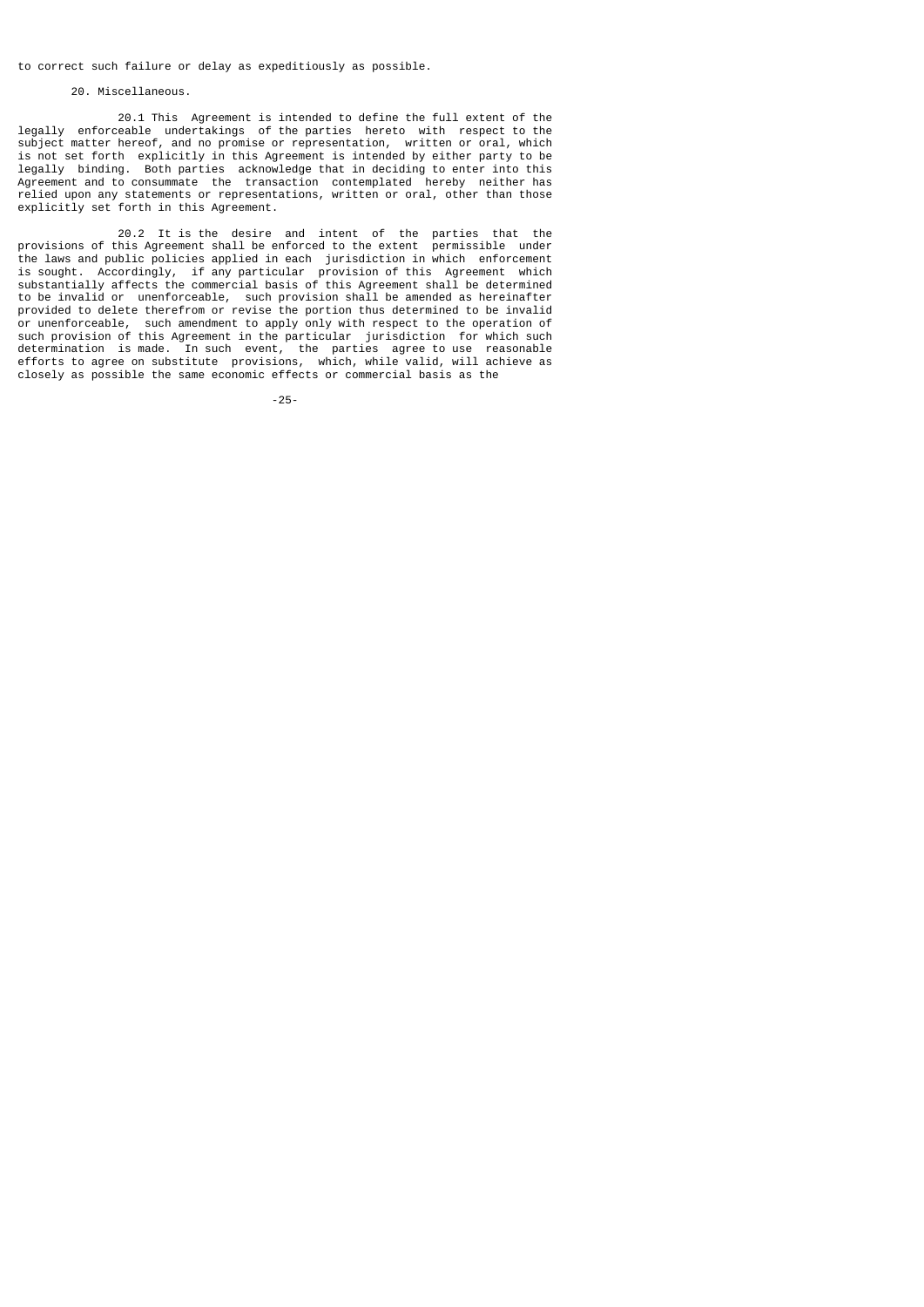invalid provisions, and this Agreement otherwise shall continue in full force and effect. If the parties cannot agree to such revision within 60 days after such invalidity or unenforceability is established, the matter may be submitted by either party to arbitration as provided in this Agreement to finalize such revision.

 20.3 The waiver by a party of any single default or breach or succession of defaults or breaches by the other shall not deprive either party of any right under this Agreement arising out of any subsequent default or breach.

 20.4 All matters affecting the interpretation, validity, and performance of this Agreement shall be governed by the laws of the State of California without regard to the conflicts of laws principles of such state.

 20.5 Nothing in this Agreement authorizes either party to act as agent for the other party as to any matter. The relationship between APS and PCP is that of independent contractors.

 20.6 Any and all disputes between the parties relating in any way to the entering into of this Agreement and/or the validity, construction, meaning, enforceability, or performance of this Agreement or any of its provisions, or the intent of the parties in entering into this Agreement, or any of its provisions, or any dispute relating to patent validity or infringement arising under this Agreement shall be settled by arbitration. Such arbitration shall be conducted at New York, New York, if initiated by APS, or at Palo Alto, California, if

-26-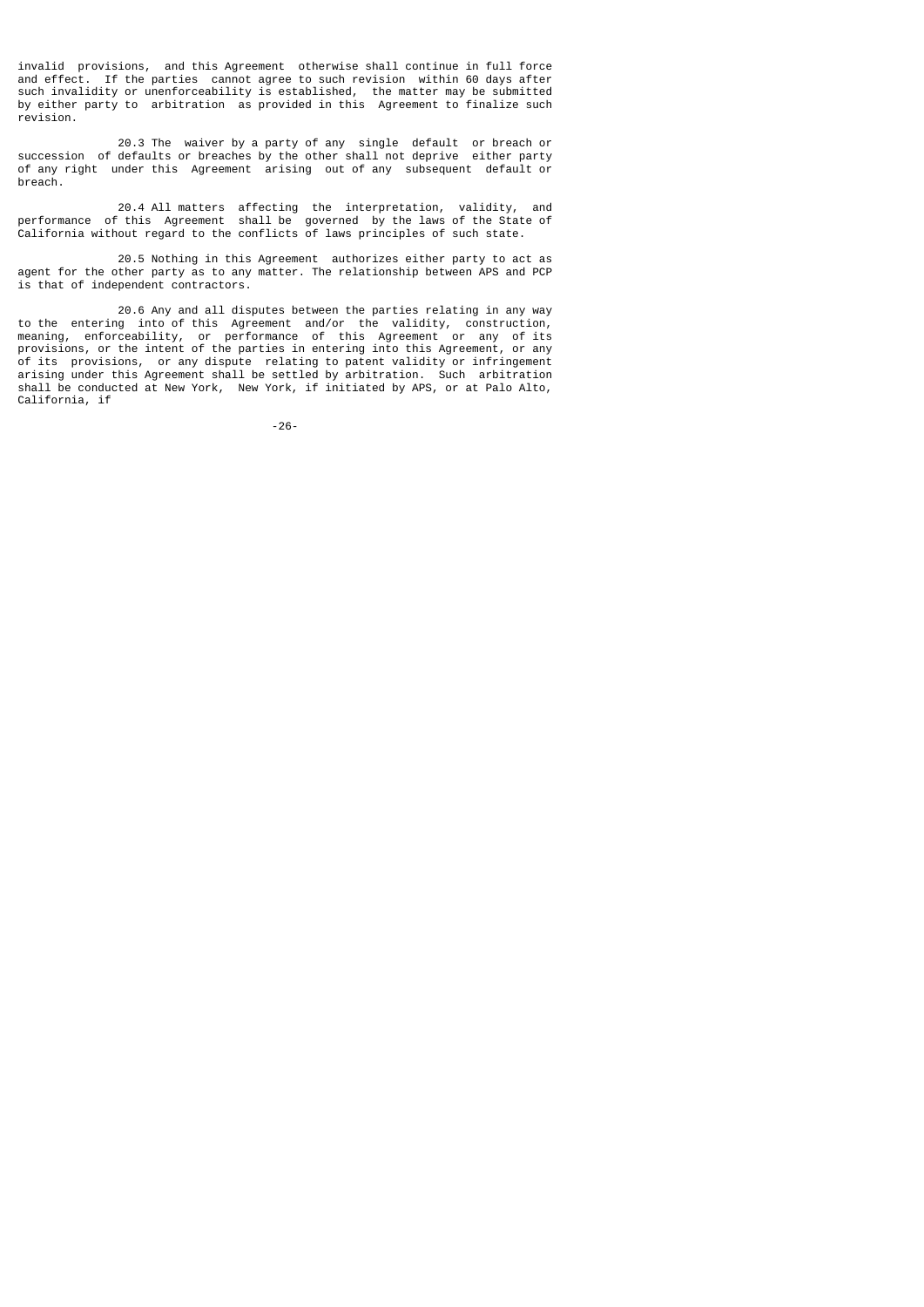initiated by PCP, in accordance with the rules then pertaining of the American Arbitration Association with a panel of three arbitrators. Each party shall select one arbitrator and the two selected arbitrators shall select the third arbitrator. If the two selected arbitrators cannot agree on a third arbitrator then the American Arbitration Association shall select said arbitrator from the National Panel of Arbitrators. Reasonable discovery as determined by the arbitrators shall apply to the arbitration proceeding. Judgment upon the award rendered by the arbitrators may be entered in any court having jurisdiction thereof. The successful party in such arbitration, in addition to all other relief provided, shall be entitled to an award of all its reasonable costs and expenses including attorney costs. Both parties agree to waive, and the arbitrators shall have no right to award, punitive or consequential damages in connection with an arbitration proceeding hereunder.

 IN WITNESS WHEREOF, the undersigned have caused this Agreement to be duly executed by their duly authorized officers on the date first above written.

PREMIER CONSUMER PRODUCTS, INC.

By:\_\_\_\_\_\_\_\_\_\_\_\_\_\_\_\_\_\_\_\_\_\_\_\_\_\_\_\_\_\_\_\_

Title:\_\_\_\_\_\_\_\_\_\_\_\_\_\_\_\_\_\_\_\_\_\_\_\_\_\_\_\_\_

ADVANCED POLYMER SYSTEMS, INC.

-27-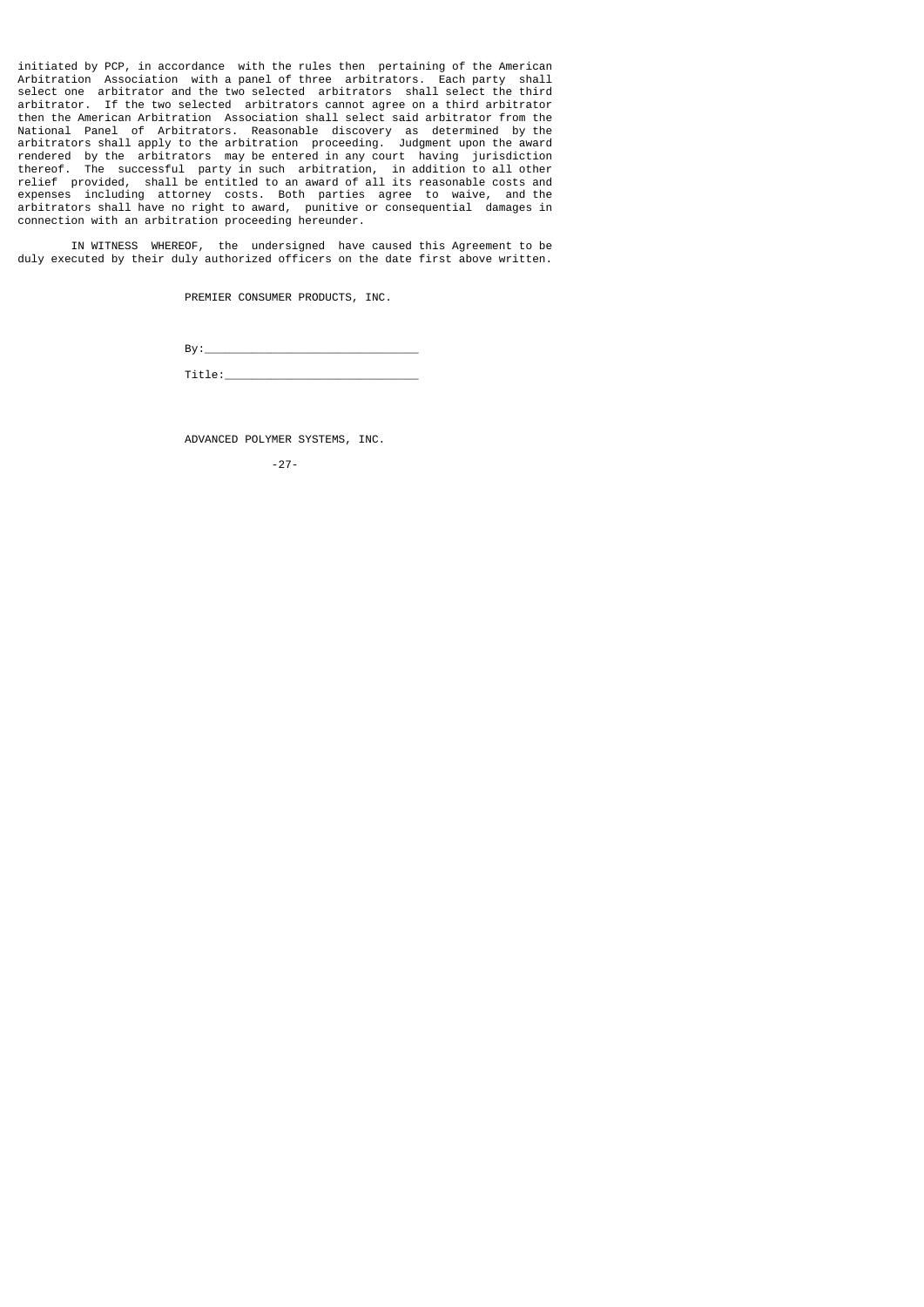| PREMIER, INC.                                                                                                                                                                                                                  |
|--------------------------------------------------------------------------------------------------------------------------------------------------------------------------------------------------------------------------------|
|                                                                                                                                                                                                                                |
|                                                                                                                                                                                                                                |
| Title: the contract of the contract of the contract of the contract of the contract of the contract of the contract of the contract of the contract of the contract of the contract of the contract of the contract of the con |
|                                                                                                                                                                                                                                |

 The undersigned hereby guarantees the performance by Premier Consumer Products, Inc. of all of its obligations under the agreement set forth above.

LANDER CO., INC.

By: \_\_\_\_\_\_\_\_\_\_\_\_\_\_\_\_\_\_\_\_\_\_\_\_\_\_\_\_\_\_\_

Title: \_\_\_\_\_\_\_\_\_\_\_\_\_\_\_\_\_\_\_\_\_\_\_\_\_\_\_\_

-28-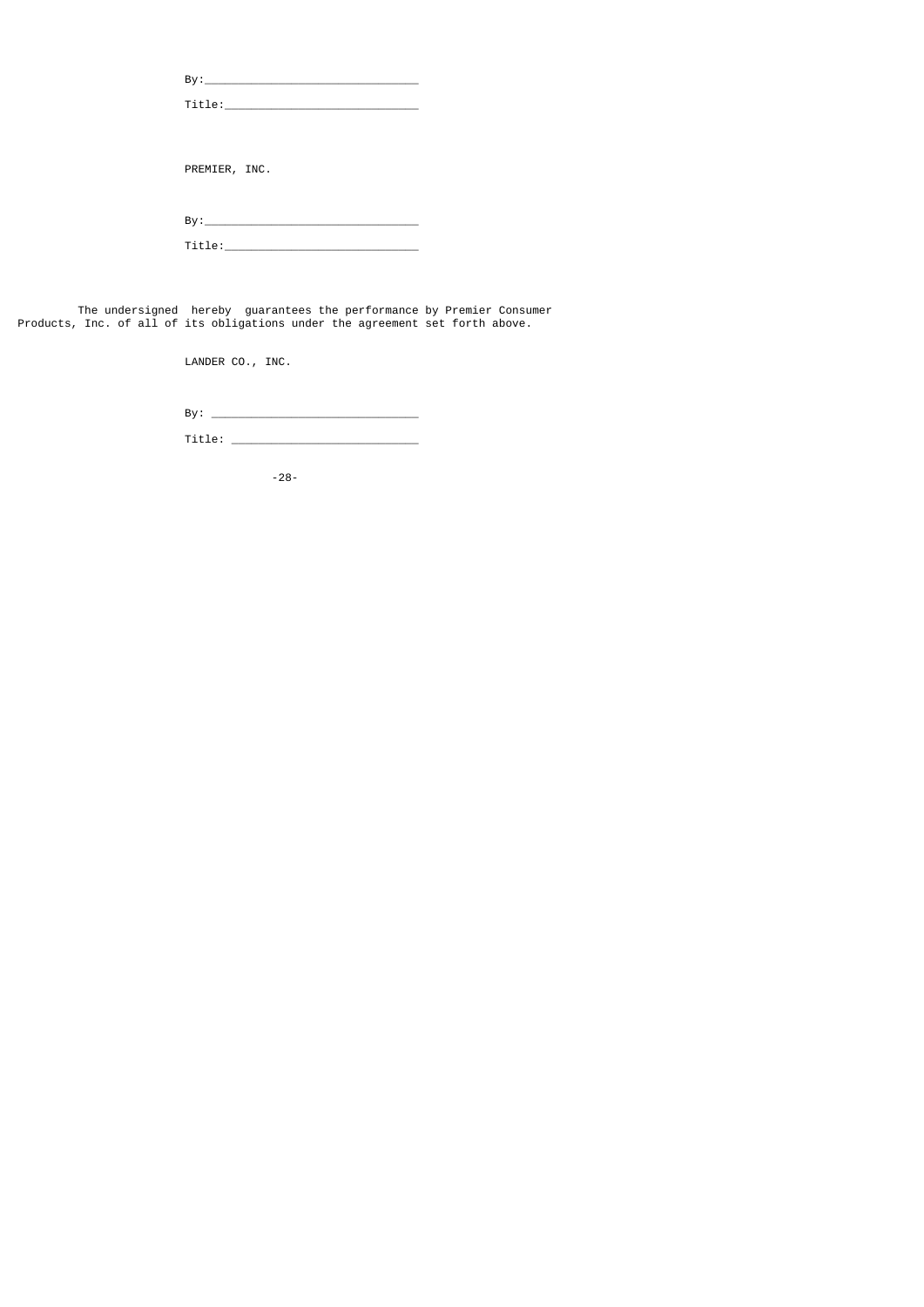EXHIBIT B

Patent Rights

USA Issued Patents -

 #4,690,825 #5,145,675

Canadian Issued Patents -

#128,355

-29-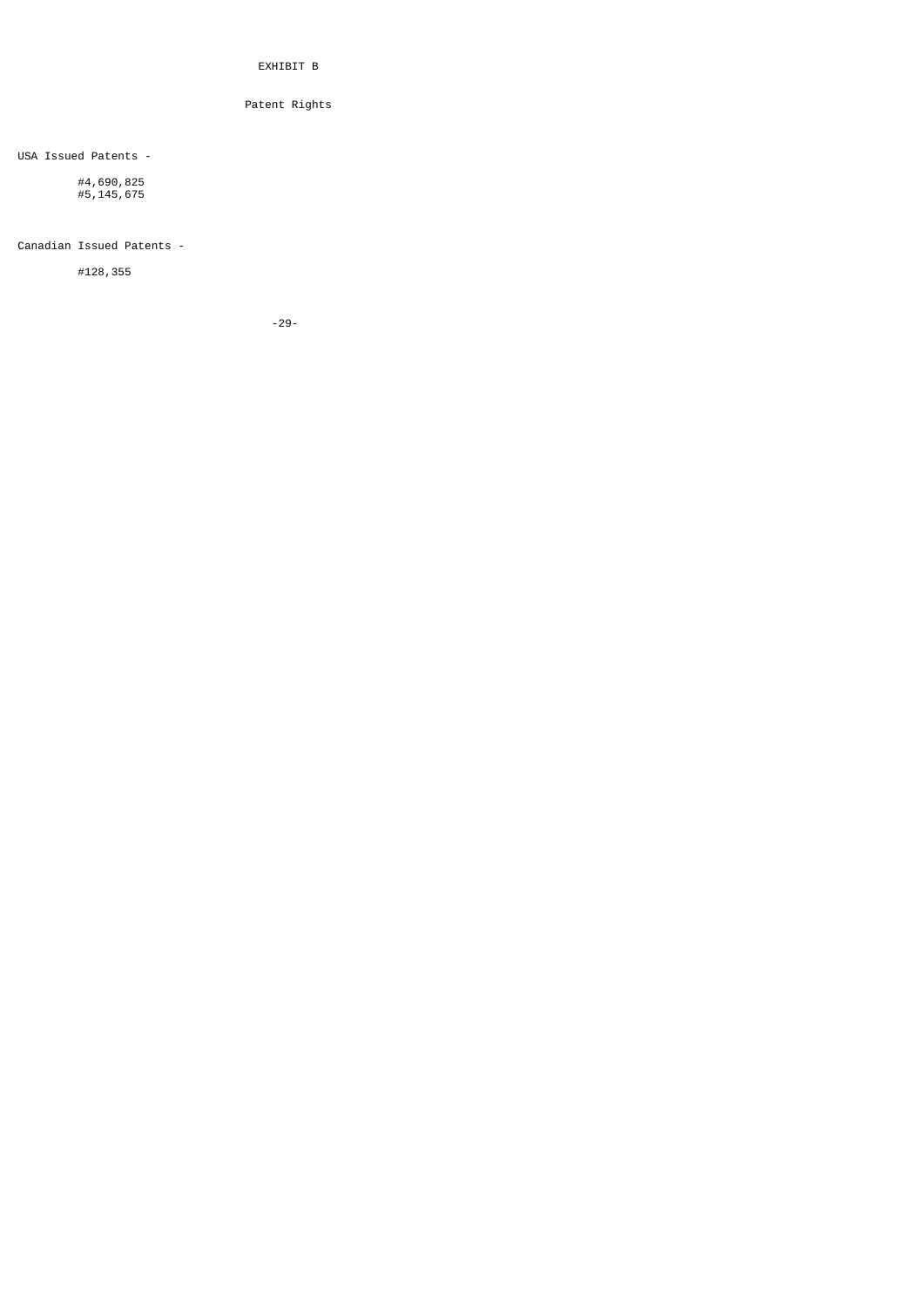# EXHIBIT C

# Trademarks

| Microsponge  | 1,481,281 |
|--------------|-----------|
| EveryStep    | 1,788,744 |
| ExAct Design | 1,971,569 |
| ExAct        | 1,782,010 |
| Take-Off     | 1,304,541 |

-30-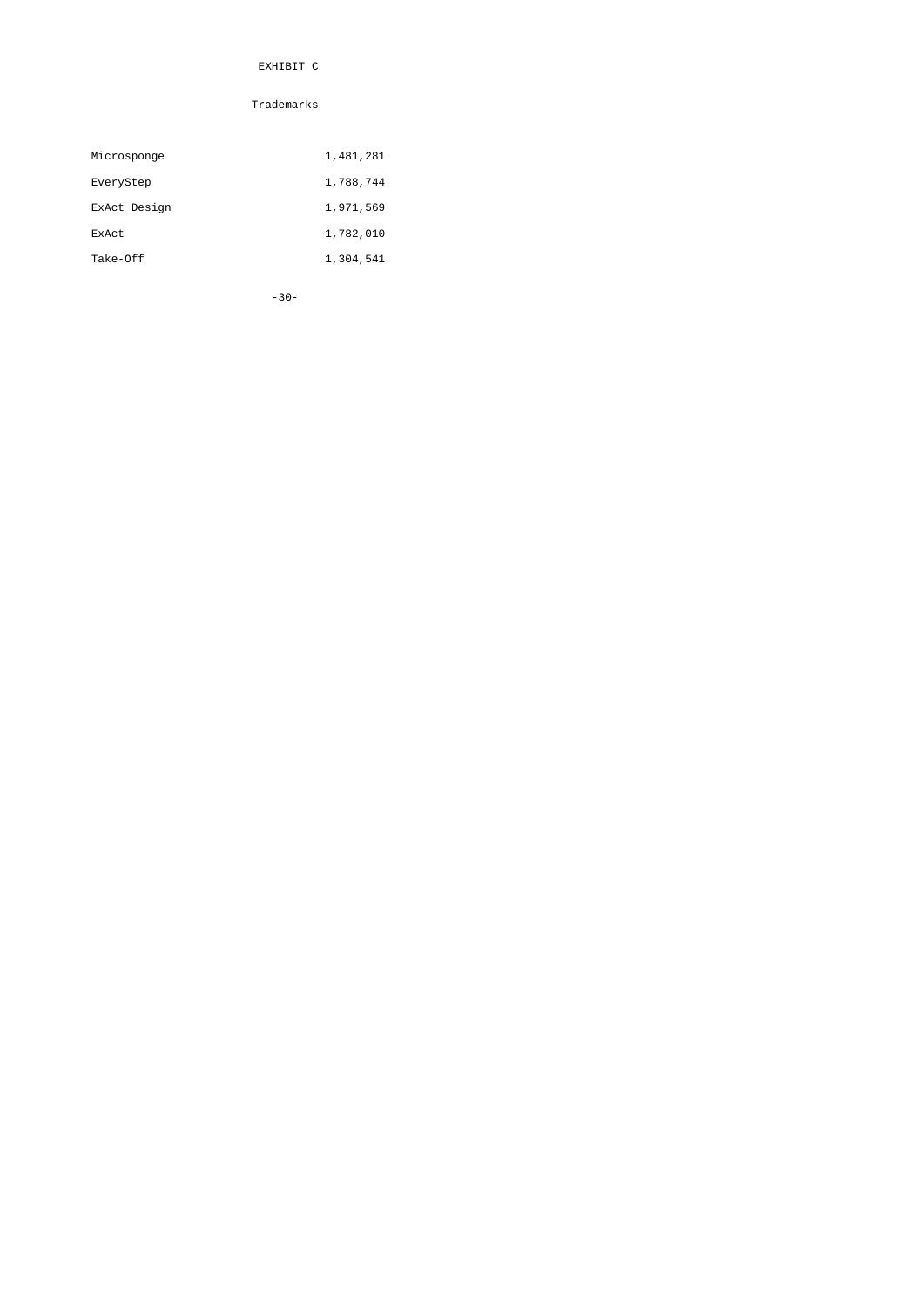# SCHEDULE I

Manufacturing Equipment and Tooling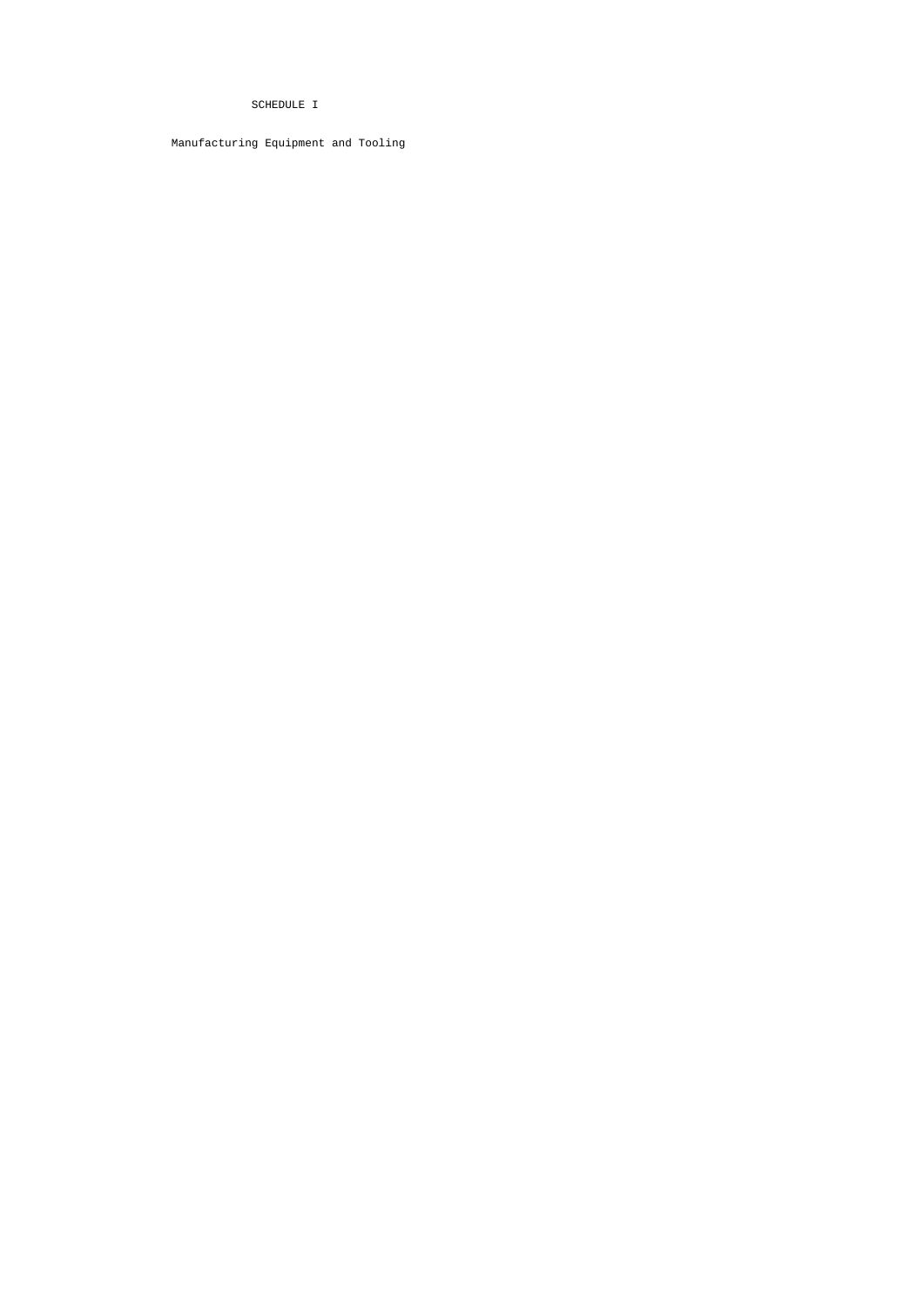## SCHEDULE II

### Minimum Royalty Schedule

|          |    | Cumulative Total<br>Minimum Royalties |
|----------|----|---------------------------------------|
| Year I   | \$ | 525,000                               |
| Year II  |    | 1,050,000                             |
| Year III |    | 1,700,000                             |
| Year IV  |    | 2,350,000                             |
| Year V   |    | 3,175,000                             |
| Year VI  |    | 4,000,000                             |
| Year VII |    | 5,000,000                             |

 In the event that the Neet Agreement should be terminated by Reckitt & Colman (Overseas) Limited and Reckitt & Colman SA in accordance with the provisions of Section 11.2 of the Neet Agreement:

|  | (i) the Minimum Royalties for Years IV through VII set forth |  |  |  |  |
|--|--------------------------------------------------------------|--|--|--|--|
|  | above shall be reduced as follows:                           |  |  |  |  |

| Year IV |          | \$2,150,000 |
|---------|----------|-------------|
| Year V  |          | \$2,775,000 |
| Year VI |          | \$3,400,000 |
|         | Year VII | \$4,200,000 |

and in consideration of such reduction

 (ii) APS shall be entitled to retain any termination payments made by Reckitt & Colman (Overseas) Limited or Reckitt & Colman SA pursuant to Section 11.3 of the Neet Agreement.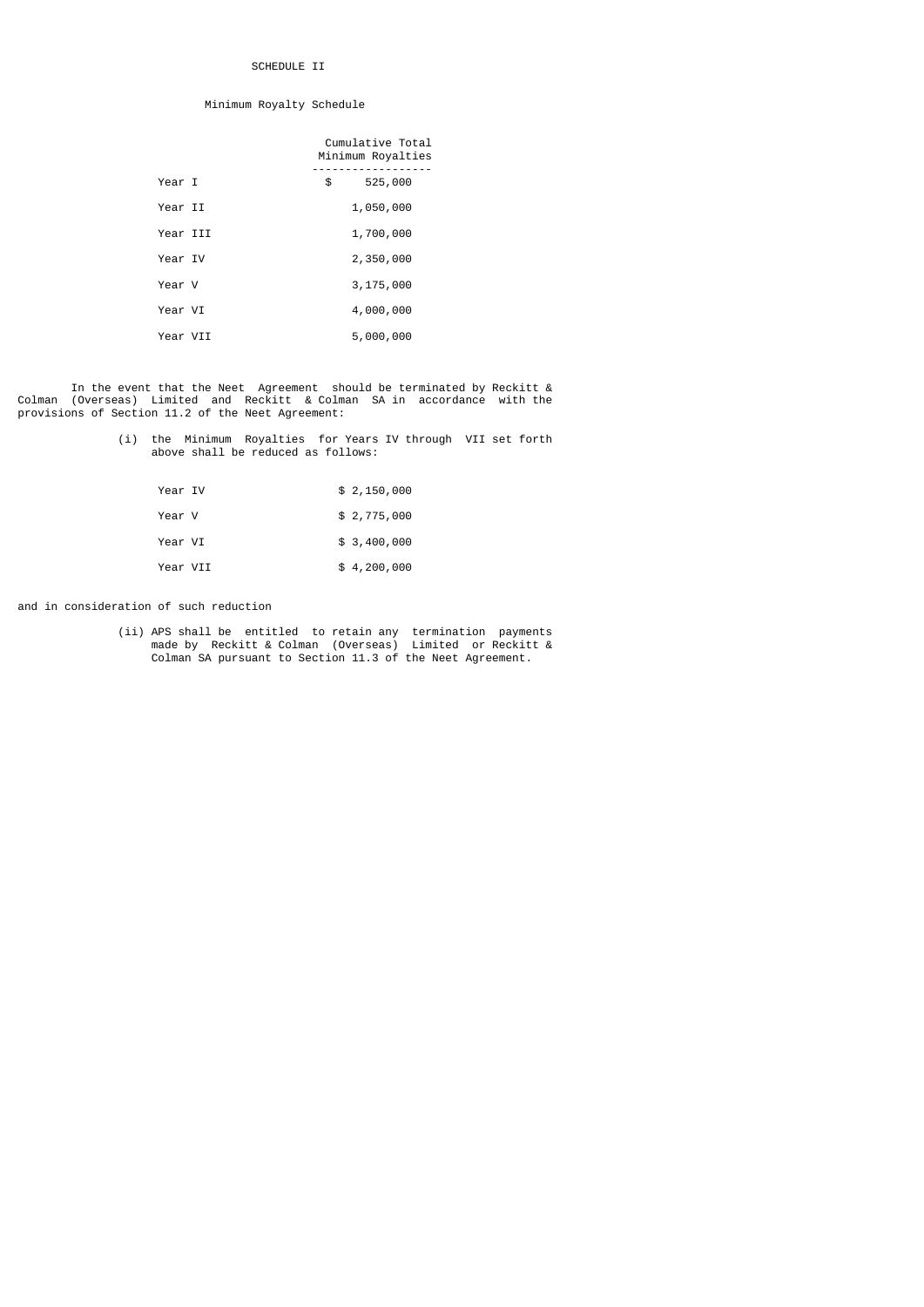SCHEDULE III

Inventories

(To be prepared promptly after December 31, 1996)